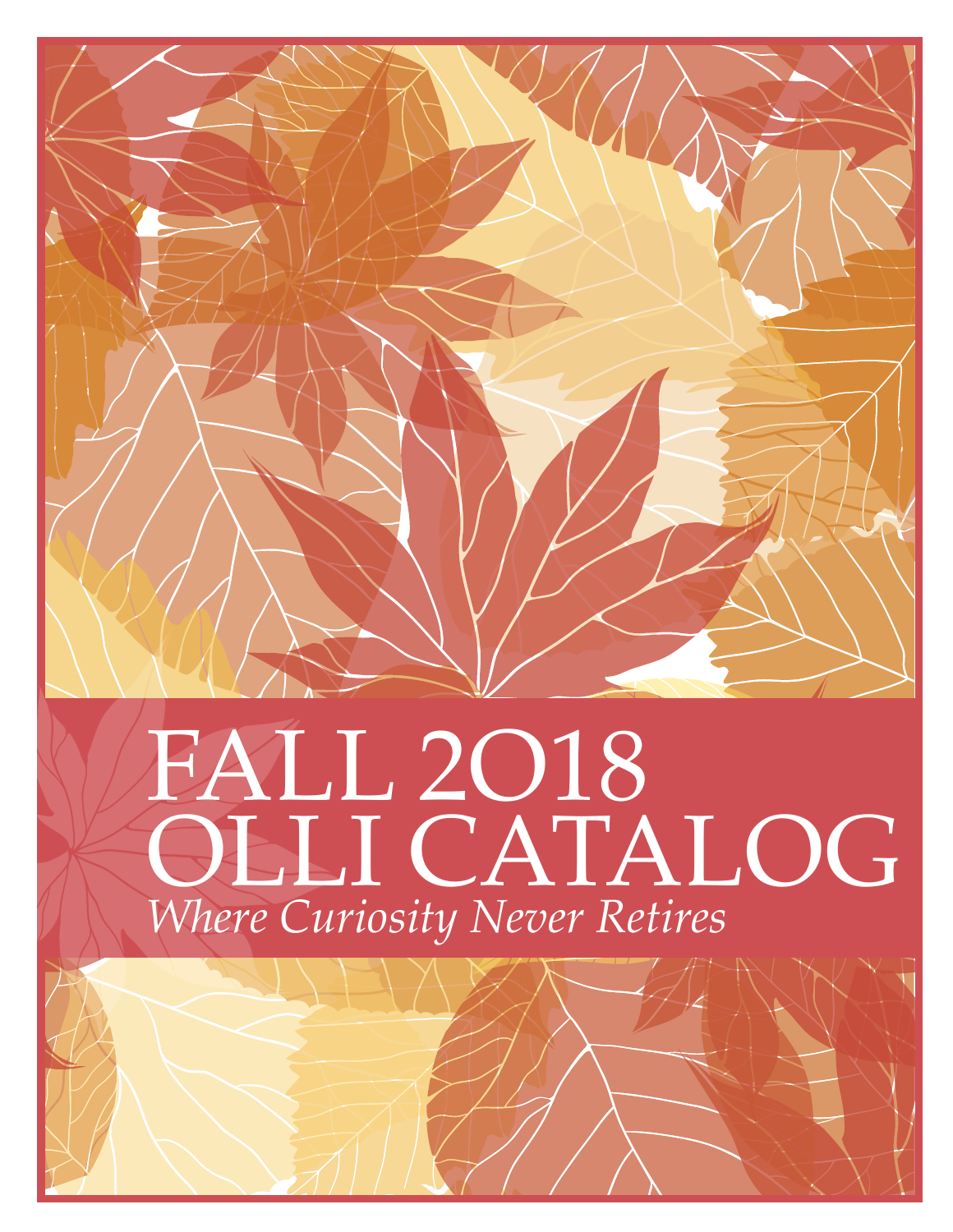#### Board of Directors

Denise Liebowitz, *Chair*\* Martha Cutts, *Vice Chair*\* Jo Anne Friedenthal, *Treasurer*\* Alan Hausman, *Secretary*\* Myra Barron\* Sue Boley Lewis Cohen Judy Havemann Gloria Kreisman Dave Palmeter John Thorner Betsy White \**Executive Committee*

#### Committee Chairs

AU Relationship: Myra Barron & Tina Fried Heller Curriculum: Marianne Soponis Development: Sue Rolnick Diversity/Inclusivity: Betsy White Facilities: Gloria Kreisman Finance: Jo Anne Friedenthal Investment: John Thorner Lecture Series: Judy Havemann Membership Outreach: John Thorner Personnel: Cindy Lisec Scholarships: Sue Boley & Virginia DeRoze Social: Jeanne Kent

#### **Coordinators**

Catalog Editor: Gloria Kreisman SGL Orientation: Lisa Leinberger & Mark Nadel SGR Coordinators: Virginia DeRoze & Barbara Rollinson

### Trips: Carol Levison

Curriculum Committee

100 Politics, Law & Government: Phil Schwartz 200 Psychology, Sociology & Culture: Marianne Soponis 300 Economics: John Peterson 400 STEM: Science, Technology, Engineering & Math: Suzanne Rosenthal 500 Visual Arts: Lisa Leinberger 500 Music: Alan Frey 600 Literature: Jeannette Rivera & Cindy Lisec 600 Language: Sandy Leibowitz 700 History & Geography: Bob Coe 800 Philosophy & Religion: Katy Adams

#### **Staff**

**PB**  $\mathbf{B}$  is the particular of the particular control  $\mathbf{B}$  is the particular of the particular control  $\mathbf{B}$ 

Executive Director: Tony Long Director of Planning: Mary Fran Miklitsch Academic Programs Coordinator: Lesley Diaz Operations Coordinator: Jesse Williams Administrative Coordinator: Yolanda Oakcrum



## HITTING OUR STRIDE!

We begin the third year in our Spring Valley building and by now are feeling quite at home. Most members have made their peace with the parking gods; for those who need them, the hearing loops in all of our 5th floor classrooms have been a lifeline; and our academic program is bigger and stronger than ever.

Tony Long has stepped into the Executive Director position with energy and authority. Mary Fran Miklitsch takes on added responsibilities and the title of Director of Planning, while newly-hired Lesley Diaz takes Tony's place as Academic Programs Coordinator. In a great stroke of recruitment fortune, Lesley comes to us from the OLLI at the University of Virginia, where she was responsible for curriculum, so she has hit the OLLI at AU ground running. Jesse Williams, our Operations Coordinator, keeps classrooms and technology running smoothly and Yolanda Oakcrum, Administrative Coordinator, is on the front lines of the telephones and reception desk.

This summer, for the first time we ran both June Minis and July Shorts and learned that not all members head for the hills (or beaches) to escape Washington's summer heat. For the June Minis, we had 27 study groups with 299 members. For the July Shorts, our newest program, we had 14 study groups with 151 members.

Our fall academic program offers the amazing range of courses you've come to expect at OLLI at AU. Our Study Group Leaders have the knowledge, experience, and passion that make our program the success it is. Our leaders bring their backgrounds to the classroom, and we work to support them in every way we can. It is in this spirit that we have been updating our Study Group Leader orientation and manual, which are available to all SGLs.

Active members continue to be the creative lifeblood of OLLI at AU. From Study Group Leaders and Study Group Representatives to trip planners and event organizers, OLLI volunteers are a treasured resource. To demonstrate our gratitude to all those who generously give their time, this year we will consolidate our SGL, SGR, and other volunteer appreciation events into a year-end Volunteer Appreciation Gala.

We're confident you're going to find a lot to like about OLLI at AU this year.

| Denise Liebowitz                 |
|----------------------------------|
| <b>Chair, Board of Directors</b> |

**Tony Long** *Chair, Board of Directors Executive Director*

P.S. The Board of Directors has approved an extension of the pilot program that offers a one-time opportunity for registrants who have not previously taken classes at OLLI to register for one class for \$100 POST LOTTERY. Anyone interested in this one-time only offer should contact the OLLI office via email (olli@american.edu) or phone (202-895-4860).

**Mailing Address:** 4400 Massachusetts Avenue NW, Washington, DC 20016 An Equal Opportunity/Affirmative Action Organization **Phone:** 202.895.4860 | **Email:** olli@american.edu | **Website:** www.olli-dc.org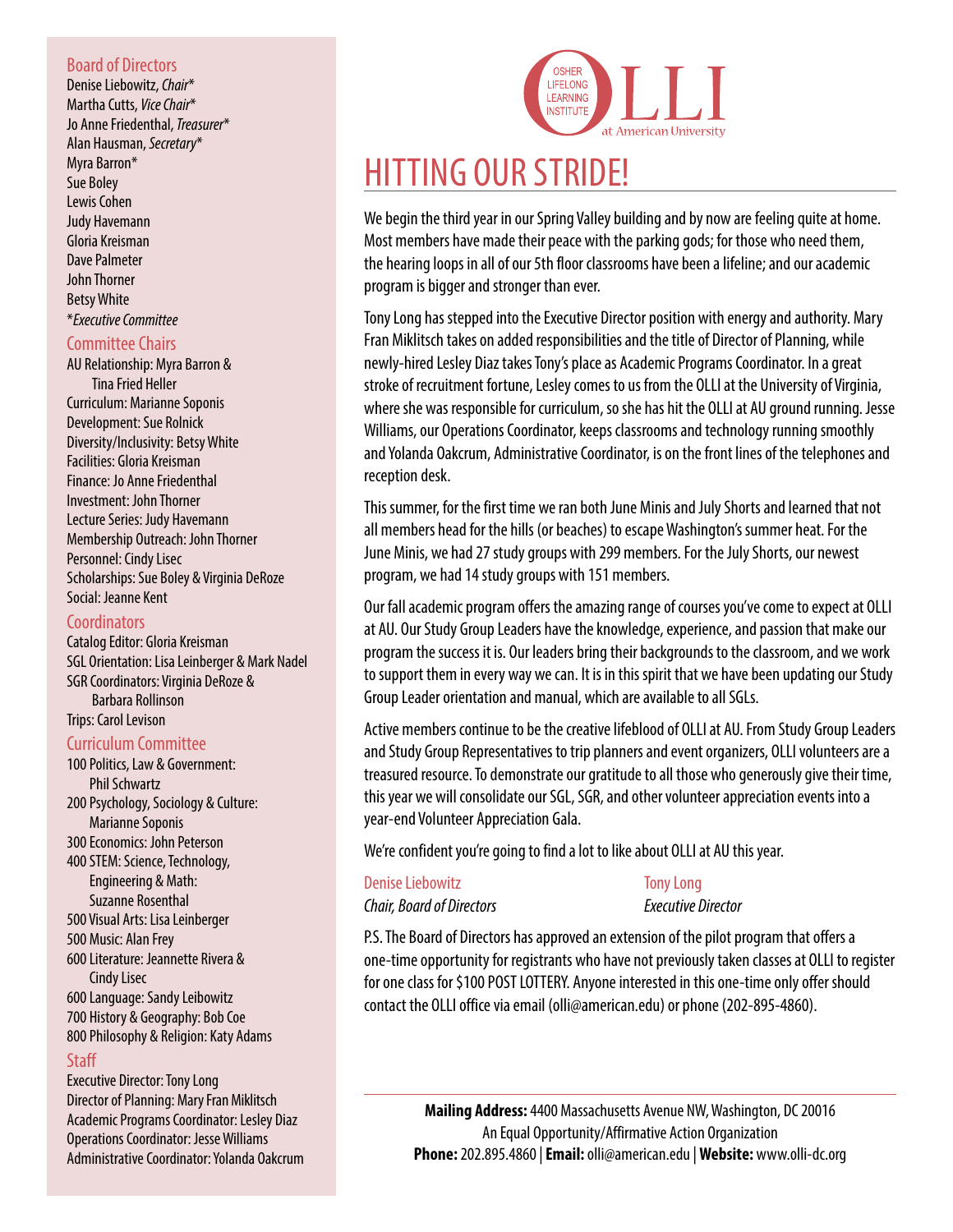## **MISSION**

*The Osher Lifelong Learning Institute (OLLI) at American University is an association of, by, and for the people in the Washington, DC area who wish to continue to study and learn.*

*OLLI is dedicated to the proposition that learning is a lifelong process and that curiosity never retires.*

## EQUAL OPPORTUNITY

OLLI does not discriminate on the basis of race, gender, age, religious preference, national origin, or sexual orientation.

## TABLE OF CONTENTS

#### **Fall 2018 Semester**

|                                                            | 1              |
|------------------------------------------------------------|----------------|
|                                                            | 1              |
|                                                            | $\overline{2}$ |
|                                                            | 4              |
|                                                            | 4              |
|                                                            | 5              |
| Registration Process, Join OLLI, Register for Study Groups | 6              |
|                                                            | 7              |
|                                                            | 9              |
| <b>Study Group Descriptions</b>                            |                |
| <b>Behavioral and Social Sciences</b>                      |                |
|                                                            | 12             |
|                                                            | 15             |
|                                                            | 17             |
| <b>Natural Sciences</b>                                    |                |
| 400 STEM: Science, Technology, Engineering, & Math         | 19             |
| <b>Humanities</b>                                          |                |
|                                                            | 21             |
|                                                            | 25             |
|                                                            | 32             |
|                                                            | 36             |
|                                                            | 37             |
|                                                            |                |

#### **PARKING**

Parking is available in the garage beneath 4801. In accordance with DC regulations and AU's "Good Neighbor Policy," **OLLI members are required to park in AU lots while attending OLLI.** 

### **REFUNDS**

The office must receive requests for refunds in a written note or an e-mail **no later than close of business on Friday, Oct. 5.** A \$10 processing fee will be assessed.

#### **IMPORTANT DATES**

| Sept. 4         | <b>Lottery Day</b>                  |
|-----------------|-------------------------------------|
| Sept. 6         | <b>Registration Letters Emailed</b> |
| <b>Sept. 18</b> | <b>Open House</b>                   |
|                 | 10:00 $am-12:00$ pm                 |
|                 | <b>Sept. 24</b> Classes Begin       |
| Oct. 26         | <b>Town Hall</b>                    |
| Dec. 7          | Last Day of Classes                 |
|                 |                                     |

#### **INCLEMENT WEATHER**

**OLLI follows American University's weather policy.** If AU has a delayed opening, OLLI's 9:45 AM classes are cancelled and the 11:45 AM and 1:45 PM classes are held. If AU is closed, OLLI also is closed for the day and all classes are cancelled. **OLLI posts a notification of any delay or closure on its website (olli-dc.org) by 6:30 AM and sends an email to all registrants.**

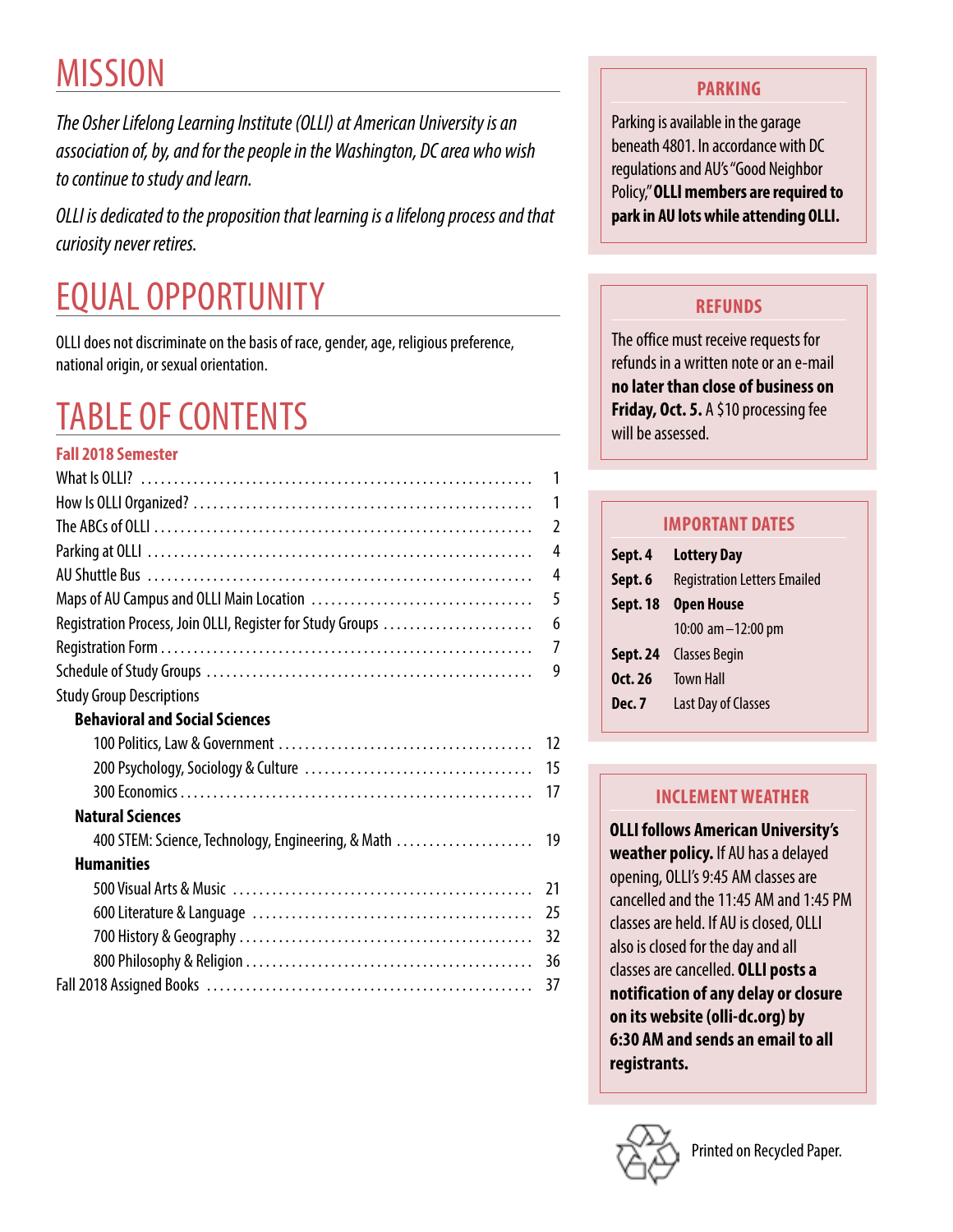## WHAT IS OLLI AT AU?

Drawing on the talent and experience of seniors in the Washington, DC area, the Osher Lifelong Learning Institute (OLLI) at American University offers a unique opportunity to continue learning at the university level. Members come from varied social, economic, and career backgrounds, ranging from business, academia, and homemaking to education, the arts, and government service. What they have in common is a genuine interest in continuing their learning experiences and intellectual stimulation by participation in an organization with other "seasoned learners." There are no educational prerequisites for membership in OLLI.

#### **Learning Community**

The basic concept of the program is that of peer learning and teaching. Members participate fully in study groups through preparation for, and involvement in, discussions on a wide variety of subjects. There are no tests and no grades; members participate purely for the joy of learning. Members are encouraged to discuss the possibility of leading a study group with members of the Curriculum Committee and by participating in our Study Group Leader Training Course.

#### **Study Group Leader Orientation**

We offer a two-session orientation to give participants the confidence and skills to become effective study group leaders, and to give current or past SGLs the opportunity to share their wisdom or to improve their instructional and leadership styles. The topics covered in the orientation will include general logistics, planning and organizing a study group, classroom management, sharpening presentation skills, and using audio/visual equipment in the classrooms. Coordinated by Marianne Soponis, Lisa Leinberger, and Mark Nadel, this orientation will be held September 12 and 13 from 10:00-12:00 noon at 4801 Massachusetts Ave. NW, 5th floor. If you are interested, please call the office at 202.895-4860 or email olli@american.edu. (This orientation has no charge and may be taken in addition to three other courses).

#### **Membership Involvement**

Members become involved not only as study group leaders or representatives but also as participants on an elected board and appointed committees. As a democratic membership organization, OLLI depends on the volunteer services of its members. Members are strongly encouraged to participate in one or more of the following:

The **Board of Directors** and its various committees develop and implement policies, procedures, and activities designed to enhance the overall program.

**Study Group Leaders (SGLs)** are members with special expertise or interests who wish to share these with other members by designing and leading study groups. They are entitled to free classes during the semester they lead a group or the following semester.

**Study Group Representatives (SGRs)** function as a liaison between their study group and the OLLI administration. They facilitate member participation, make announcements, and assist study group leaders.

#### **Expanded Social Experience**

Membership in OLLI at AU provides an opportunity for increased social interaction and new friendships based on a shared interest in learning. Informal lunchtime discussions and special events such as open houses, guest speakers, and coffee hours provide some of the many occasions for socializing. Many outgrowths of OLLI have developed among members interested in pursuing a topic in depth. Each "OLLI Opportunity" or "OLLI Op" meets independently and provides an environment of continued friendship and learning.

## HOW IS OLLI AT AU ORGANIZED?

OLLI at AU is an independent, 501(c)(3) nonprofit organization incorporated in Washington, DC, and is part of the Osher Lifelong Learning Institute National Network, which now includes 120 Institutes in all 50 states and the District of Columbia. Members are eligible to use the university library, computers, parking, Metro shuttle service, campus store, dining facilities, and to join the Jacobs Fitness Center at a reduced rate.

**This semester, ALL OLLI educational activities take place at 4801 Massachusetts Ave. NW. (See map on page 5.)**

#### **Support of OLLI at AU**

Membership fees (\$300 per semester, \$550 per year) support the program. OLLI is further supported by an endowment from the Osher Foundation given to, and managed by, American University. OLLI receives a percentage of the interest from the endowment annually to assist in funding OLLI's operations.

The Friends of OLLI Fund (previously the Future Fund), established by the Board of Directors, is a reserve fund helping OLLI maintain affordable tuition, expand and enhance its physical facilities, and develop innovative and diverse programs.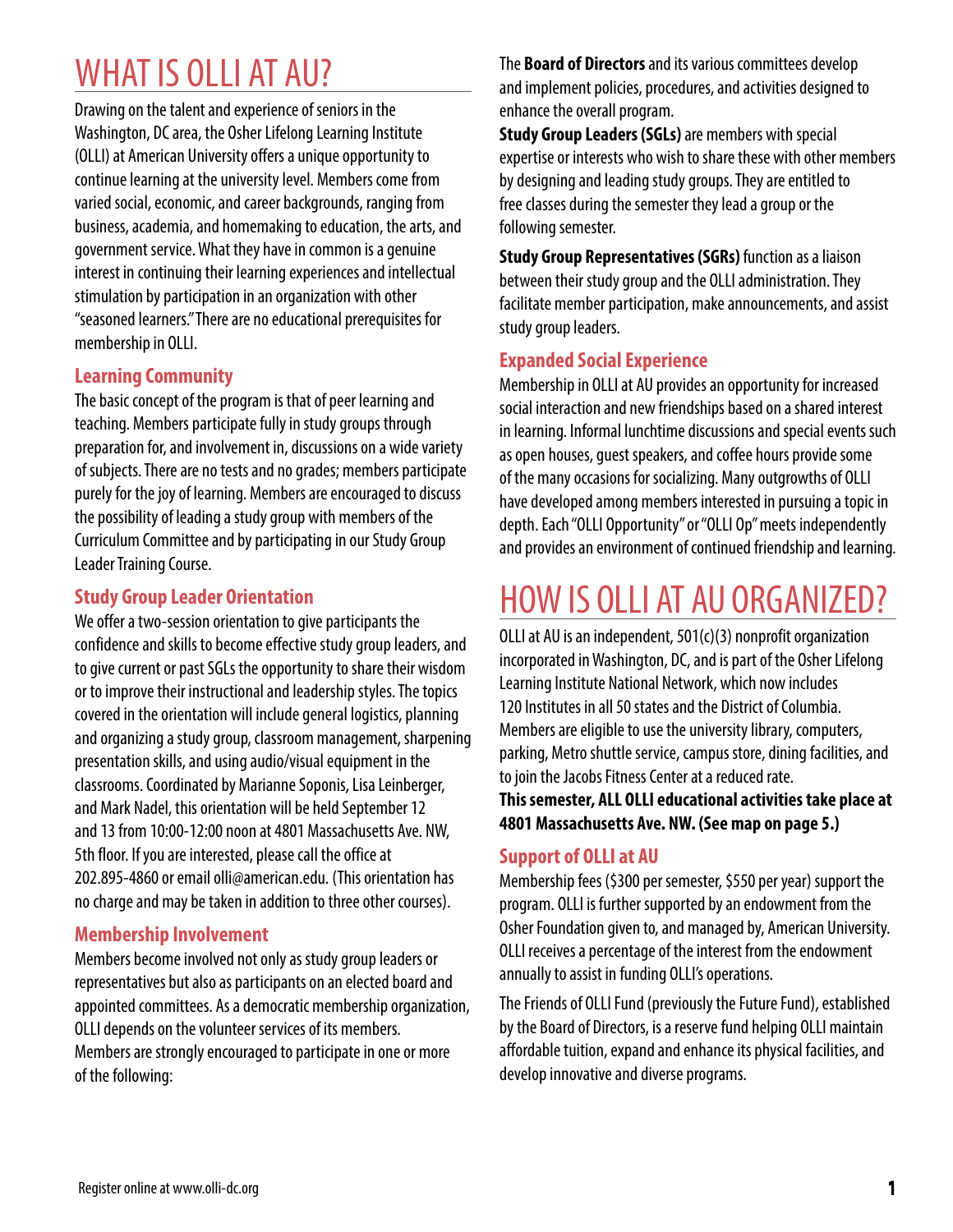## THE ABCs OF OLLI

#### **Accessibility**

OLLI at AU is located at 4801 Massachusetts Ave. NW, which is handicapped accessible for walkers and wheelchairs. All of OLLI's Fifth Floor classrooms have hearing loops. See the Hearing Loop information below.

#### **American University Benefits**

#### **AU Computers**

OLLI members may use the AU computers and Wi-Fi free of charge.

#### **AU Library**

All OLLI members may use the AU Library. The library is located on the main campus at the west end of the university quadrangle (www.library.american.edu/). Request a Special Borrowers Card from the Circulation Desk. Tell them you are an OLLI member. We send a list of our members to the library when the semester begins.

#### **AU Fitness Centers**

OLLI members are eligible for an **annual membership at the Jacobs Fitness Center (202-885-6267) at a discounted rate.**

#### **Books**

A list of assigned books is included at the back of this catalog. Books will be ordered through Politics and Prose bookstore at 5015 Connecticut Avenue NW, Washington, DC 20008, (202) 364-1919 or politics-prose.com online. Politics and Prose is offering OLLI members a **10% discount** on books for study groups. Books also will be available through the AU Bookstore on campus. OLLI members are entitled to a **10% discount**. Books also can be ordered online (often at reduced prices) or purchased at other book stores. The following are some online suggestions for purchasing books, in alphabetical order: AbeBooks.com, AddAll.com, Alibris.com, Amazon.com, BookCloseouts.com, BookFinder.com, Half.com, and Powells.com.

#### **Contact Information**

Please log into your OLLI account to ensure your contact information, including home and cell telephone number(s), email, as well as emergency contact name and relationship are current and accurate.

#### **Directory of Members**

We publish a membership directory each semester listing members' names, addresses, phone numbers, and emails. **Please fill out this section of the registration form carefully if you do not want your contact information included.** The directory is available online to download. Printed copies are available upon request.

## EVENTS

**Open Houses** occur each fall and spring, enabling new and continuing members to get together, learn about OLLI, and meet study group leaders.

The **Semester Lecture Series** features members of the greater Washington, DC community, each speaking on a field of interest. Semester lectures are on Fridays from 1:30 to 2:30 PM. Lectures are free and require registration.

**Interim Lecture Series** are held on weekday mornings in January and May — from 10:00 to 11:30 am — featuring speakers on a variety of subjects. Lectures are free and require registration.

**Special Events** include day trips, museum tours, and other activities.

The **Town Hall** in the fall and **Annual Meeting** in the spring give members an opportunity to voice concerns, ask questions, and learn more about OLLI's future plans.

A **Holiday Party** is held in December.

#### **Email and E-Newsletter**

We use email as our primary means of communication. Please make sure that you **check your email several times per week** during the semester. Also we send a weekly newsletter via email.

#### **Hearing Loops**

All of OLLI's Fifth Floor classrooms are equipped with hearing loops. Hearing loops are a state-of-the-art assistive listening technology. A hearing loop is installed around the perimeter of the classroom, with a microphone installed in the center of the classroom's ceiling. Most recent hearing aids are equipped with a t-coil. Your audiologist can tell you whether or not your hearing aid has a t-coil and, if it does, your audiologist can activate the t-coil.

With the t-coil turned on, a member can hear others in the room clearly. Members who do not have hearing aids or who have hearing aids without t-coils, can use a loop receiver with a headset, to benefit from the loop.

#### **Lecture Series**

We offer four Lecture Series throughout the year. During each semester there is a lecture on Fridays from 1:30-2:30 PM. In January and May, there are lectures on various weekday mornings from 10:00-11:30 AM. Members are given an opportunity to register before non-members may register.

#### **Lost and Found**

There is a lost and found box in the OLLI office. Please check there if you have misplaced something.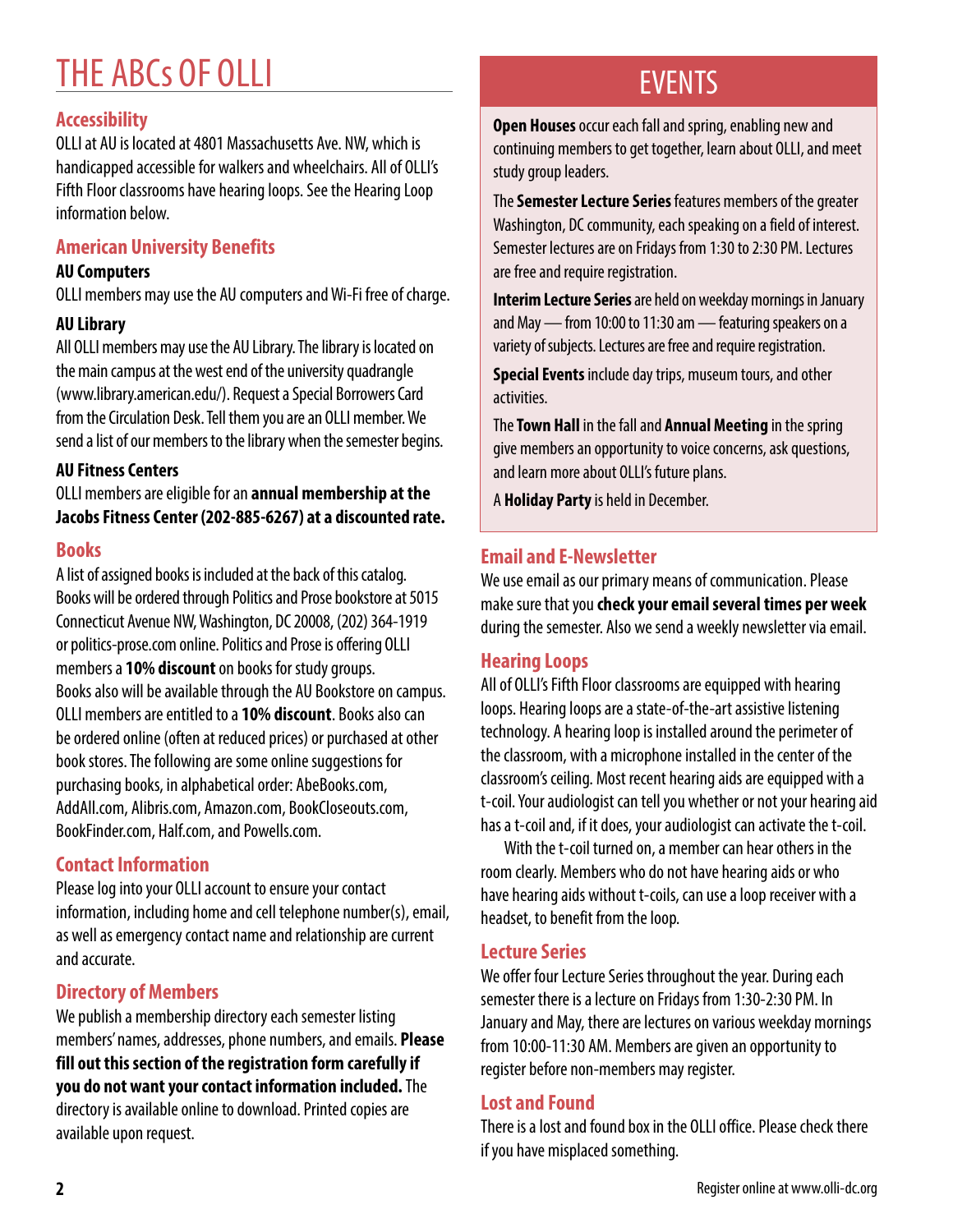#### **Lunchtime Options**

Brown bag lunch with OLLI friends in one of the social spaces on the fifth floor at 4801 Massachusetts Ave. NW. Buy lunch to carry out or eat in at DeCarlo's Restaurant, Le Pain Quotidien, Millie's, Starbucks, Tara Thai, or Wagshal's Market — all within one block of 4801 Massachusetts Ave. NW.

#### **Maps**

Page 5 has maps of OLLI's location at 4801 Massachusetts Ave. NW, Washington, DC, and AU's main campus.

#### **Membership Fee**

The fee paid each semester (or for the full academic year) is a membership fee. It allows members to take from one to three study groups for the semester. The fee is NOT a fee per study group. The membership fee entitles you to all of the benefits of membership at OLLI at AU. **The membership fee for one semester is \$300, for the full academic year, it is \$550 (payable only in the fall).**

#### **Minis**

Minis are study groups held once-a-week for four weeks during the month of June. Each session in the four weeks is 11/2 hours long.

#### **Nametags**

Please wear your OLLI nametag to all classes and events. Plastic nametag holders and lanyards are available in each classroom or from the office.

#### **Parking**

See page 4 for information on parking.

#### **Privacy Policy**

OLLI at American University is highly sensitive to the privacy interests of members and believes that the protection of those interests is one of its most significant responsibilities. We do not share member information with any outside groups. We only publish the member directory as a courtesy to members. We expect members to adhere to the same policy. If you have questions about this policy, please contact us by phone at 202-895-4860 or email at olli@american.edu.

#### **Refunds**

The office must receive requests for refunds, in a written note or an e-mail, no later than the end of the second week of the term for which the refund is requested. A \$10 processing fee will be assessed. **This term the deadline for refunds is close of business Friday, October 5.**

#### **Shorts**

In addition to the Spring and Fall semesters, we offer February and July Shorts, three- to five-day immersion study groups. Each day's session is 11/2 hours long.

#### **Scholarships**

If you need scholarship assistance, please write a note or an e-mail to the Executive Director with your request. All requests are confidential.

#### **Semesters**

OLLI at AU has two semesters: Spring, which usually begins in March) and Fall, which usually begins in September. Semester study groups run from 8 to 10 weeks long. Each day's session is 11/2 hours long.

#### **Transfers**

Membership in OLLI is not transferable. Spouses or partners must have their own individual memberships.

#### **Trips**

Each academic year we try to offer several trips for members. Typically, buses are provided. Trips sometimes include boxed lunches or meals at a restaurant. Trip destinations have included:

- The Anderson House
- Baltimore Museum of Art
- Civil War sites in Maryland, Virginia, and Pennsylvania
- Library of Congress
- Virginia Museum of Fine Arts

#### **Waiting Lists**

If a seat opens in a class which has a waitlist, members will be contacted by staff and offered a seat in the order in which they appear on the waitlist.

#### **Weather Policy for Class Cancellation**

#### **OLLI follows American University's weather policy.**

If AU has a delayed opening, OLLI's 9:45 AM classes are cancelled and the 11:45 AM and 1:45 PM classes are held. If AU is closed, OLLI also is closed for the day and all classes are cancelled. **OLLI posts a notification of any delay or closure on its website (www.olli-dc.org) by 6:30 AM and sends an email to all registrants.**

#### **Website**

Please visit the OLLI website at www.olli-dc.org:

- to view our calendar, including lecture series and events,
- to register for classes and to pay membership dues with a Visa or MasterCard in an encrypted, secure transaction,
- to add, drop, or change classes, or to request a refund, to volunteer, and/or
- to make a donation to the Friends of OLLI Fund.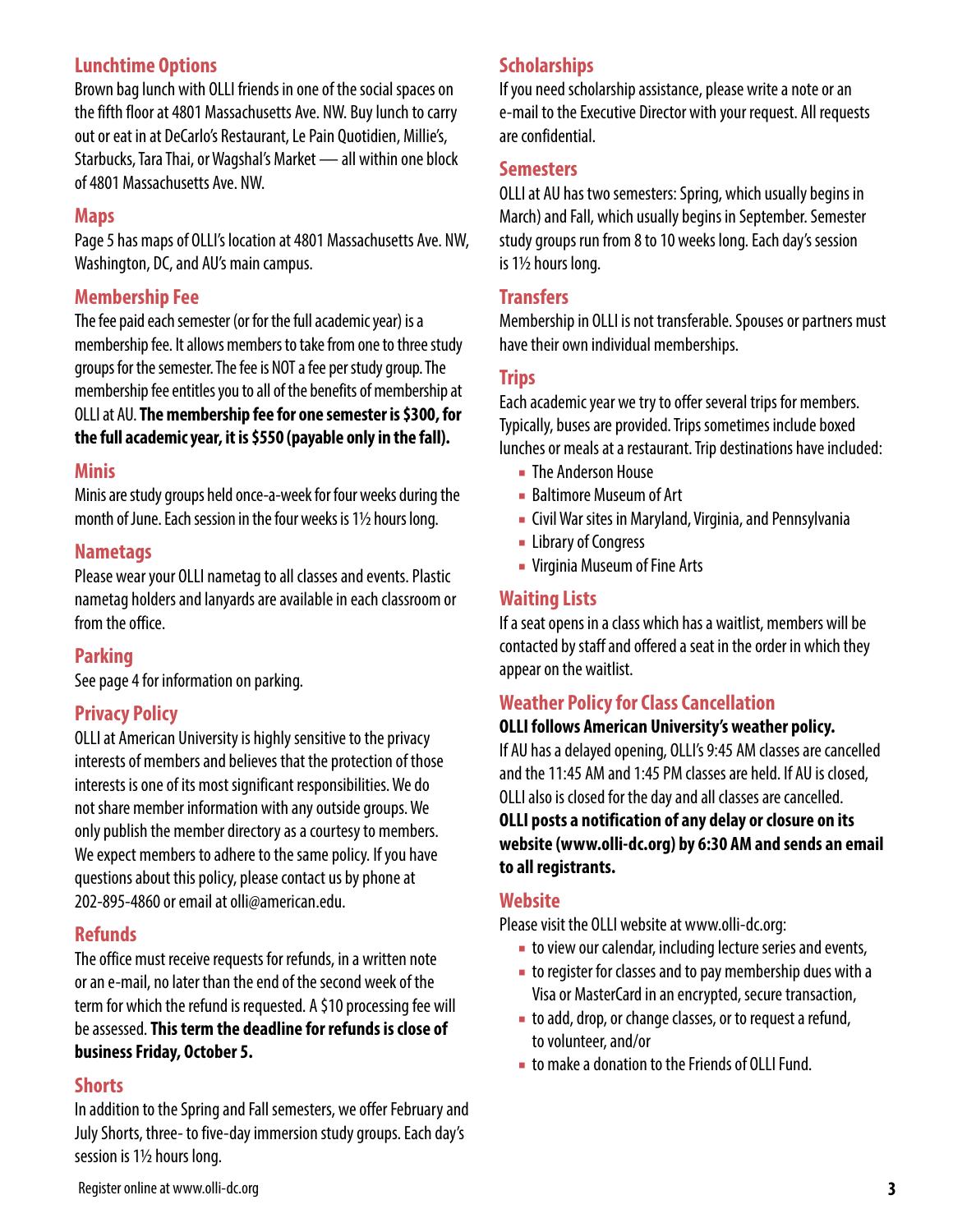## PARKING & TRANSIT

### **Public Transportation**

**Visit the Parking & Transit page on our website at https://www.olli-dc.org/parking\_transit for up-to-date information** on using public transportation to attend OLLI activities.

### **Parking**

**Parking is available in the garage beneath 4801. In accordance with DC regulations and AU's "Good Neighbor Policy," all members of the AU community — including OLLI members — are required to park in AU lots while attending OLLI. Parking on the street while attending OLLI likely will result in a \$200 parking ticket from AU.** For full parking information, visit the Parking & Transit page at https://www.olli-dc.org/parking\_transit on our website.

### **Parking Payment Options**

Parking is \$2 per hour. You must pay for parking BEFORE class. You must know your vehicle's license plate number. You may pay with cash or credit card at the kiosks located on each level of the 4801 garage or you may pay with credit card by phone or with the PayByPhone app.

#### **How to Use Pay By Phone**

Dial 888-450-7275. The first time, you will be prompted to:

- Enter your cell phone number
- Create a 4-digit pin number
- Enter your 16-digit credit card number
- Enter your 4-digit expiration date
- Enter the 4-digit location code for Spring Valley Garage: 4889
- Enter your license plate number.
- Enter the number of hours you want to park.

## AU SHUTTLE BUS FROM TENLEYTOWN METRO

For full information on the shuttle service, go to: http://www. american.edu/finance/facilities/shuttle.cfm on AU's website.

#### **The AU shuttle buses are kneeling buses and are handicapped accessible.**

A free, open-to-the-public AU shuttle bus leaves regularly from the Tenley Metro station, makes stops at the Katzen Center, and then at the Spring Valley Building (4801 Massachusetts Ave. NW), where OLLI is located. To return to the Katzen Center Garage or the Metro, catch the shuttle at the shuttle bus stop behind 4801 Massachusetts Ave. NW.

#### **How to Use the PayByPhone App**

You can download the free "PayByPhone" app from the App Store or Google Play Store to pay for parking via your smartphone.

The first time you need to:

- Enter your cell phone number
- Create a 4-digit pin number
- Enter your 16-digit credit card number
- Enter your 4-digit expiration date
- Enter the 4-digit location code for Spring Valley Garage: 4889
- Enter your license plate number.
- Enter the number of hours you want to park.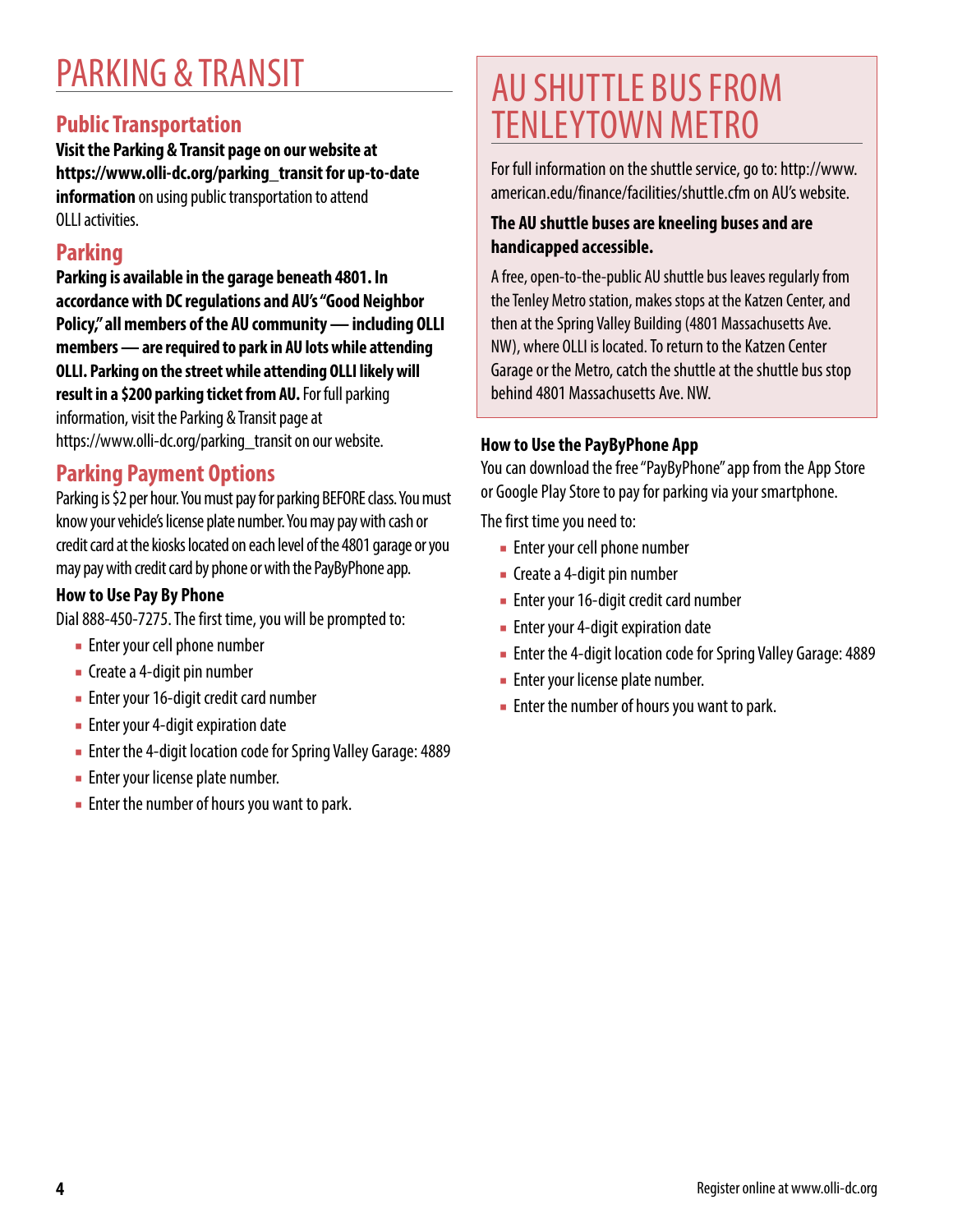## MAP OF OLLI MAIN LOCATION



## MAP OF AU CAMPUS

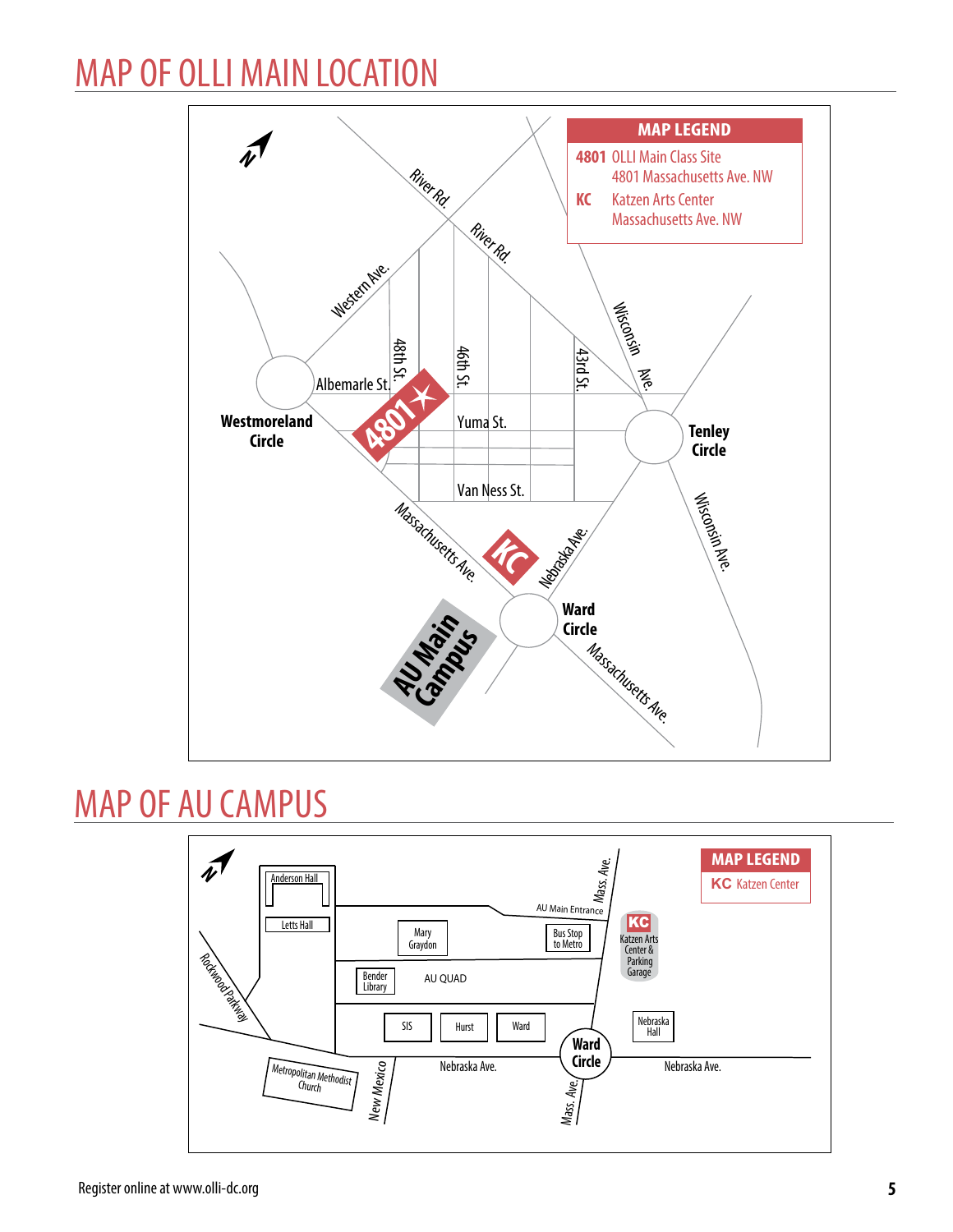## REGISTRATION PROCESS

**We highly recommend that members get their registrations into our office BEFORE Lottery Day, Tuesday, September 4, 2018.** Class sizes are determined by Study Group Leaders' requests and available space. If a study group is oversubscribed on Lottery Day, the registrations in that class are subjected to a random computer lottery process. Members who are not selected for said study group are put on a waiting list and will be called by the office if space becomes available. **Registration confirmation notices and your nametag will be emailed by Thursday, September 6.** We will continue to accept registrations on a space-available basis until the semester begins. **OLLI reserves the right to cancel any study group. Members registered in a study group that is cancelled will be notified immediately so that they may select an available alternate.**

## JOIN OLLI AT AU

*You may join OLLI, pay for membership, register for study groups, and donate to OLLI, all at once. To do so, complete the form on pages 7 and 8. Mail the form with a check made payable to OLLI to the address on the form. Or use our online registration system at www. OLLI-DC.org to join and to pay with a credit card in an encrypted, secure transaction.*

To keep your information confidential, you will need to create a user account. Follow the steps below to create your user account.

**1.** Go to http://www.OLLI-DC.org

Click on "**Membership**" in the menu at the top of the page. A submenu appears. Click on "**Join OLLI**."

- **2.** A new screen appears titled Join OLLI. Click on "**create an account**" in the first paragraph.
- **3.** Fill in the contact information form including entering a username and password. Write your username and password below. If you lose your username, the OLLI office can give it to you. You can reset your password or ask the office to do so.

Username \_\_\_\_\_\_\_\_\_\_\_\_\_\_\_\_\_\_\_\_\_\_\_\_\_\_\_\_

Password **and** 

You only need to create your username and password once. You will use the same ones for all subsequent semesters.

**4.** Follow the instructions under Register for Study Groups.

## REGISTER FOR STUDY GROUPS

**1.** Identify the number of study groups you are interested in taking.

#### **(You must select 1, 2, or 3 study groups.)**

**2. Prioritize up to 6 study groups** based on your preference for taking the study groups.

#### **(1 = highest priority and 6 = lowest priority).**

Note: Prioritize your study groups by whichever method works best for you: subject matter, time/day, location, or Study Group Leader. Even if you have marked that you only want to take one study group, you may still prioritize up to six study groups. When the system processes your registration, it will assign you to your highest level priority study groups that are available.

#### **Note: All members have an equal chance at getting into a class. There is no longer a restriction if a member has taken a Study Group or Study Group Leader previously.**

- **3.** Prior to submitting your registration, please ensure that you have completed all items with an asterisk (\*). These are **required** items.
- **4.** Submit your registration.
- **5.** You will receive email confirmation of your **PENDING** registration.
- **6.** After Lottery Day, you will receive email confirmation of your **ASSIGNED** schedule with your name tag. **Please print both.**

You can change your schedule after registration day by going online or calling the office.

#### **Please email or call the office to register for a fourth course AFTER the second week of classes.**

Do not assume there is space available if you see an empty seat. The number of participants for each study group is determined by the study group leader, by available space, and by the office.

**Our study group leaders spend a prodigious amount of time preparing their classes. Please attend the classes for which you are registered and ONLY the classes for which you are registered.**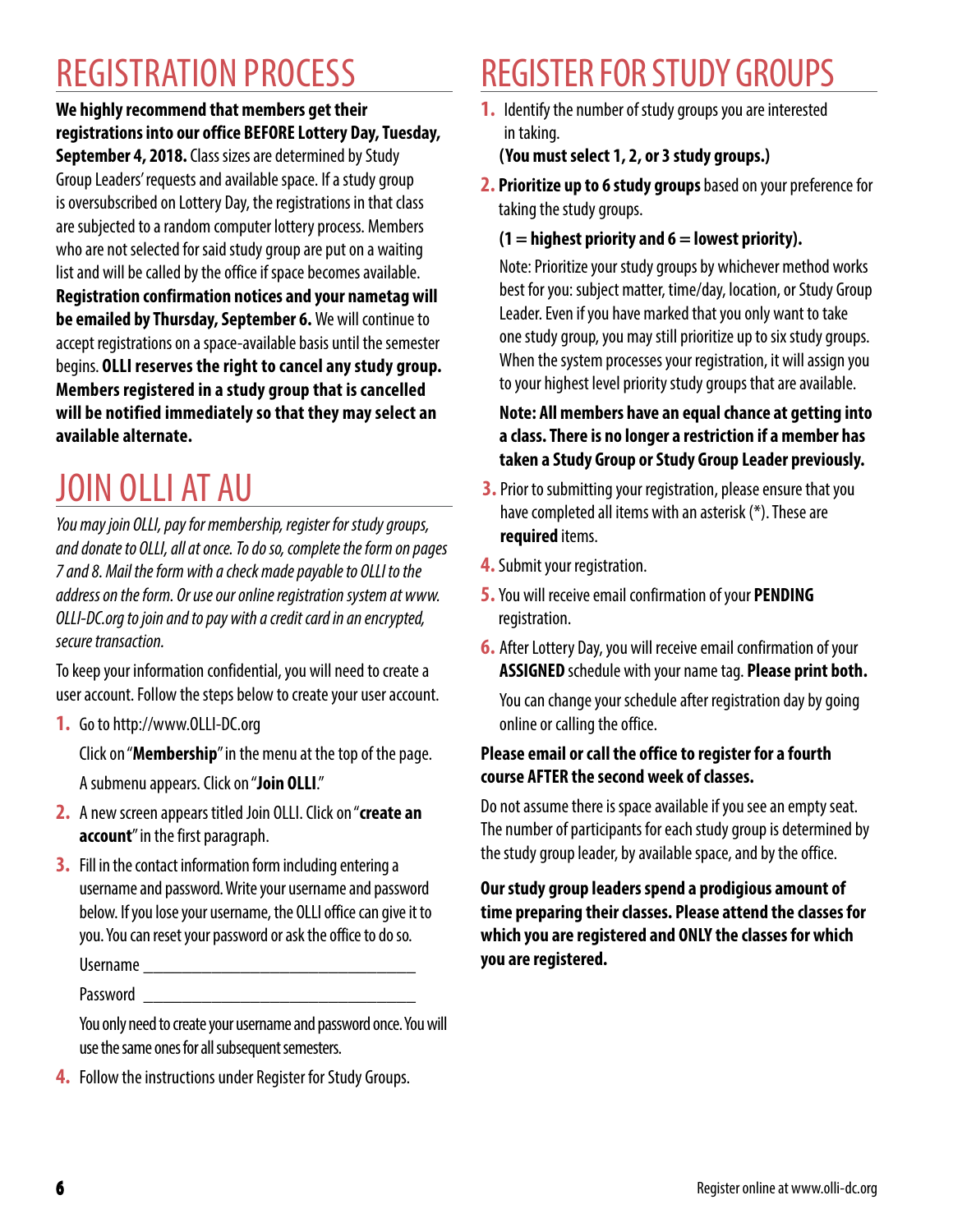## OLLI AT AU REGISTRATION FORM

#### **FALL 2018: SEPTEMBER 24 – DECEMBER 7**

4400 Massachusetts Ave. NW • Washington, DC 20016 Phone 202.895.4860 | Email: OLLI@american.edu • website: www.OLLI-DC.org

### **Register BEFORE Lottery Day Tuesday, Sept. 4, 2018**

#### **NOTICE**

*The Board of Directors has approved an extension of the pilot program that offers a one-time opportunity for registrants who have not previously taken classes at OLLI to register for one class for \$100 POST LOTTERY. Anyone interested in this one-time only offer should contact the OLLI office via email (olli@american.edu) or phone (202-895-4860).*

**Please complete all parts of the registration form. See directions on the previous page. You can also register online at www.olli-dc.org**

| <b>HOME PHONE NUMBER</b>                                                                          | - 11 - 14                                                           | CELL PHONE NUMBER          -<br>$\vert$ -                                                                                                                                                |
|---------------------------------------------------------------------------------------------------|---------------------------------------------------------------------|------------------------------------------------------------------------------------------------------------------------------------------------------------------------------------------|
|                                                                                                   |                                                                     | RELATIONSHIP TO EMERGENCY CONTACT ____________________________                                                                                                                           |
| <b>EMERGENCY CONTACT PHONE NUMBER</b>                                                             |                                                                     |                                                                                                                                                                                          |
|                                                                                                   |                                                                     |                                                                                                                                                                                          |
| <b>REGISTER FOR STUDY GROUPS</b>                                                                  |                                                                     |                                                                                                                                                                                          |
| Check only one box: $\Box$ 1 $\Box$ 2 $\Box$ 3<br>2. List up to 6 study groups in priority order. | 1. SELECT whether you want to register for 1, 2, or 3 study groups. | <b>VOLUNTEER TO BE</b><br><b>STUDY GROUP</b>                                                                                                                                             |
|                                                                                                   | <b>STUDY GROUP NAME</b>                                             | <b>REPRESENTATIVE</b>                                                                                                                                                                    |
| 1.                                                                                                |                                                                     | □                                                                                                                                                                                        |
| 2.                                                                                                |                                                                     | П<br>and the control of the control of the control of the control of the control of the control of the control of the                                                                    |
| 3.                                                                                                |                                                                     | П                                                                                                                                                                                        |
| <b>STUDY GROUP NUMBER</b><br>4.<br>5.                                                             |                                                                     | П<br>and the control of the control of the control of the control of the control of the control of the control of the<br>П<br><u> 1989 - Johann Stoff, amerikansk politiker (* 1908)</u> |

**Study Group Leaders:** To register for Study Group Leader Orientation, please call the office at 202-895-4860. \***To register for a 4th class**, you must call or e-mail the OLLI office **AFTER Friday, Oct. 5, 2018.**

#### **PAYMENTS**

Please make checks payable to OLLI. Payment must accompany registration or register with a credit card online at: www.OLLI-DC.org. Financial assistance is available. Contact the OLLI office for information.

- \$\_\_\_\_\_\_\_ **\$300:** Fall 2018 Semester
- \$\_\_\_\_\_\_\_ **\$550:** 2018-2019 Academic Year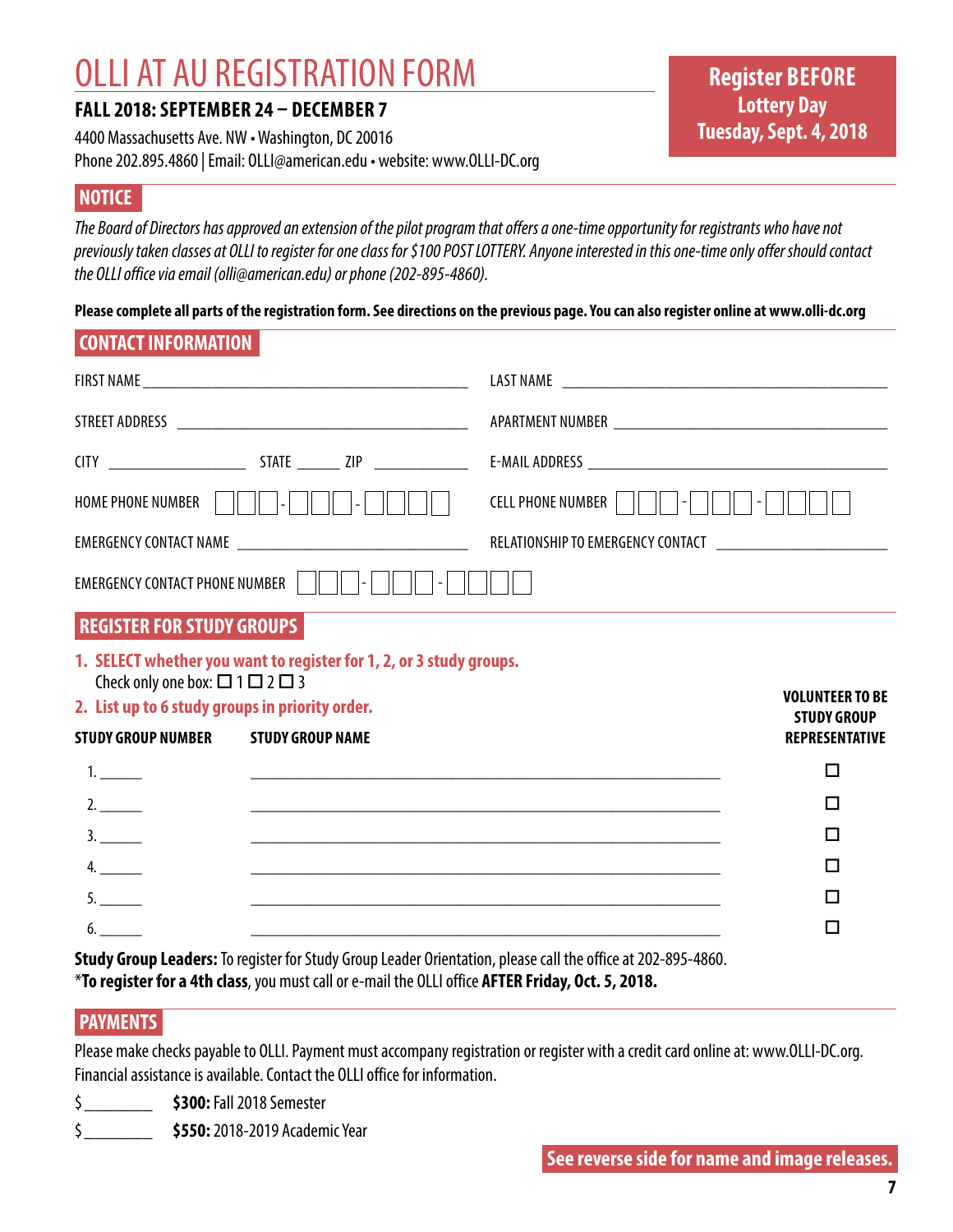#### **DIRECTORY LISTING**

Please check the boxes below if you do NOT want your contact information included in our Membership Directory, which is produced as a courtesy to our members and is intended for internal use only.

**DO NOT** include the following in the OLLI Membership Directory.

 $\square$  My Phone Number  $\square$  My Street Address  $\square$  My E-mail Address

#### **PUBLICITY RELEASE**

□ Check this box if you **DO NOT** authorize OLLI to use your photo and name in its marketing and publicity.

#### **BECOME A STUDY GROUP LEADER**

If you are interested in becoming a Study Group Leader, please visit https://olli-dc.org/become\_a\_study\_group\_leader to identify the appropriate academic area from the Curriculum Committee list. Contact the individual responsible for that academic area by clicking on their name.

#### **VOLUNTEER**

See the "Get Involved" page on the OLLI website, https://www.olli-dc.org/volunteer.

#### **RETURN COMPLETED FORM**

#### **MAIL completed form to:**

**Osher Lifelong Learning Institute** 4400 Massachusetts Ave. NW Washington, DC 20016

**Or DELIVER completed form to the OLLI office at:**

4801 Massachusetts Ave. NW Suite 501 Washington, DC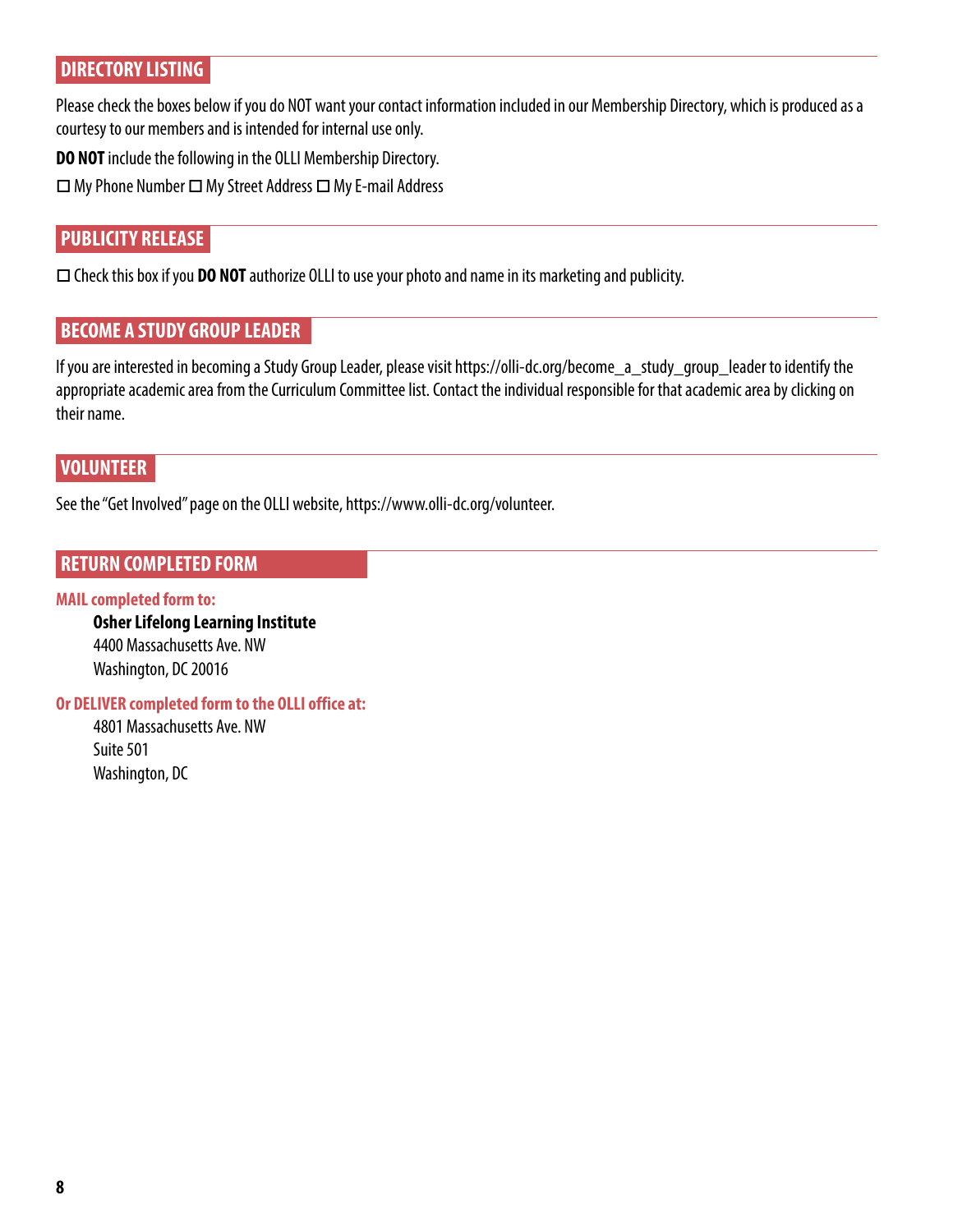### SCHEDULE OF FALL 2018 STUDY GROUPS

#### **All study groups are held at 4801 Massachusetts Ave. NW and are fully accessible.**

| $\#$ | <b>STUDY GROUP</b>                                                    | <b>LEADER</b>                      | <b>START DATE</b> | SESSIONS |
|------|-----------------------------------------------------------------------|------------------------------------|-------------------|----------|
|      | MONDAY 9:45 AM                                                        |                                    |                   |          |
| 151  | Middle East Institute Scholars Seminar                                | DeRoze,<br><b>OLLI Coordinator</b> | 9/24/2018         | 8        |
| 542  | Early Romantic Composers: Their Lives, Their Times, Their Music       | Bowen                              | 9/24/2018         | 9        |
| 631  | <b>Understanding Families Through Plays</b>                           | Lewis                              | 9/24/2018         | 8        |
| 655  | D.H. Lawrence-The Dynamics of Sexual Will                             | Parlato                            | 9/24/2018         | 9        |
| 681  | Reading the Novella                                                   | Willens/Kass                       | 9/24/2018         | 8        |
| 723  | Evolution of Civilization in Meso-American: 30,000 B.C. (?)-2018 A.D. | Heilman                            | 10/8/2018         | 9        |
| 823  | Mastering Skills of Mindfulness Meditation                            | Drobis/Drobis                      | 9/24/2018         | 10       |
|      | MONDAY 11:45 AM                                                       |                                    |                   |          |
| 389  | Market Theory: Past and Present                                       | Metler                             | 9/24/2018         | 8        |
| 415  | Science and Public Policy                                             | Katz                               | 9/24/2018         | 8        |
| 444  | Algorithms-How Machines Think                                         | Read                               | 9/24/2018         | 9        |
| 479  | Introductory Oceanography                                             | Hinga                              | 9/24/2018         | 10       |
| 516  | <b>Balanchine and His Ballets</b>                                     | Lipkowitz                          | 10/8/2018         | 8        |
| 624  | Italiano: Conversazione e Cultura                                     | Mongini                            | 9/24/2018         | 10       |
| 721  | Gandhi: Triumphs and Tragedies                                        | Coe                                | 9/24/2018         | 10       |
|      | MONDAY 1:45 PM                                                        |                                    |                   |          |
| 612  | Cours de Conversation en Français                                     | Labib                              | 9/24/2018         | 10       |
| 615  | Deutsch fuer Fortgeschrittene. Wollen Sie es Verbessern?              | Caraher                            | 9/24/2018         | 8        |
| 641  | The Enlightenment: At Risk?                                           | Moody                              | 9/24/2018         | 11       |
| 687  | August Wilson Century Cycle                                           | Maxwell                            | 9/24/2018         | 11       |
| 765  | Germany 1860-1950: Bismarck to Hitler to Adenhauer                    | Coffey                             | 9/24/2018         | 10       |
| 786  | The War "to End War" and So-called "Peace"                            | Palmer                             | 9/24/2018         | 10       |
| 840  | Can Morality and War Coexist?                                         | Croog                              | 9/24/2018         | 11       |
|      | TUESDAY 9:45 AM                                                       |                                    |                   |          |
| 120  | The Multi-dimensional Mark Twain                                      | <b>Bliss</b>                       | 9/25/2018         | 8        |
| 185  | The People Still Behind? How Trump Won the Rural Vote                 | Belden                             | 9/25/2018         | 8        |
| 232  | Workshop on Finding Your Family History in the Digital World          | Goodman                            | 9/25/2018         | 8        |
| 250  | <b>TED Talks</b>                                                      | Mindel/Lewis                       | 9/25/2018         | 8        |
| 435  | Great Moments in 20th Century Physics                                 | Kearsley                           | 9/25/2018         | 10       |
| 508  | <b>Watercolor Painting</b>                                            | Whitener                           | 9/25/2018         | 10       |
| 794  | Frances Perkins: Woman Behind the "New Deal"                          | Connell                            | 9/25/2018         | 9        |
|      | TUESDAY 11:45 AM                                                      |                                    |                   |          |
| 191  | Understanding Why American Politics Is Polarized                      | Weichel/Daney                      | 9/25/2018         | 10       |
| 345  | The Rise of the Robots-Can We Adjust?                                 | Cohen                              | 9/25/2018         | 8        |
| 355  | Anatomy of the 2008 Recession                                         | Peterson                           | 9/25/2018         | 10       |
| 577  | Say It with Musicals                                                  | Bortnick                           | 9/25/2018         | 8        |
| 657  | <b>CANCELLED</b> Dombey and Son by Charles Dickens                    | Frantz                             | 9/25/2018         | 8        |
| 676  | What Young Adult Literature Can Tell Us                               | Urofsky                            | 9/25/2018         | 8        |
| 790  | Off the Beaten Path in the DC Area                                    | <b>Buglass</b>                     | 9/25/2018         | 10       |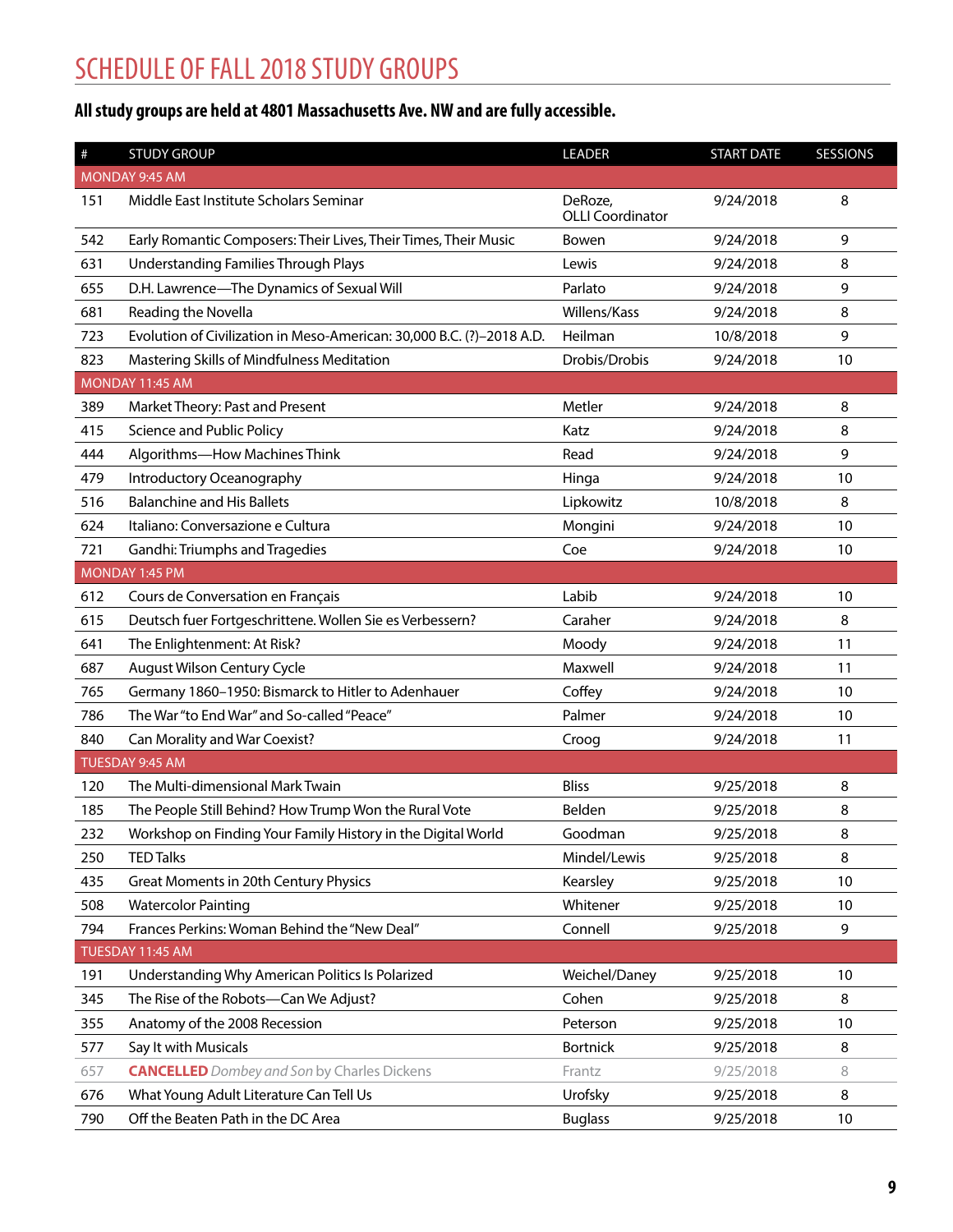| $\#$ | <b>STUDY GROUP</b>                                                                                                             | LEADER                                          | <b>START DATE</b> | <b>SESSIONS</b> |
|------|--------------------------------------------------------------------------------------------------------------------------------|-------------------------------------------------|-------------------|-----------------|
|      | TUESDAY 1:45 PM                                                                                                                |                                                 |                   |                 |
| 172  | <b>Current Events and Public Policy II</b>                                                                                     | Nevins/Levine                                   | 9/25/2018         | 8               |
| 373  | How to Get Rich Surely, But Slowly                                                                                             | Cahn                                            | 9/25/2018         | 11              |
| 492  | The Biology and Evolution of Human Behavior                                                                                    | Taran                                           | 9/25/2018         | 10              |
| 680  | Great Speeches from Shakespeare                                                                                                | Schwartz                                        | 9/25/2018         | 9               |
| 685  | Simon Says                                                                                                                     | <b>Starr</b>                                    | 9/25/2018         | 8               |
| 686  | Finding Your Voice as a Writer                                                                                                 | Heidish Dolan                                   | 9/25/2018         | 9               |
| 688  | Shakespeare in Performance: Tackling Taming of the Shrew                                                                       | Light                                           | 9/25/2018         | 10              |
|      | <b>WEDNESDAY 9:45 AM</b>                                                                                                       |                                                 |                   |                 |
| 171  | <b>Current Events and Public Policy I</b>                                                                                      | Nevins/Ringell                                  | 9/26/2018         | 8               |
| 420  | AU Departments of Biology, Chemistry, Environmental Science,<br>Math & Statistics, and Physics: Adventures in Science and Math | Cheh and Rosenthal,<br><b>OLLI Coordinators</b> | 9/26/2018         | 8               |
| 511  | The Architecture of the Wild West and the American Character                                                                   | Vorhes                                          | 9/26/2018         | 8               |
| 604  | Poetry Craftshop: Mother of Roots, Father of Diamonds                                                                          | Pierson                                         | 9/26/2018         | 10              |
| 619  | <b>French Review and Conversation Practice</b>                                                                                 | Bonhomme                                        | 9/26/2018         | 10              |
| 646  | The Book of Genesis                                                                                                            | Lebow                                           | 9/26/2018         | 10              |
|      | WEDNESDAY 11:45 AM                                                                                                             |                                                 |                   |                 |
| 113  | When Do Democracies Die?                                                                                                       | Elkin                                           | 9/26/2018         | 8               |
| 184  | American Social Policy: Safety Net or Hammock?                                                                                 | Nadel                                           | 10/3/2018         | 8               |
| 252  | The 1960s-Exploring a Decade that Forever Changed America                                                                      | Weichel/Weichel                                 | 10/3/2018         | 9               |
| 375  | The Worldly Philosophers                                                                                                       | Ooms                                            | 9/26/2018         | 10              |
| 437  | Trends and Problems Related to Climate Change                                                                                  | Cheh                                            | 9/26/2018         | 9               |
| 523  | Creating Art Through Collage: Beginners and Advanced                                                                           | Mosner                                          | 9/26/2018         | 10              |
| 580  | Wagner and Strauss: Master and Disciple                                                                                        | Eisen/Holman                                    | 9/26/2018         | 8               |
|      | <b>WEDNESDAY 1:45 PM</b>                                                                                                       |                                                 |                   |                 |
| 110  | AU School of Public Affairs: Contemporary Issues in Law,<br>Government, and Policy                                             | Darmstadter,<br><b>OLLI Coordinator</b>         | 9/26/2018         | 8               |
| 180  | Today's Supreme Court: A Course for Citizens                                                                                   | Hansen                                          | 10/3/2018         | 8               |
| 182  | <b>Current Events Light</b>                                                                                                    | Nevins/Levine/<br>Ringell                       | 9/26/2018         | 8               |
| 510  | Seeing More, Enjoying More at the Ballet                                                                                       | Bush                                            | 9/26/2018         | 10              |
| 656  | War and Peace                                                                                                                  | Palmeter                                        | 9/26/2018         | 10              |
| 705  | The Life and Times of Bobby Kennedy                                                                                            | Newman                                          | 9/26/2018         | 8               |
| 795  | <b>Imperial Russia</b>                                                                                                         | Levenbook                                       | 9/26/2018         | 9               |
|      | THURSDAY 9:45 AM                                                                                                               |                                                 |                   |                 |
| 112  | <b>Understanding Asia</b>                                                                                                      | Hadden                                          | 9/27/2018         | 9               |
| 181  | <b>Scholars' World Series</b>                                                                                                  | Havemann,<br><b>OLLI Coordinator</b>            | 9/27/2018         | 8               |
| 241  | A Good Death                                                                                                                   | Hausman                                         | 9/27/2018         | 8               |
| 673  | Bloomsbury: The History and Culture, Through the Literature<br>of a Revolutionary Movement                                     | Newmyer/Newmyer                                 | 9/27/2018         | 8               |
| 740  | Slavery and Paths to Freedom in 18th- and 19th-Century America                                                                 | Stewart                                         | 9/27/2018         | 8               |
| 788  | Fateful Documents: Their Histories and Outcomes                                                                                | Schwartz                                        | 9/27/2018         | 9               |
| 792  | FDR and His Envoys and Churchill                                                                                               | Clark                                           | 9/27/2018         | 9               |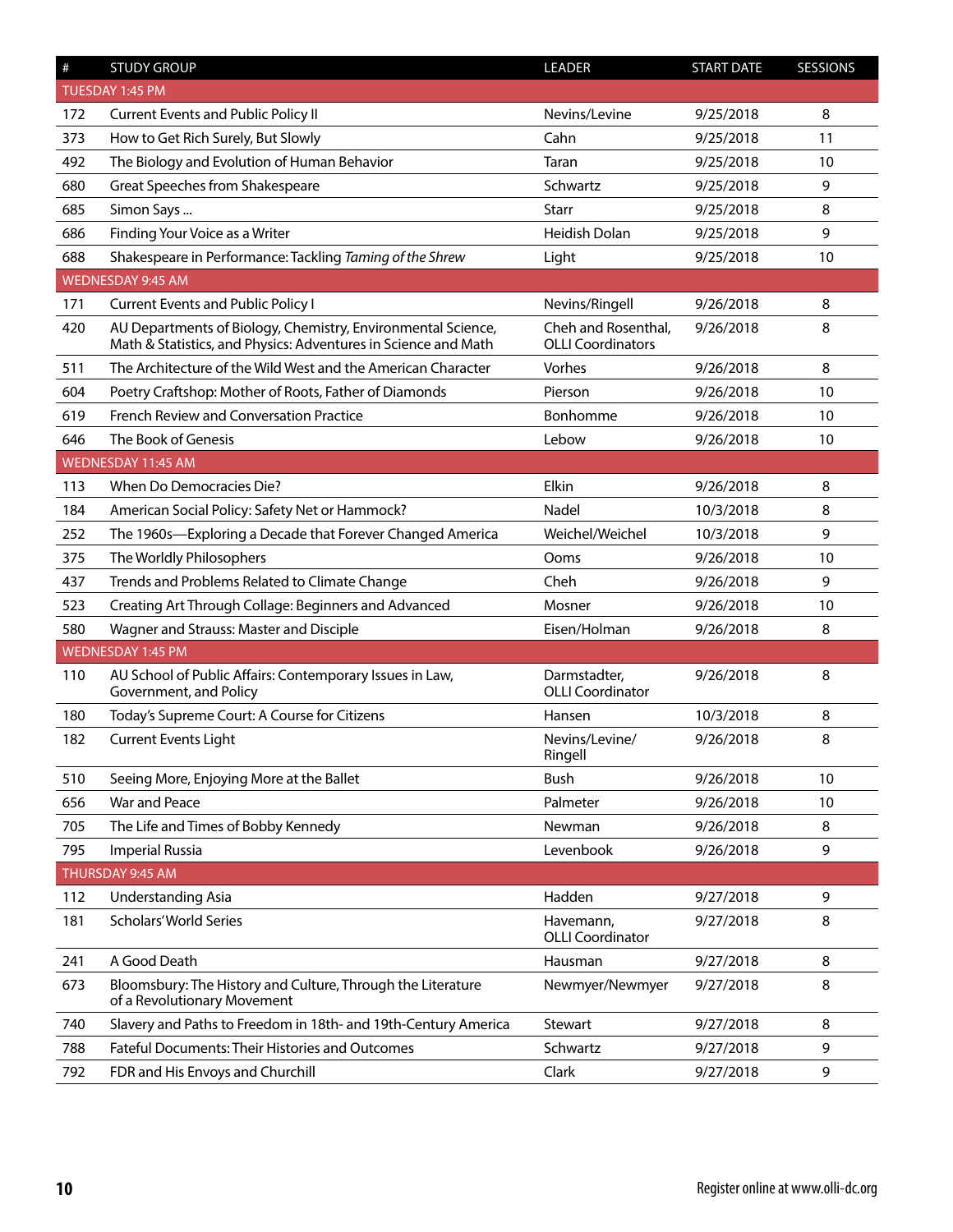| $\#$ | <b>STUDY GROUP</b>                                                         | <b>LEADER</b>              | <b>START DATE</b> | <b>SESSIONS</b> |
|------|----------------------------------------------------------------------------|----------------------------|-------------------|-----------------|
|      | THURSDAY 11:45 AM                                                          |                            |                   |                 |
| 258  | Writing and Sharing Your Life Story                                        | Benor                      | 9/27/2018         | 8               |
| 348  | Development Economics and Practice for Non-Economists                      | Zeijlon                    | 9/27/2018         | 8               |
| 579  | 16th- and 17th-Century Mannerist and Baroque Art                           | Leinberger                 | 9/27/2018         | 8               |
| 632  | Writing Memoir: Continuing On                                              | Smith                      | 9/27/2018         | 8               |
| 669  | Enjoying The New Yorker Together                                           | Hausman                    | 9/27/2018         | 8               |
| 751  | The American Soul: Rediscovering the Wisdom of the Founders                | Boardman                   | 9/27/2018         | 10              |
| 764  | The Eastern Question: Dismemberment of the Ottoman Empire,<br>1800-Present | Shelton                    | 9/27/2018         | 10              |
| 787  | Exploring the History of the Amazon                                        | Wilkinson                  | 10/4/2018         | 9               |
|      | THURSDAY 1:45 PM                                                           |                            |                   |                 |
| 292  | Living Healthier and Happier in Retirement                                 | Bickford                   | 9/27/2018         | 9               |
| 377  | <b>Understanding Trade Issues</b>                                          | Graef                      | 9/27/2018         | 10              |
| 530  | <b>Politics in the American Musical</b>                                    | Moskowitz                  | 9/27/2018         | 9               |
| 622  | Beginning Spanish 101 (Spanish for Smarties)                               | Schneider                  | 9/27/2018         | 10              |
| 689  | Writing Workshop: Writing Down the Bones Lives On                          | Ward/Spector               | 9/27/2018         | 11              |
| 834  | Mindful Meditation: Intermediate Level                                     | <b>Drobis</b>              | 9/27/2018         | 10              |
|      | FRIDAY 9:45 AM                                                             |                            |                   |                 |
| 549  | The Life and Instrumental Music of J.S. Bach                               | Squitieri                  | 9/28/2018         | 9               |
| 618  | Conversational Spanish II b                                                | Grigera                    | 9/28/2018         | 8               |
| 677  | Traveling the Literary South                                               | Foxwell                    | 9/28/2018         | 10              |
| 750  | <b>Great American Trials</b>                                               | Leibowitz                  | 9/28/2018         | 10              |
| 768  | From Rifled Muskets to Killer Robots                                       | Wilson                     | 9/28/2018         | 10              |
| 793  | Woodrow Wilson: Scholar, Statesman, Racist                                 | Kogan                      | 9/28/2018         | 9               |
| 868  | Plato II (Early and Late Dialogues)                                        | Ross                       | 9/28/2018         | 10              |
|      | <b>FRIDAY 11:45 AM</b>                                                     |                            |                   |                 |
| 445  | Adults Conquering Technology I (Act I)                                     | Friedman/Cahn/<br>Rezmovic | 9/28/2018         | 9               |
| 480  | The Ups and Downs of Weather                                               | <b>Brown</b>               | 9/28/2018         | 10              |
| 521  | Film: History, Politics, and Morality                                      | King                       | 9/28/2018         | 9               |
| 581  | <b>Great Films/Great Directors</b>                                         | Foxwell                    | 9/28/2018         | 8               |
| 869  | Aristotle I (Metaphysics, Psychology, Epistemology,<br>and Aesthetics)     | Ross                       | 9/28/2018         | 10              |
| 872  | Death, Dying, and Life                                                     | Harrison Owen              | 9/28/2018         | 10              |

## FALL 2018 LECTURES

During the fall semester, lectures will be held from 1:30–2:30 pm on every Friday from September 28 through November 16, except for October 26, when the Town Hall is held. Lectures are free but you must register on Eventbrite. On the Tuesday of the week before each lecture, all members are emailed the link to register for the upcoming lecture. On the Thursday of the week before each lecture, non-members are emailed a link to register for the upcoming lecture.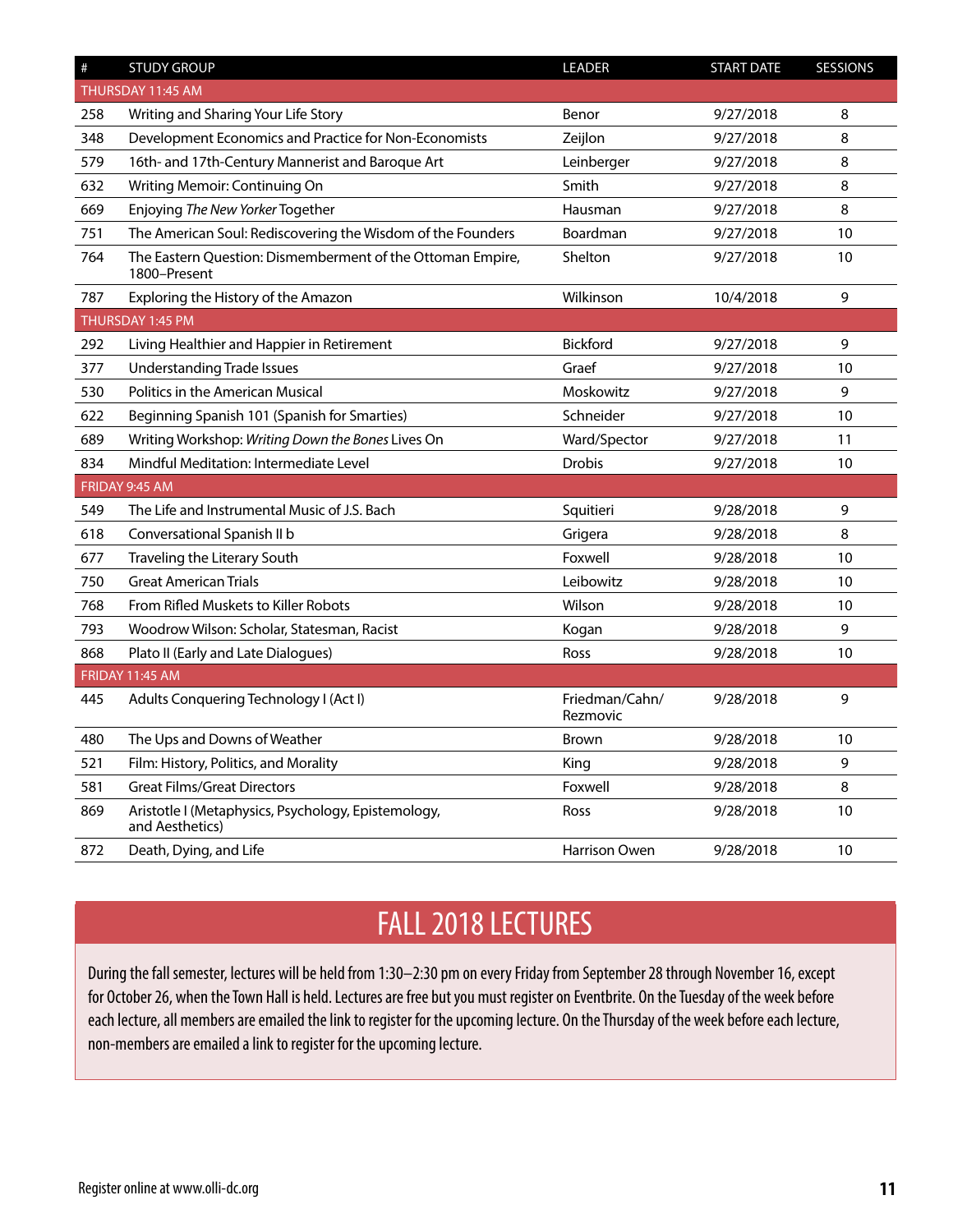## FALL 2018 STUDY GROUP DESCRIPTIONS

## 100 POLITICS, LAW & GOVERNMENT

### Science and Public Policy

**ARTHUR KATZ Eight Mondays (11:45 AM - 1:15 PM) September 24** For study group description and Study Group Leader, see 415. This study group is a repeat with revisions.

**Class Format:** Lecture and Discussion **Reading:** Less than 1 hr/week.

### Politics in the American Musical

#### **DANIEL MOSKOWITZ Nine Thursdays (1:45 PM - 3:15 PM) September 27**

For study group description and Study Group Leader, see 530. This study group is a repeat with revisions. **Class Format:** Lecture **Reading:** No required reading.

### **110** Contemporary Issues in Law, Government, and Policy

#### **OLLI COORDINATOR: RUTH DARMSTADTER Eight Wednesdays (1:45 PM - 3:15 PM) September 26**

Topics introduced by American University's School of Public Affairs will include: 2017–18 gubernatorial and congressional elections, health reform, "The Anatomy of Retention in the US Federal Government," US-Cuba relations, Guantanamo, JFK assassination documents, "Donald Trump's Challenge to the Constitutional Democracy," private prisons and immigration detention facilities, and "Organizations of the Future: Need Humans Apply?" This study group is a repeat with revisions.

#### **Class Format:** Lecture and Discussion

**Reading:** No required reading.

*Ranked among the top schools of its kind, American University's School of Public Affairs offers education in the fields of political science, public administration, public policy, and justice. It was founded in 1934 with a handful of graduate students.*

### **112** Understanding Asia

#### **RITA HADDEN Nine Thursdays (9:45 AM - 11:15 AM) September 27**

What makes Asia tick? How have China, India, Japan, and their Asian neighbors changed? What does China want? Join us for intelligent conversation on issues such as: Asian economic development impact on marriage and family patterns; status of health and health care in Asia; key Asian flash points; how Asia is dealing with its disastrous pollution; and cultural expectations: East vs. West. This study group will cover political, social, cultural, health care, business, technology, and historical topics. Each week, class members receive via email articles that will be used for class discussion. Reading, class participation, and email address are required. This study group is a repeat with revisions.

**Class Format:** Reading and Discussion **Reading:** 1 hr/week.

*Rita Hadden is Chinese-American, born in Hanoi, lived in Saigon, Phnom Penh, Hong Kong, Thailand, China, and the US. She has traveled widely in Asia, and worked in China for a year. She was President of the Asian American Forum in Washington, DC, and has lectured on Asian topics at OLLI. Rita did management consulting for 40 years.*

### **113** When Do Democracies Die?

#### **STEPHEN ELKIN Eight Wednesdays (11:45 AM - 1:15 PM) September 26**

Many citizens in western countries are worried about the future of liberal democracy in their own and other countries. We will address the question of whether they are right to worry. Our particular concern will be with our own country, and we will try to understand the forces at work that are weakening our political order. Inevitably, we will have to think about the current political state of affairs (and that of other democracies), but recent events and trends cannot be understood without an understanding of what makes liberal democracies flourish and what corrupts them. This study group is not a repeat.

**Class Format:** Discussion

**Reading:** 2-3 hrs/week.

*Stephen Elkin has a PhD from Harvard in political theory and has taught at Smith College, and the universities of Pennsylvania and Maryland.*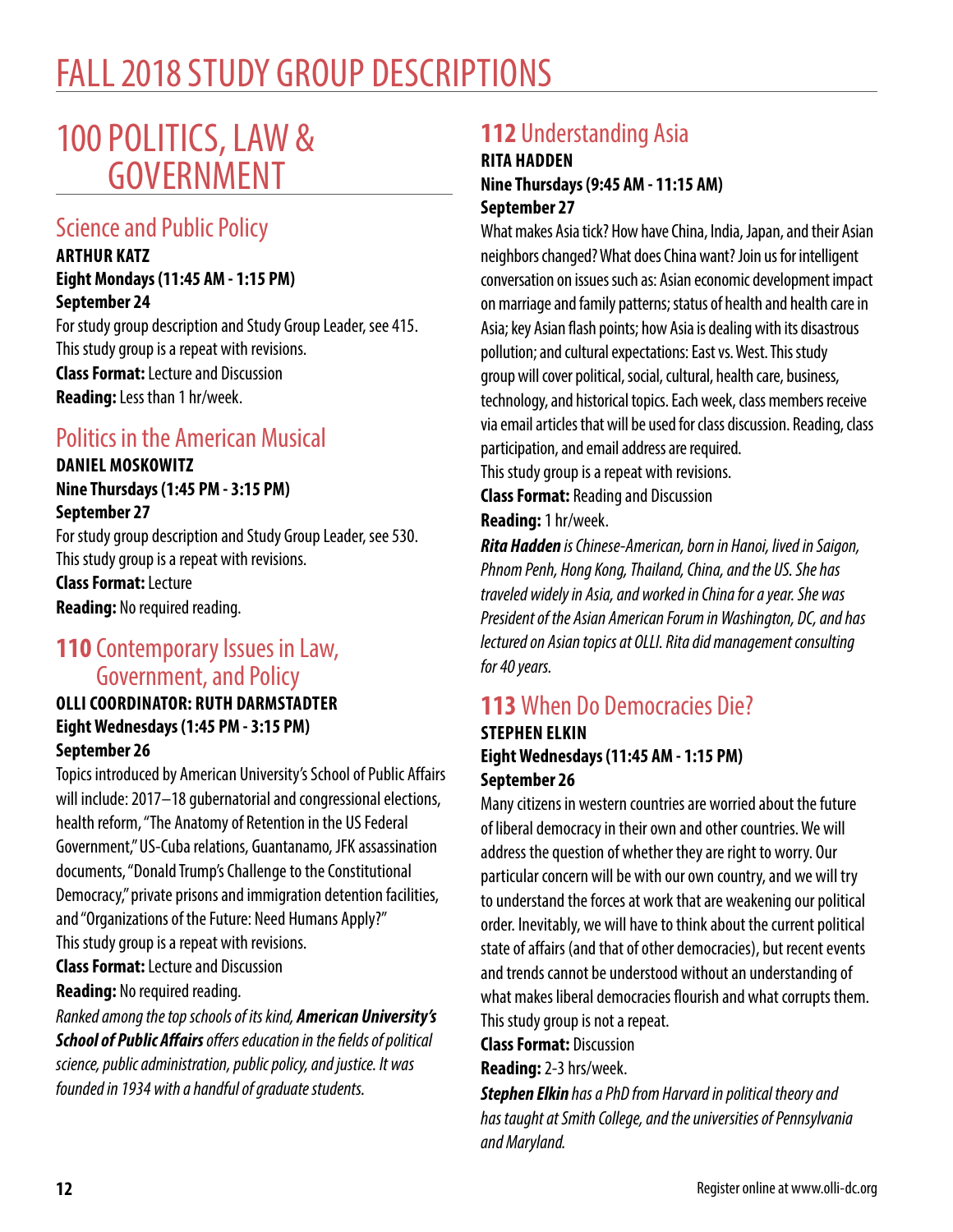### **120** The Multi-dimensional Mark Twain

#### **DONALD BLISS Eight Tuesdays (9:45 AM - 11:15 AM) September 25**

American icon Mark Twain played many roles. We will explore Mark Twain as an author, humorist, journalist, political commentator, satirist, river-boat pilot, frontiersman, businessman, lecturer and entertainer, family man, theologian, anti-imperialist, international celebrity, and advocate for social justice. We will explore why and how Mark Twain remains relevant today.

This study group is a repeat with revisions.

**Class Format:** Lecture and Discussion

**Reading:** Less than 1 hr/week.

*Ambassador Donald T. Bliss (retired) has spent 13 years in the federal government and 30 years practicing law in Washington, DC. He is the great grandson and grandson of Mark Twain's publishers and the author of articles, a book, and a play about Mark Twain.*

#### **151** Middle East Institute Scholars Seminar **VIRGINIA DEROZE**

#### **Eight Mondays (9:45 AM - 11:15 AM) September 24**

In one of OLLI's most popular offerings, scholars from the Middle East Institute (MEI) will present in-depth analyses on a wideranging set of issues, including diplomacy and religion, the Israeli/ Palestinian conflict, unrest in the Middle East, and cultural affairs in the region. MEI Scholars include former ambassadors, university professors, journalists, and senior government officials who are experts in their fields.

This study group is a repeat with revisions.

**Class Format:** Lecture

**Reading:** No required reading.

*Founded in 1946, the Middle East Institute is the oldest Washington-based institution dedicated solely to the study of the Middle East. Its founders laid out a simple mandate: "To increase knowledge of the Middle East among the citizens of the United States and to promote a better understanding between the people of these two areas."*

### **171 Current Events and Public Policy I**

#### **LOUIS NEVINS RICHARD RINGELL Eight Wednesdays (9:45 AM - 11:15 AM) September 26**

Lou Nevins and Richard Ringell will lead lively discussions and debates on current events and public policy issues, focusing

largely, but not exclusively, on politics, law, economics, and foreign affairs. Discussion topics, outlines, and questions will be furnished in advance, and participants will be expected to follow the news carefully. It is emphasized that this is a discussion group, not a lecture; all members are expected to take part in the discussions. This study group is a repeat with revisions.

#### **Class Format:** Discussion

**Reading:** Less than 1 hr/week.

*Lou Nevins was a financial institutions and housing finance attorney and lobbyist for more than 35 years. He ran Washington operations for two financial trade associations and was a partner in one, a CEO in another, and a partner in a Wall Street law firm for ten years. Richard Ringell was a sole practitioner in DC for 29 years as a trial lawyer who handled a variety of cases. In August, 1999, he was appointed by the Honorable Chief Judge Eugene Hamilton of the Superior Court of the District of Columbia to the position of Magistrate Judge. He retired in December of 2013.*

#### **172** Current Events and Public Policy II **ARTHUR LEVINE LOUIS NEVINS Eight Tuesdays (1:45 PM - 3:15 PM) September 25**

Lou Nevins and Art Levine will lead lively discussions and debates on current events and public policy issues, focusing largely, but not exclusively, on politics, law, economics, and foreign affairs. Discussion topics, outlines, and questions will be furnished in advance, and participants will be expected to follow the news carefully. It is emphasized that this is a discussion group, not a lecture; all members are expected to take part in the discussions. This study group is a repeat with revisions.

Class Format: Discussion

**Reading: Less** than 1 hr/week.

*Art Levine is a retired attorney who practiced copyright law in DC. He also was Executive Director of a Presidential Commission on copyright and was an Adjunct Professor at Georgetown Law School. He currently is on the board of directors and a volunteer at the Friends Club, an Alzheimer's support group.* 

*Lou Nevins was a financial institutions and housing finance attorney and lobbyist for more than 35 years. He ran Washington operations for two financial trade associations and was a partner in one, a CEO in another, and was a partner in a Wall Street law firm for 10 years.*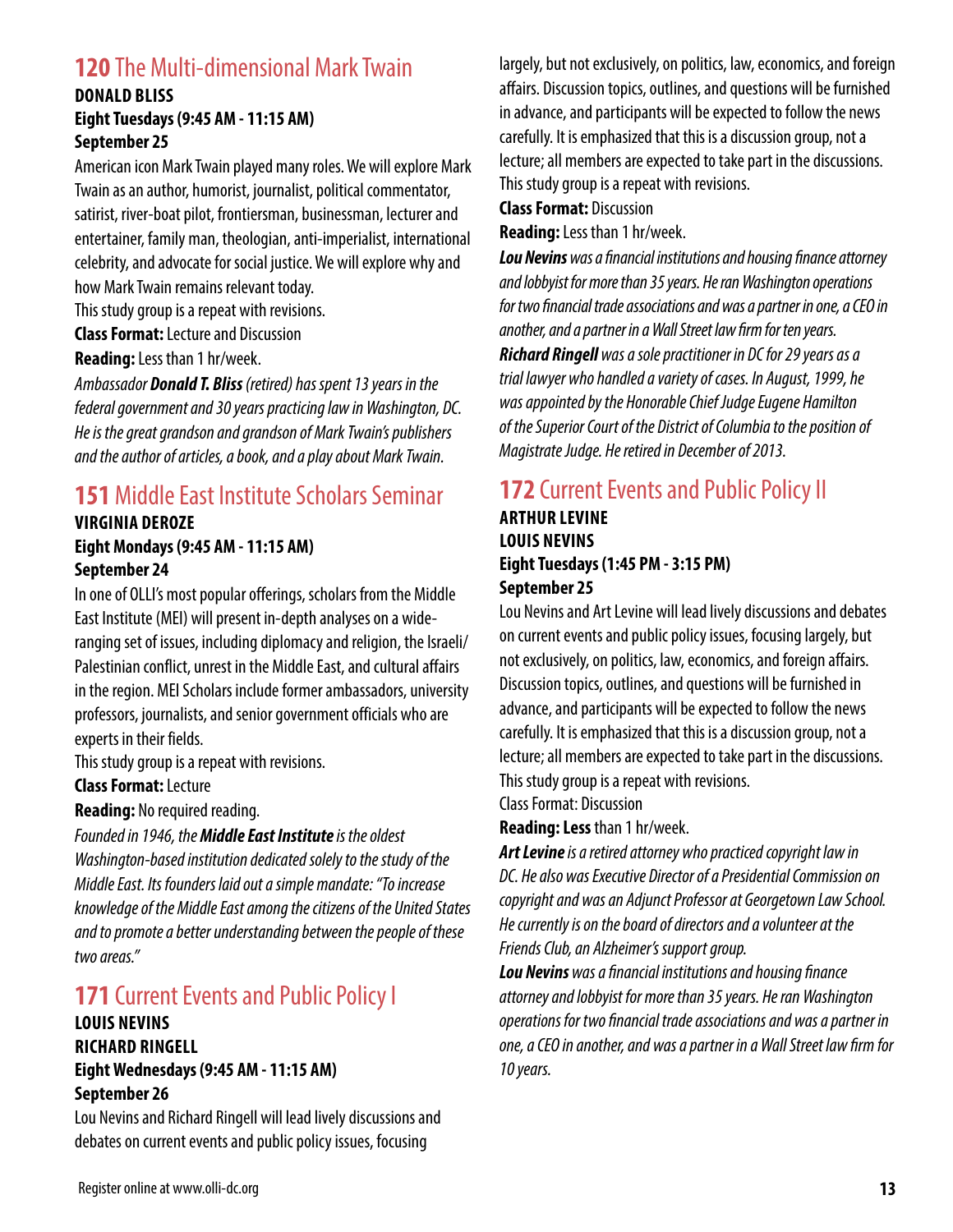### **180** Today's Supreme Court: A Course for Citizens

#### **PENNY HANSEN Eight Wednesdays (1:45 PM - 3:15 PM) October 3**

This study group will explore the important cases and decisions that continue to be made by the Supreme Court under Chief Justice John Roberts. Presentation material and discussion will focus on the major Constitutional issues being decided by a clearly activist and divided court on: elections, health care, gun control, diversity, equality, climate change, the environment, religion, and presidential power. We will focus on the historical and political background of these issues and the legal philosophies of the justices, along with the procedural mysteries of this, the least well known of our three branches of government. We will read *The Supreme Court: A Very Short Introduction* by Linda Greenhouse and *The Oath: The Obama White House and the Supreme Court* by Jeffrey Toobin, along with articles on more recent cases and other supplementary material.

This study group is a repeat with revisions.

**Class Format:** Lecture and Discussion **Reading:** 1-2 hrs/week.

*Penelope Hansen directed numerous programs at the Environmental Protection Agency during its first 30 years, implementing the country's first recycling, hazardous waste, Superfund, acid rain, and technology verification programs. She was educated at Skidmore College, Johns Hopkins University, and the Kennedy School at Harvard.*

### **181** Scholars' World Series

#### **OLLI COORDINATOR: JUDY HAVEMANN Eight Thursdays (9:45 AM - 11:15 AM) September 27**

Experts from The Woodrow Wilson International Center for Scholars including Aaron David Miller, advisor to six secretaries of state (George Shultz to Colin Powell) on Middle East negotiations; Robert Daly, director of the Kissinger Institute on China; and Paulo Sotero, director of the Brazil Institute will present nonpartisan analysis of international issues. Country-by-country briefings will offer study group participants opportunities to question and discuss issues of historical and contemporary foreign policy and national interest.

This study group is a repeat with revisions. **Class Format:** Lecture and Discussion

#### **Reading:** No required reading.

*Invited experts from The Woodrow Wilson International Centers for Scholars include Robert Litwak, Director of International Security Studies and Former Director of Nuclear Nonproliferation on the National Security Council staff, and an authority on North Korea; Matthew Rojansky, director of the Kennan Institute, and Russian expert; and Eric Olson, deputy director of the Latin American Institute and expert on Venezuela; as well as specialists in Japan, Pakistan and Nigeria.*

### **182** Current Events Light

#### **ARTHUR LEVINE LOUIS NEVINS RICHARD RINGELL Eight Wednesdays (1:45 PM - 3:15 PM) September 26**

Participants will decide at the beginning of each session what current news topics they'd like to discuss. There will be no prepared outlines or outside speakers. Participants must be "up on the news" and prepared to participate. This course is not for non-talkers. This study group is not a repeat.

#### **Class Format:** Discussion

**Reading:** No required reading.

*Art Levine is a retired attorney who practiced copyright law in DC. He also was Executive Director of a Presidential Commission on copyright and was an Adjunct Professor at Georgetown Law School. He currently is on the board of directors and a volunteer at the Friends Club, an Alzheimer's support group.* 

*Lou Nevins was a financial institutions and housing finance attorney and lobbyist for more than 35 years. He ran Washington operations for two financial trade associations and was a partner in one, a CEO in another, and a partner in a Wall Street law firm for ten years. Richard Ringell was a sole practitioner in DC for 29 years as a trial lawyer who handled a variety of cases. In August, 1999, he was appointed by the Honorable Chief Judge Eugene Hamilton of the Superior Court of the District of Columbia to the position of Magistrate Judge. He retired in December of 2013.*

### **184** American Social Policy: Safety Net or Hammock?

#### **MARK NADEL Eight Wednesdays (11:45 AM - 1:15 PM) October 3**

Paul Ryan has warned that the US is transforming "our social safety net into a hammock, which lulls able bodied people into lives of complacency and dependency." Recent policy proposals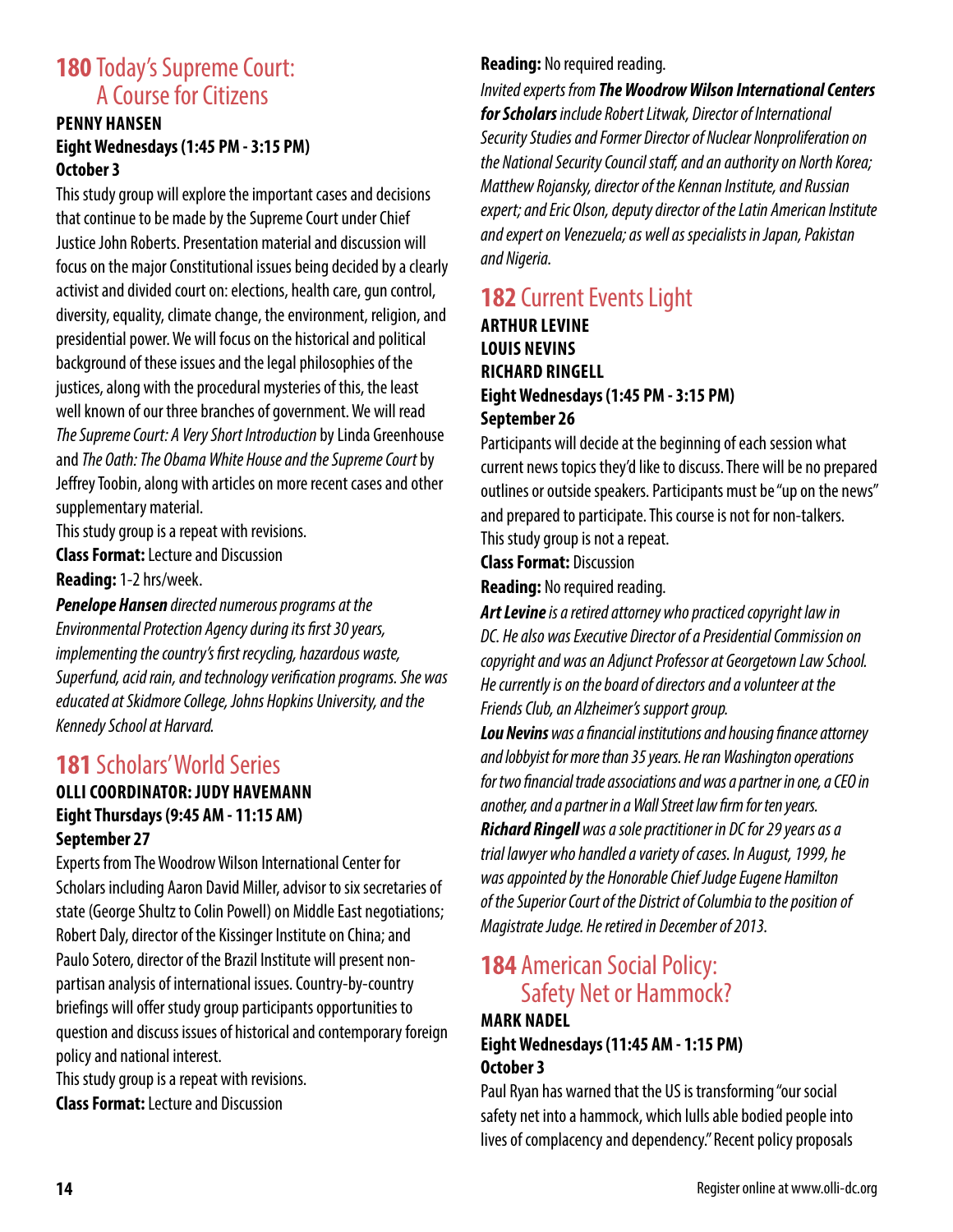restricting eligibility for food stamps and other benefits reflect the view that without coercion, welfare benefits lead people to forgo work in favor of idleness. This study group will explore two broad areas of social policy: income support for the poor and for retirees (e.g., Social Security) and health insurance including Medicare, Medicaid, and the Affordable Care Act. Drawing from a variety of sources, we will discuss issues of fairness, program solvency, and questions of adequacy and impact.

This study group is a repeat.

**Class Format:** Lecture and Discussion **Reading:** 1-2 hrs/week.

*Mark Nadel taught social policy at Georgetown's School of Public Policy and at the University of Maryland. He spent 20 years at the Government Accountability Office (GAO) with responsibility for its reports on health policy and welfare programs. He also has been an associate commissioner at the Social Security Administration.*

### **185** The People Still Behind? How Trump Won the Rural Vote

#### **JOE BELDEN Eight Tuesdays (9:45 AM - 11:15 AM) September 25**

Trump's 2016 victory was due in part to his support in rural areas and small towns, where he won more than 60% of the overall vote and even more of the white vote. This group focuses on such questions as: How and why did this happen? What role did urbanrural cultural gaps and economic grievances play? What is rural? What is the history of rural-urban divides? Is this population now permanently right wing? What other rural voices—e.g., NGOs offer a different view? And what could be done differently? The group's focus will be on rural disadvantages in income, assets, employment, education, health—and also on the role of race, immigration, LGBT rights, media, TV and film, and other factors. This study group is not a repeat.

**Class Format:** Lecture and Discussion **Reading:** Less than 1 hr/week.

*Joe Belden was Deputy Director of the Housing Assistance Council, 1989-2015, and also worked on Capitol Hill and at the USDA. He is the author of* Housing in Rural America, Dirt Rich, Dirt Poor, *and other publications.*

### **191** Understanding Why American Politics Is Polarized

#### **CARL WEICHEL WILLIAM DANEY Ten Tuesdays (11:45 AM - 1:15 PM) September 25**

Our diverse American society and its political leaders are dangerously divided. Political institutions are polarized and appear dysfunctional. Will we work through this morass? This study group will explore the events that have shaped American politics over the last 50 years and stoked the tribal instincts within our electorate. We will explore the theories of academics such as Jonathan Haidt, Amy Chua, Daniel Kahneman, and Samuel Huntington as well as look at key issues that divide us. Finally, we will review the past presidential election and the election of 2018 to better understand our current political landscape.

This study group is a repeat with revisions.

**Class Format:** Lecture and Discussion

**Reading:** 2 hrs/week.

*Carl Weichel has a degree in marketing and communications. He has held positions in marketing, design, and advertising in Sydney, Cape Town and San Francisco.* 

*Bill Daney has a BSEE degree and spent his career with the Navy and NASA. He has led study groups in science, history, economics, and politics at OLLI and other institutions.*

## 200 PSYCHOLOGY, SOCIOLOGY, & CULTURE

#### Adults Conquering Technology I (Act I) **GARY CAHN LISA FRIEDMAN VICTOR REZMOVIC Nine Fridays (11:45 AM - 1:15 PM) September 28** For study group description and Study Group Leaders, see 445. This study group is not a repeat. **Class Format:** Lecture and Discussion **Reading:** 1 hr/week.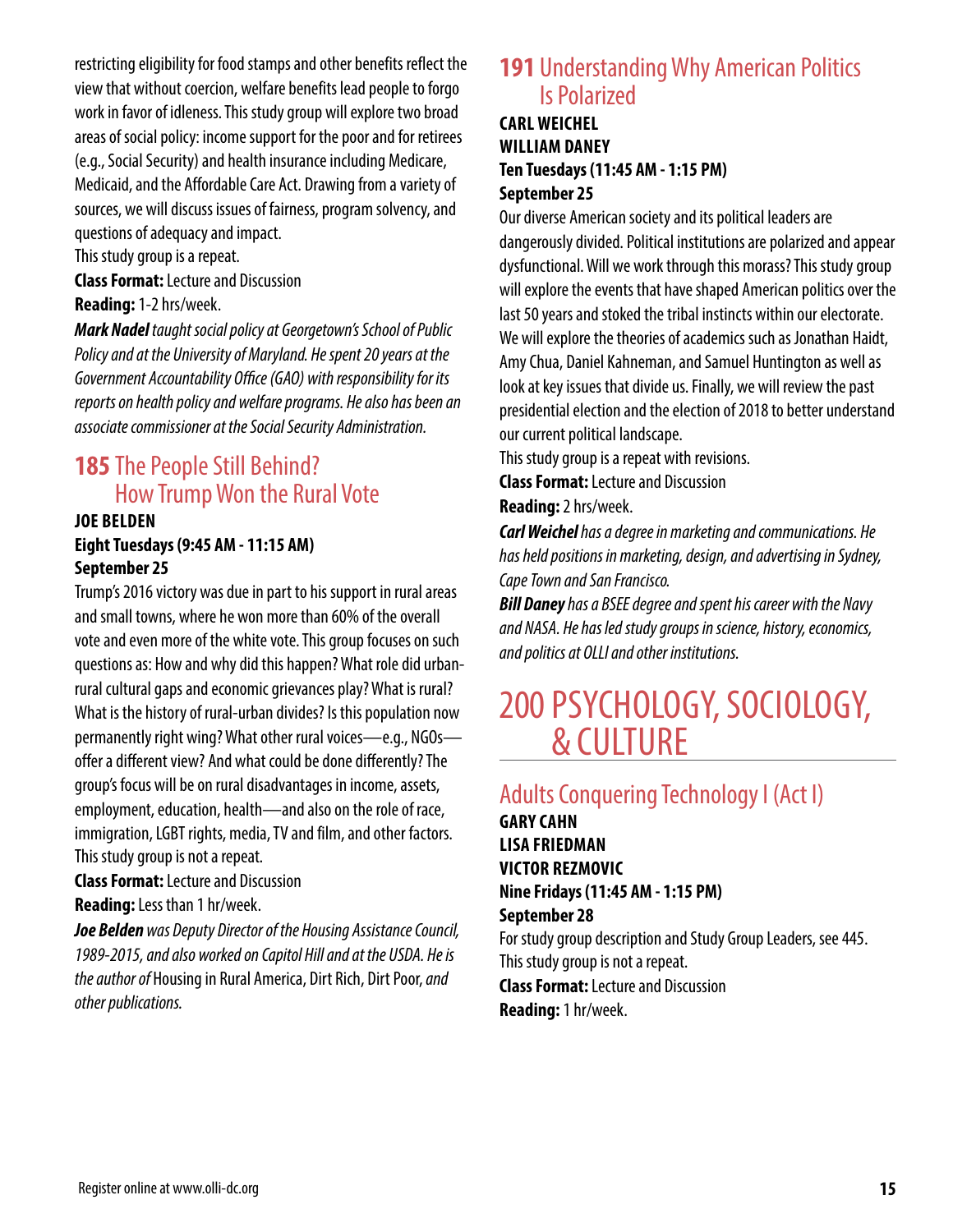### **232** Workshop on Finding Your Family History in the Digital World

#### **SUSAN GOODMAN Eight Tuesdays (9:45 AM - 11:15 AM) September 25**

The aim of this study group is to help members get started finding and recording basic genealogy data (birth, death, and census material); using free resources in libraries and archives as well as the internet; contacting other researchers working on related families; posting information on the web; and determining a "confidence level" for the data. Members may opt to give the SGL access to their trees for help during class and by email during (and after) the eight-week course.

Format change: As requested by former members who want to continue researching their ancestry, this study group will be run as a workshop. New members are also welcome. Ancestry.com membership is suggested although not required. Demonstrations will be projected on a video monitor.

This study group is a repeat with revisions.

**Class Format:** Lecture and Discussion **Reading:** No required reading.

*Susan Goodman has been doing genealogy research as a hobby for 15 years. Before she retired, she worked as a journalist in print and radio, contributing features to NPR programs and news reports for WAMU.*

### **241** A Good Death

#### **CAROL HAUSMAN Eight Thursdays (9:45 AM - 11:15 AM) September 27**

We all have to die, so let's discuss how to do it well. The course will include practical and emotional aspects of preparing to have a dignified death. Topics will include: unfinished business; how to talk to loved ones; forgiveness; writing an ethical will; decisions about when to stop treatment; suicide; what we can learn from illness and death; and the impact of a good death on those we leave behind. There will be some short readings and some writing in and out of class.

This study group is a repeat.

**Class Format:** Discussion

**Reading:** 1 hr/week.

*Carol Hausman is a clinical psychologist and gerontologist. She has been on the faculties of Georgetown School of Medicine, Washington School of Psychiatry, and other institutions. In addition to having taught this course twice before for OLLI, she has also taught Aging and Literature and Writing Your Ethical Will.*

### **250** TED Talks

#### **CAROLINE MINDEL LYNN LEWIS Eight Tuesdays (9:45 AM - 11:15 AM) September 25**

TED Talks feature speakers who present "ideas worth spreading." This study group will focus on 16 talks related to issues such as aging, polarization, and listening to the "other." During these highly interactive sessions, the class will view and discuss two talks weekly. Participants are encouraged to preview the talks in advance. Individual members will be asked to prepare brief background and discussion points for each presenter. Although this study group is a repeat, the talks will be new. TED (an acronym for Technology, Entertainment and Design) Talk videos have been available on the Internet since 2007.

This study group is a repeat with revisions.

**Class Format:** Discussion

**Reading:** No required reading.

*Caroline Mindel has a BA and an MSW in community organization from the University of Pennsylvania. She founded Mindel Management, Inc., a property management business in DC. Lynn Lewis received an undergraduate degree from the University of Michigan and has an MA in journalism from Ohio State University. She has been a writer and an editor for more than four decades.*

### **252** The 1960s—Exploring a Decade that Forever Changed America

#### **CARL WEICHEL KIM WEICHEL Nine Wednesdays (11:45 AM - 1:15 PM) October 3**

The tectonic social, cultural, political, global, and environmental changes during the 1960s affected all and ushered in a new era for America. This study group will review the significant historical changes brought to life through a broad selection of reading materials from seasoned journalists, public intellectuals, and leading historians. We'll explore key political events in civil rights and voters' rights, plus the free speech, women's, and environmental movements; lives of JFK, RFK, LBJ, and MLK; the SDS, ERA, NAACP, and Earth Day political events; and cultural shifts created with LSD, pot, and the Pill. We'll view videos segments from CNN's "The Sixties" covering the Cold War, Cuba, Vietnam, IRA, Woodstock, Beatles, and more.

This study group is a repeat with revisions. **Class Format:** Reading and Discussion **Reading:** 2-3 hrs/week.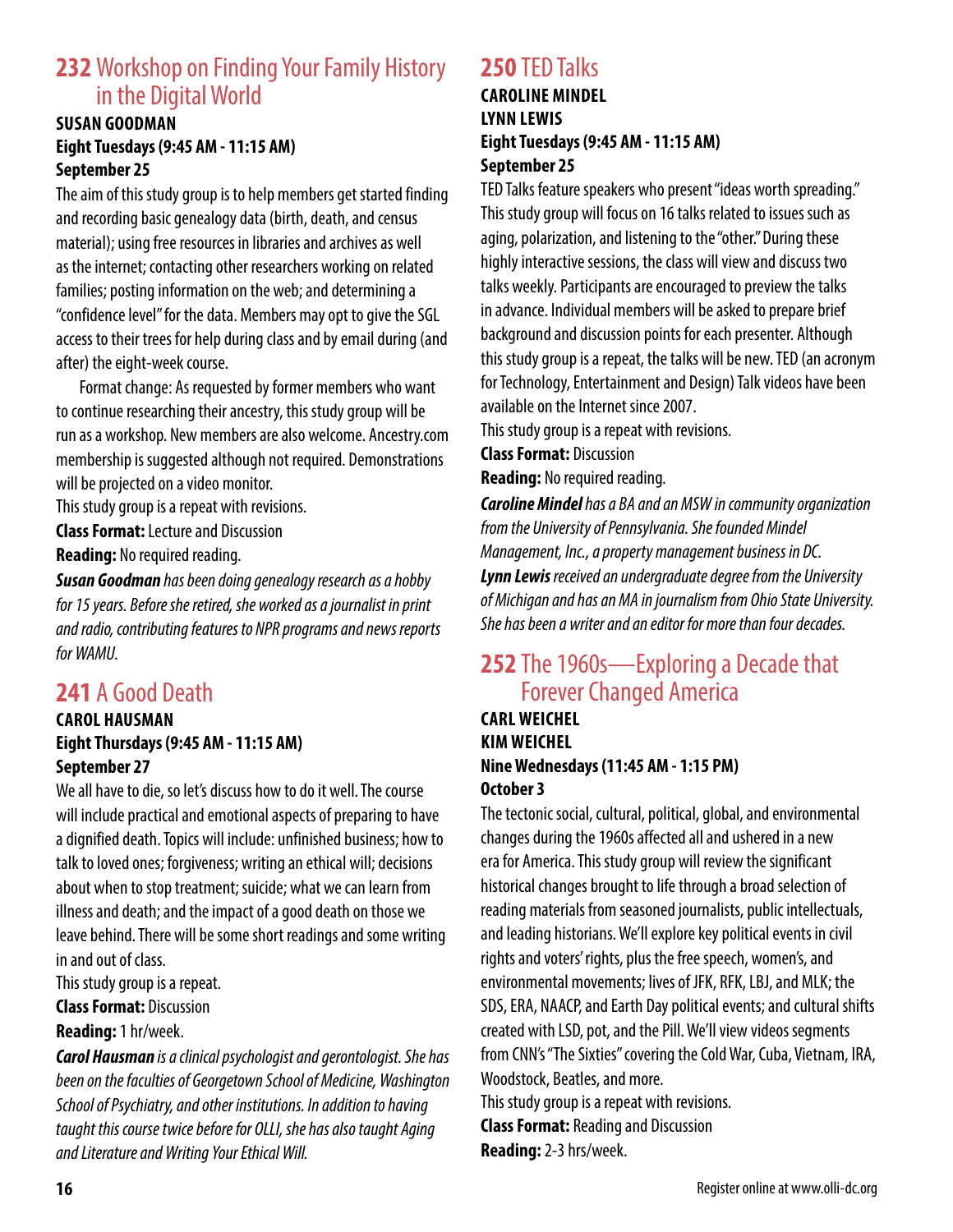*Carl Weichel has a degree in marketing and communications. He has held positions in marketing, design, and advertising in Sydney, Cape Town, and San Francisco.* 

*Kimberly Weichel is a social entrepreneur and nonprofit leader in the fields of women's leadership, cross cultural dialogue, citizen diplomacy, and peacebuilding.*

### **258** Writing and Sharing Your Life Story

#### **ROBERTA BENOR**

#### **Eight Thursdays (11:45 AM - 1:15 PM) September 27**

What are the stories of your family history? You can add substance to the limbs of your family tree by recording and preserving your unique history. This study group will cover the five Ws of recording your life story and then will show you how to create a lasting document. You can share vignettes of your history in class, and you will learn ways to bond with your grandchildren, and plan a family reunion. During part of each class, you will have the opportunity to write parts of your life story by answering questions that deal with your chronology and philosophy.

This study group is a repeat.

**Class Format:** Lecture and Discussion

**Reading:** No required reading.

*Roberta Benor records life stories through "Let Us Remember." She lectures widely on parenting, senior housing, and intergenerational activities.*

### **292** Living Healthier and Happier in Retirement

#### **BRAD BICKFORD Nine Thursdays (1:45 PM - 3:15 PM) September 27**

Do you want to live longer and experience life to its fullest? Do you want to have more energy and learn why exercise and a healthy diet are critical? Do you want to learn about what common household products, like soap and lotion, can negatively impact your health? Do you want to find out how laughter and play significantly enhance your mood and lifespan?

Many of us left careers which identified who we are, and we struggled to form a new identity. Join this dynamic study group that will help develop this new identity, and make you happier and healthier. This class will cover such topics as the mind/body connection, nature bathing, how men and women are different, and how to enhance relationships. We will use lecture, TED Talks, discussion, fun exercises, and laughter.

This study group is a repeat with revisions.

**Class Format:** Lecture and Discussion **Reading:** Less than 1 hr/week.

*Brad Bickford is a semi-retired therapist and grandpa, who has studied improv, stand-up comedy, painting, and the hammer dulcimer. He has taught classes in healthy living, sex education, grief work, and fly fishing. Brad enjoys playing pickleball, gardening, painting, and carpentry. He volunteers with Widowed Persons and Sierra Club.*

## 300 ECONOMICS

### **345** The Rise of the Robot—Can We Adjust? **LEWIS COHEN Eight Tuesdays (11:45 AM - 1:15 PM) September 25**

The gap between increasing productivity and stagnant real incomes has been widening for a generation, bringing America's Goldilocks era (1950–1980) to an end. Where does the US economy go from here, as information-driven technological change accelerates? Can we adapt economically, socially, and politically in an era of innovation that is rapidly pushing us toward a less labor-intensive economy? Those are among the key questions we will address using the arguments and insights in Nick Srnicek's *Platform Capitalism* and Andrew McAfee and Erik Brynjolfsson's *Machine, Platform, Crowd: Harnessing Our Digital Future.*

This study group is a repeat.

**Class Format:** Lecture and Discussion **Reading:** 2 hrs/week.

*Lewis Cohen earned degrees from Columbia College, Johns Hopkins University (SAIS), and Harvard University (Kennedy School). He was a Peace Corps Volunteer in Tunisia, a Foreign Service Officer and Trade Negotiator with the Office of the US Trade Representative, and a consultant on international trade for a major DC law firm.*

### **348** Development Economics and Practice for Non-Economists

#### **ANDERS ZEIJLON Eight Thursdays (11:45 AM - 1:15 PM) September 27**

This study group will provide participants with an overview of the history, trends, and issues in the practice and economics of international development. Following an introductory overview, each session will focus on a particular issue, include a brief lecture and video clip or handout, and be followed by a discussion. Likely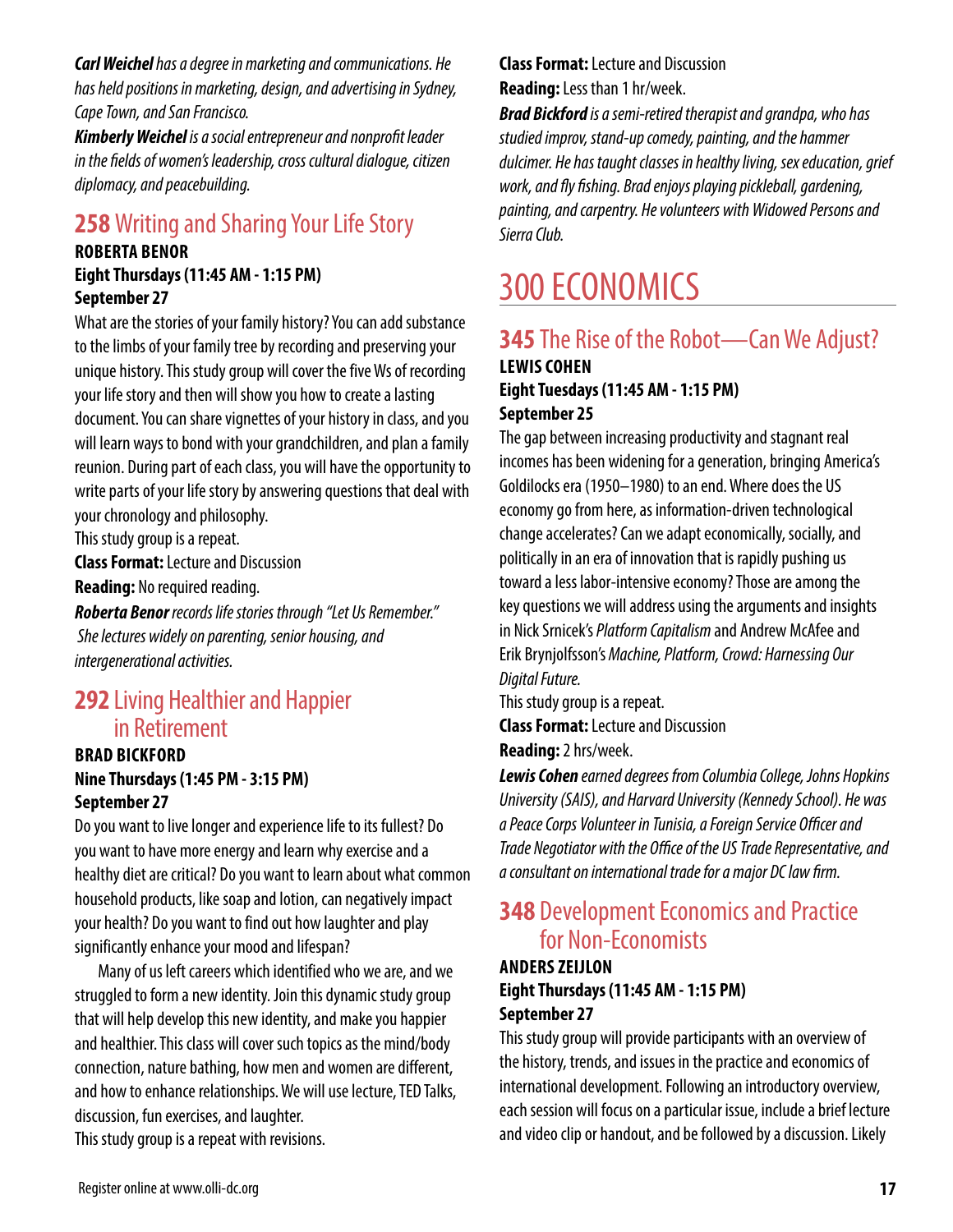topics include the policies and practices of multi- and bi-lateral agencies, the use of conditionality in country relations, the usefulness of economic rate of return in selecting projects, the role of human rights, and the significance of income distribution in development.

This study group is a repeat.

**Class Format:** Lecture and Discussion **Reading:** No required reading.

*Anders Zeijlon, economist, graduate of Uppsala University, Sweden, has been a teacher and researcher in the Department of Economics at Uppsala University, and an economist and project manager at the UN and the Swedish Government bilateral assistance agency. In addition, he was an economist and program manager at the World Bank between 1987 and 2016.*

### **355** Anatomy of the 2008 Recession

#### **JOHN F. PETERSON Ten Tuesdays (11:45 AM - 1:15 PM) September 25**

The deep and costly recession of 2008–2009 stemmed from a perfect storm of events that had been brewing for over 40 years. By reviewing that history, this study group will evaluate the intertwined roles played by housing policy, financial regulation, monetary policy, macro-economic developments, changes in social norms, and the influence of free-market principles on making policy in setting the stage for the recession. An important goal of the group is to investigate how difficult it is to regulate financial markets and institutions, and to review the current regulatory framework. Although no knowledge of economics or banking is required for this discussion group, some of the material is a little wonkish.

This study group is a repeat.

**Class Format:** Lecture and Discussion **Reading:** 2 hrs/week.

*John F. Peterson was an economist with the Congressional Budget Office for 24 years. He has a PhD in economics from American University.*

#### **373** How to Get Rich Surely but Slowly **GARY CAHN**

### **Eleven Tuesdays (1:45 PM - 3:15 PM) September 25**

This course, at a minimum, will enable you to verify whether your financial adviser is providing you with sound financial advice. Alternatively, you may wish to fire your adviser altogether, and manage your financial portfolio yourself. This semester we

will discuss the pros and cons of owning: stocks, bonds, cash equivalents, REITs, active and passive mutual funds, Exchange Traded Funds and Notes, annuities, commodities, hedge funds, futures, options, and more. The greatest emphasis will be devoted to mutual funds and ETFs. Part Two of the course will be offered in the spring semester, when you will learn to build a portfolio that is appropriate for your specific needs. OLLI does not endorse particular products or financial advice from Study Group Leaders. This study group is not a repeat.

**Class Format:** Lecture and Discussion **Reading:** 1 hr/week.

*Gary Cahn was a Chief Financial Officer for two Washington, DC companies. He has been teaching investing courses for 15 years. He received a BA from Tufts University and an MBA from Dartmouth College.*

### **375** The Worldly Philosophers

#### **VAN OOMS Ten Wednesdays (11:45 AM - 1:15 PM) September 26**

This study group will examine the central ideas of economics by tracing their development by a dozen great economists from Adam Smith through Karl Marx to John Maynard Keynes. These "worldly philosophers" (as the late Robert Heilbroner titled his classic that we will use as our text) produced the conceptual framework that forms the basis for "modern economics" as currently taught, practiced, and often misunderstood. The last several weeks of the study group will be used to examine the Great Recession and recovery of the last decade in the context of the current "new Keynesian" thinking of Krugman, Summers, and others. This study group is not a repeat.

**Class Format:** Lecture and Discussion **Reading:** 1 hr/week.

*Van Doorn Ooms (PhD, Yale) taught economics at Yale and Swarthmore, held senior economics staff positions in the House, Senate, and OMB, and directed the research and policy program at the Committee for Economic Development.*

#### **377 Understanding Trade Issues P. LANCE GRAEF Ten Thursdays (1:45 PM - 3:15 PM) September 27**

Trade issues continue to appear prominently in the news: Brexit, Bilateral Trade Deficits, NAFTA renegotiation, China 2025, Anti-Dumping, steel, aluminum, National Security and Intellectual Property, Bilateral vs. Multilateral Agreements, and FTAs in Asia,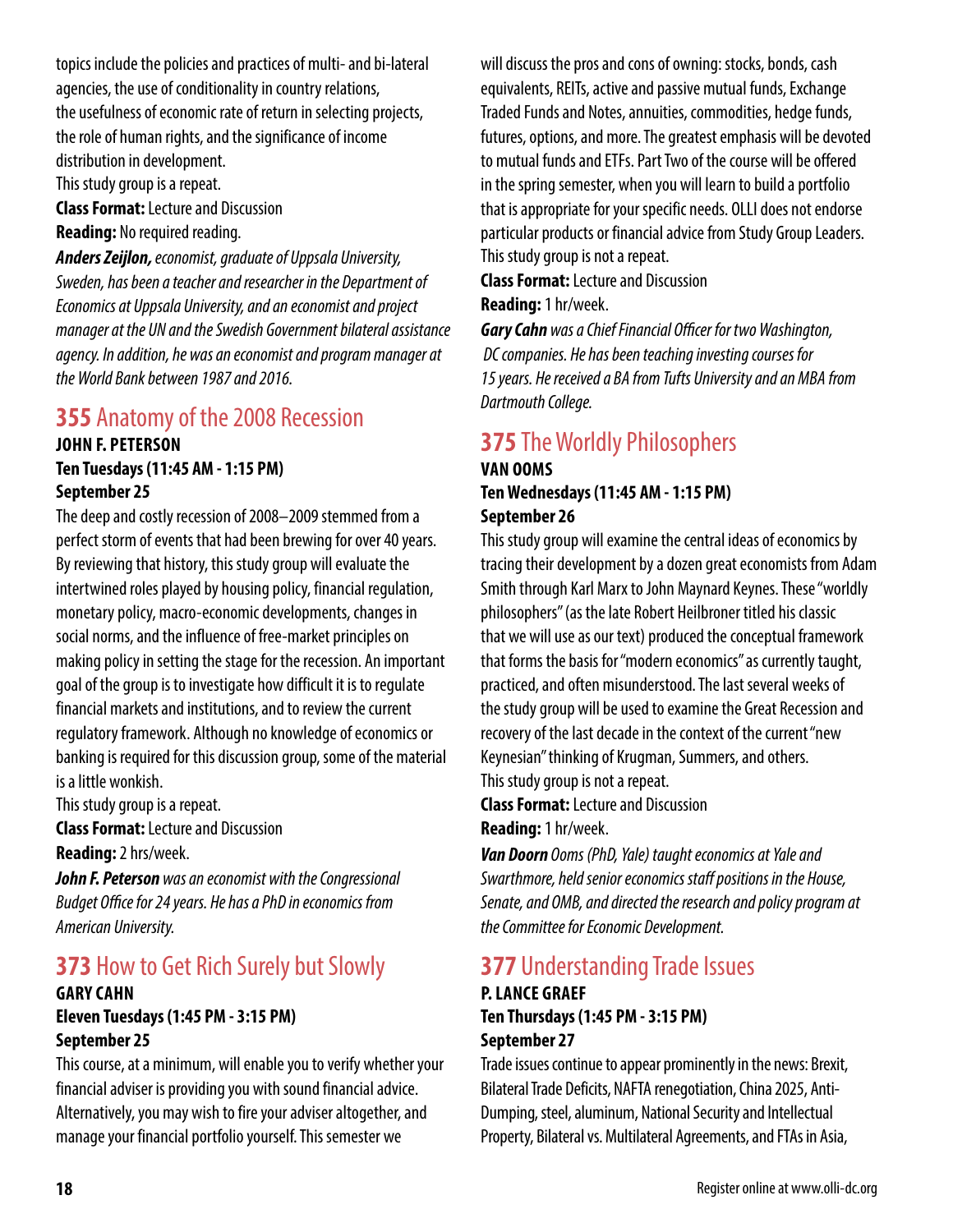including the Trans Pacific Partnership from which we have withdrawn. How is the new Administration doing and do its policies fit within current agreements including the World Trade Organization? Are NAFTA and TPP the "worst" agreements ever negotiated? These and other issues will be presented and discussed. This study group is a repeat with revisions.

**Class Format:** Lecture and Discussion **Reading:** Less than 1 hr/week.

*Lance Graef was part of the USTR negotiations team at the Tokyo and Uruguay Round of multilateral trade negotiations. He has consulted on international trade issues, trade agreements, trade policy analysis and negotiation, and regional trade agreements. He has taught similar classes at OLLI.*

#### **389** Market Theory: Past and Present **WILLIAM METLER Eight Mondays (11:45 AM - 1:15 PM)**

#### **September 24**

In this study group, members will review classical to modern technical theories/practices for characterizing Bull and Bear market profiles in order to be timely about investments. Members will explore practical market indicators for Bull and Bear markets with nominal access to a charting service website to apply indicators to time their favorite stocks. OLLI does not endorse particular products or financial advice from Study Group Leaders. This study group is a repeat.

#### **Class Format:** Discussion

#### **Reading:** No required reading.

*With a PhD in Systems Engineering, Bill Metler spent 40 years in Research and Development for AT&T, Bell Laboratories, and the Pentagon, specializing in computer modeling for new methods in problem solving, from deep sea to deep space. During this time, he became fascinated with theories for stock market modeling.*

## 400 STEM: SCIENCE, TECHNOLOGY, ENGINEERING & MATH

### **415** Science and Public Policy **ARTHUR KATZ**

#### **Eight Mondays (11:45 AM - 1:15 PM) September 24**

Personalized medicine, climate change, artificial intelligence/ machine learning, cybersecurity, and the proliferation of nuclear, biological and chemical weapons are topics that epitomize the intersection of science and public policy. These topics, among others, will be examined as emblematic of the critical role science plays in almost every aspect of our world, and the opportunities and challenges it poses for society. The course will provide a balance between understanding the underlying science and examining how those advances pose public policy challenges, in some cases very real personal choices. This study group is a repeat with revisions.

**Class Format:** Lecture and Discussion

**Reading:** Less than 1 hr/week.

*Arthur Katz, PhD (chemistry) and MS (meteorology), worked almost 40 years with science and public policy in the US Department of Energy and predecessor agencies, dealing with areas such as international collaboration for fusion energy and the Human Genome Project. He is also the author of the book Life After Nuclear War.*

#### **420** AU Departments of Biology, Chemistry, Environmental Science, Math & Statistics, and Physics: Adventures in Science and Math

#### **OLLI COORDINATORS: ALBERT CHEH AND SUZANNE ROSENTHAL Eight Wednesdays (9:45 AM - 11:15 AM) September 26**

Faculty members from the AU Science and Math departments present a series of lectures covering a broad selection of subjects of current interest. These include fundamental questions in today's physics, identifying patterns in sets of data, how food is altered by cooking, what happens to nitrate food preservatives after their ingestion, how retinal research might counter vision loss, whether cellulosic ethanol can counter climate change, DNA sequencing of tumors, and how science students are taught today and are trained to become the entrepreneurs of tomorrow.

This study group is a repeat with almost all new subjects.

This study group is a repeat with revisions.

**Class Format:** Lecture

**Reading:** No required reading.

*The American University Biology, Chemistry, Environmental Science, Math & Statistics, and Physics Departments are part of the College of Arts and Sciences, which besides supporting basic undergraduate liberal arts education and training, Master's, and PhD students, also conducts state-of-the-art research supported by federal agencies such as the National Science Foundation and the National Institutes of Health.*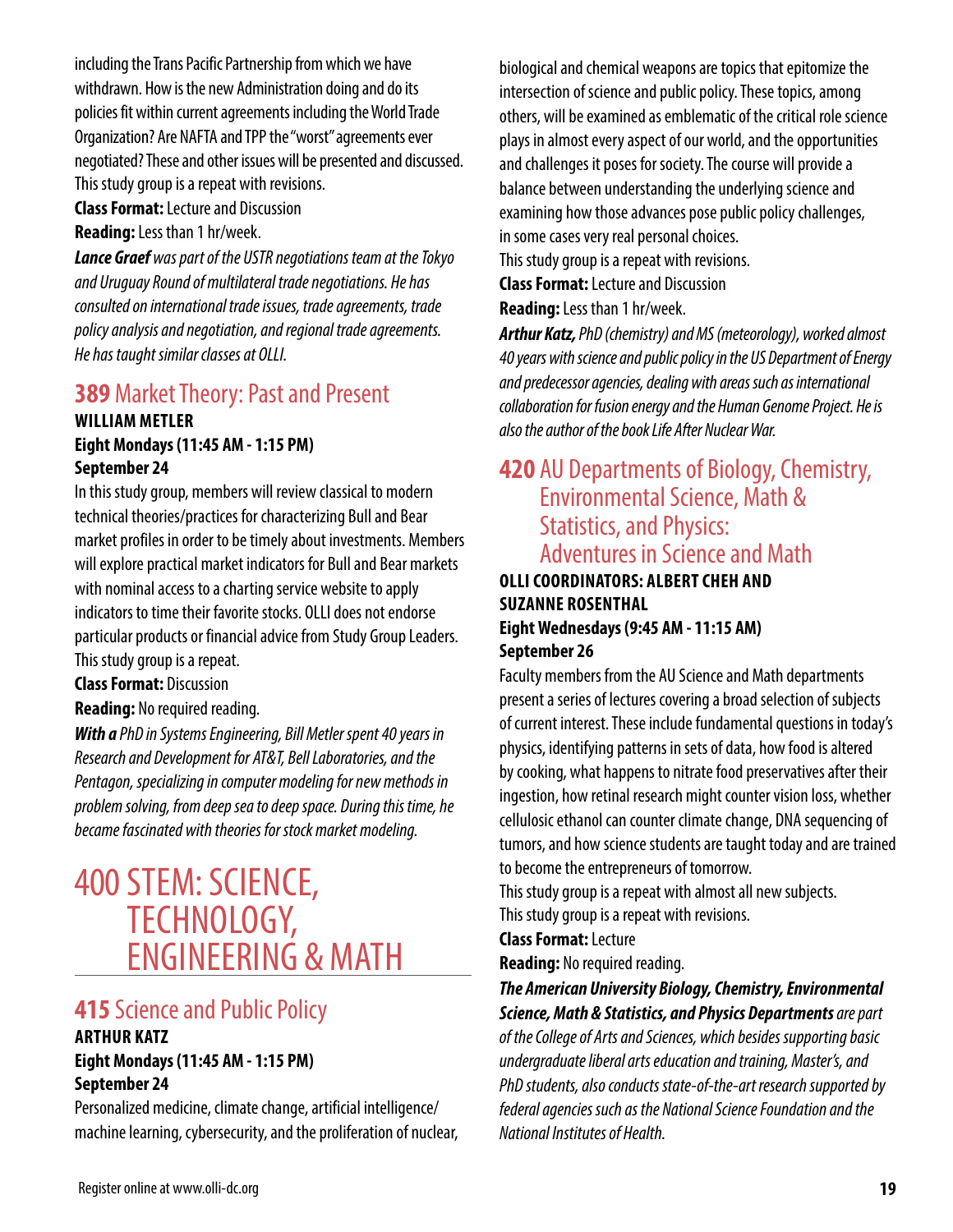### **435** Great Moments in 20th Century Physics

#### **ERIC KEARSLEY Ten Tuesdays (9:45 AM - 11:15 AM) September 25**

The 20th century was an exciting time in physics. Revolutionary ideas emerged that led to exciting and surprising insights into the nature of reality. These ideas include relativity, quantum mechanics, and cosmology. The goal of this course is to give you a conceptual understanding of these big ideas in physics. No math is required. This study group is a repeat.

**Class Format:** Lecture and Discussion

**Reading:** No required reading.

*Eric Kearsley has a PhD in Radiation Physics from the University of Wisconsin. He is a retired US Navy Radiation Health Officer and a retired physics teacher from the Montgomery County Public Schools. He is currently working on the history of x-ray tube technology at the Smithsonian's National Museum of American History.*

### **437** Trends and Problems Related to Climate Change

#### **AL CHEH Nine Wednesdays (11:45 AM - 1:15 PM) September 26**

This study group will examine the interconnected web of problematic environmental issues. Climate change will be the central unifying subject as we discuss the scientific evidence that human activity is responsible for rapid climate change and examine the arguments and strategies used by climate skeptics. The subjects that are interconnected with each other and to climate change include human population trends, agricultural productivity, toxic substances, water scarcity and pollution, air pollution, ozone depletion, species loss, ecosystem services, and the global energy system. No scientific background is required. This study group is not a repeat.

**Class Format:** Lecture and Discussion **Reading:** 1 hr/week.

*Albert Cheh has a BA in Chemistry from Columbia and a PhD in Biochemistry from the University of California at Berkeley. He joined AU Chemistry in 1980 and Environmental Science in 2009, retiring as Professor Emeritus in fall 2017. This course is adapted from one he continues to teach at AU to non-science students.*

### **444** Algorithms—How Machines Think

#### **JACQUES READ Nine Mondays (11:45 AM - 1:15 PM) September 24**

In grammar school we were all taught by rote ancient Indian algorithms passed into Europe in the 11th century by Islam—how to do arithmetic using decimal numbers. Some algorithms in use today are thousands of years old. Nine algorithms are modern ideas and are of extreme importance to day-to-day business they keep our economy running. This course will discuss algorithms in general and those nine in detail. This study group is a repeat with revisions.

**Class Format:** Lecture and Discussion **Reading:** 1 hr/week.

*Jacques Read has taught at Fairleigh Dickinson and the University of California, done research at Oak Ridge and Lawrence Livermore National Laboratories, and is retired from the Department of Energy. This will be the 12th study group he has led.*

### **445** Adults Conquering Technology I (Act I)

#### **GARY CAHN LISA FRIEDMAN VICTOR REZMOVIC Nine Fridays (11:45 AM - 1:15 PM) September 28**

Trying to get your digital act together? This study group includes an assortment of computer topics that can help you upgrade your existing technology skills and learn some new ones! Topics include: converting film slides and video tapes to digital format; backing up your computer and mobile devices; buying and selling on eBay; shopping on the Internet; working with podcasts; and using the more advanced features in Gmail. (You can find a more detailed description of the topics at https://goo.gl/xYRcqS.) You'll be sent a syllabus before the study group starts, so you can plan to come to whichever sessions interest you.

This study group is not a repeat.

**Class Format:** Lecture and Discussion

**Reading:** 1 hr/week.

*Gary Cahn has been working with computers since 1979. He teaches 30-plus computer classes in the DC area.* 

*Lisa Friedman is a retired EPA lawyer who has taught computer skills to older adults for over 12 years.* 

*Victor Rezmovic spent 30 years as an IT consultant and trainer. He currently teaches cybersecurity at Montgomery College.*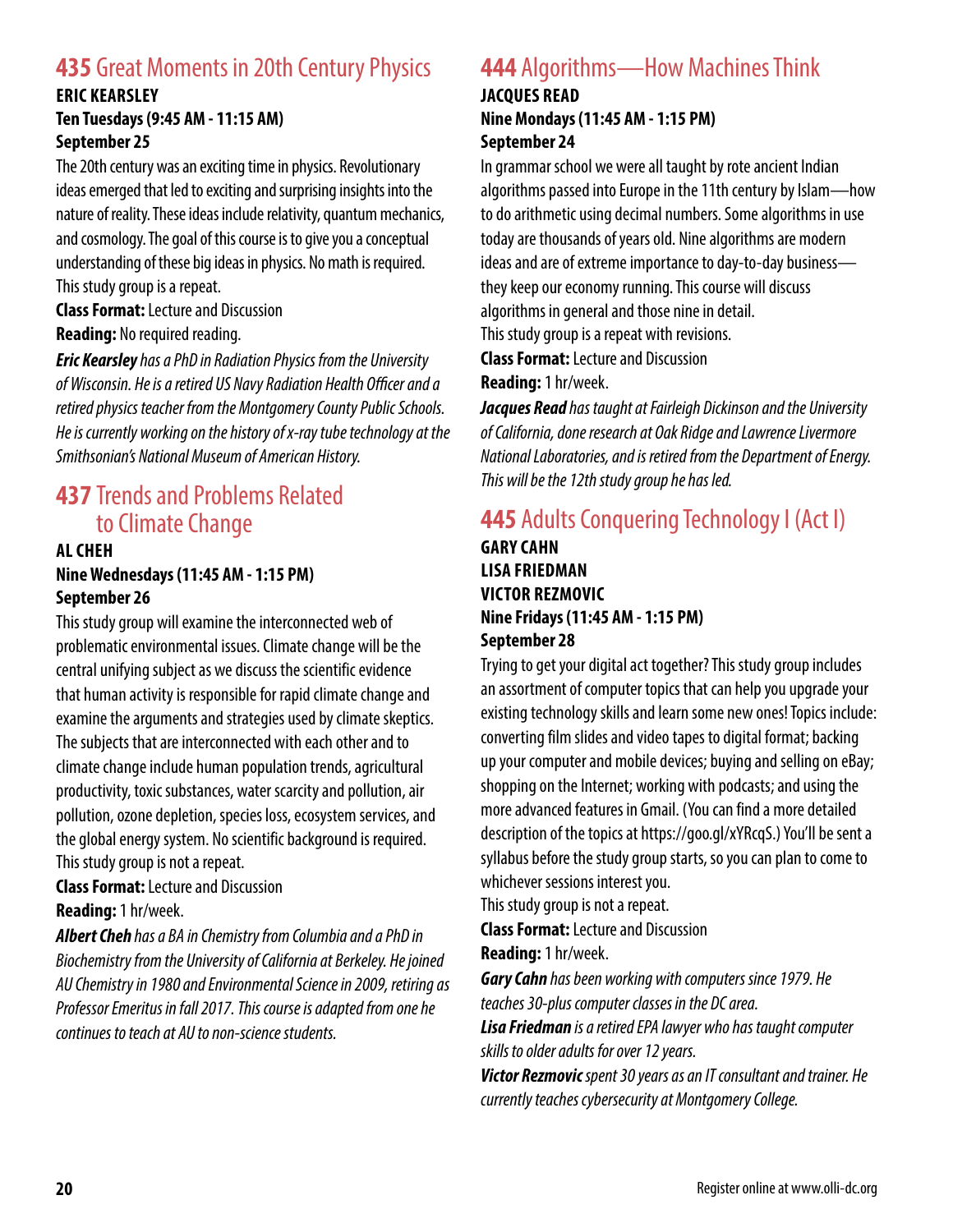### **479** Introductory Oceanography

#### **KENNETH HINGA Ten Mondays (11:45 AM - 1:15 PM) September 24**

We will take a look at the ocean. We will start with the geology of the ocean basins and how they have changed over time. We will examine the chemistry of the ocean waters and look at the geological and biological processes that control ocean chemistry. Then we will look at ocean circulation and waves. All this will then be tied together to explain the general distribution of ocean plants and animals, especially fisheries. We will look at some important impacts on the ocean including dead zones, overfishing, oil pollution, and effects of climate change.

This study group is not a repeat.

**Class Format:** Lecture and Discussion

**Reading:** No required reading.

*Kenneth Hinga, PhD, is a retired oceanographer. He was a research scientist and assistant dean at the University of Rhode Island's Graduate School of Oceanography. He has participated in 19 deep-sea research cruises and published 48 original research papers on a variety of topics in marine ecology.*

#### **480** The Ups and Downs of Weather **PAUL BROWN**

#### **Ten Fridays (11:45 AM - 1:15 PM) September 28**

In the first half of the study group, discussion will focus on the principal elements that underlie weather—heat, wind, and water—and in the second half, show how they interact to produce the major types of 'bad' weather: frontal storms, thunderstorms, tornadoes, derechos, and hurricanes. The study group will conclude with single sessions devoted to the environment (including global warming), and to atmospheric optics, including rainbows, halos, mirages, and auroras. As an optional outsideclass activity, forecasting instruction and practice exercises will be available for any interested class members, including competition with the local pros in 24-hour, real-time forecasts for the DC area. A profusely illustrated spiral-bound booklet written for the course can be purchased from OLLI at or before the first session at the printing cost of \$30 (optional but highly recommended both as a guide to the lectures and as a useful work of reference).

This study group is a repeat.

**Class Format:** Appreciation

**Reading:** 1-2 hrs/week.

*Paul Brown is a Harvard College and Johns Hopkins-trained MD with an NIH research career focused on transmissible dementia, and*  *a mini-career as meteorology instructor to both college students (Montgomery College and Berea College) and adults (including OLLI) since his retirement in 2004.*

### **492** The Biology and Evolution of Human Behavior

#### **ALBERT TARAN Ten Tuesdays (1:45 PM - 3:15 PM) September 25**

Our behavior is shaped by myriad processes, biochemicals, neural structures, childhood influences, and social and cultural norms. Sorting out what drives a particular behavior is a complicated task, subject to misinterpretation. To get a better understanding of human behavior, we will read and discuss a new book, *Behave: The Biology of Humans at Our Best and Worst* by Robert M. Sapolsky, a professor of biology and neuroscience at Stanford. He traces the influences on human behavior from the neural pathways active at the instant of a behavior, back through hormonal and genetic influences, and concluding with social and cultural evolutionary influences. This is an important book that deserves close attention. This study group is a repeat.

**Class Format:** Lecture and Discussion

**Reading:** More than 3 hrs/week.

*Although Al Taran never trained or worked in the sciences, he has had a lifelong interest in them. He studied Philosophy in college, worked on a PhD in Philosophy with a focus on mathematics and logic, but earned a living in information technology. This is the seventh OLLI study group that Al has led.*

## 500 VISUAL ARTS & MUSIC

### **508** Watercolor Painting

#### **SARAH WHITENER Ten Tuesdays (9:45 AM - 11:15 AM) September 25**

This study group will focus on the basics of watercolor—how to use light, color, and composition to express our ideas. We will look at slides of the masters and discuss how to strengthen our own paintings. We will paint from still life and from photos, in the classroom. This is a good environment for people who have never painted, are returning to painting after a long gap, or simply need the structure of a class to keep painting. All skill levels are welcome. Materials for the first class will be provided, and in that class we will discuss which materials should be bought or brought from home.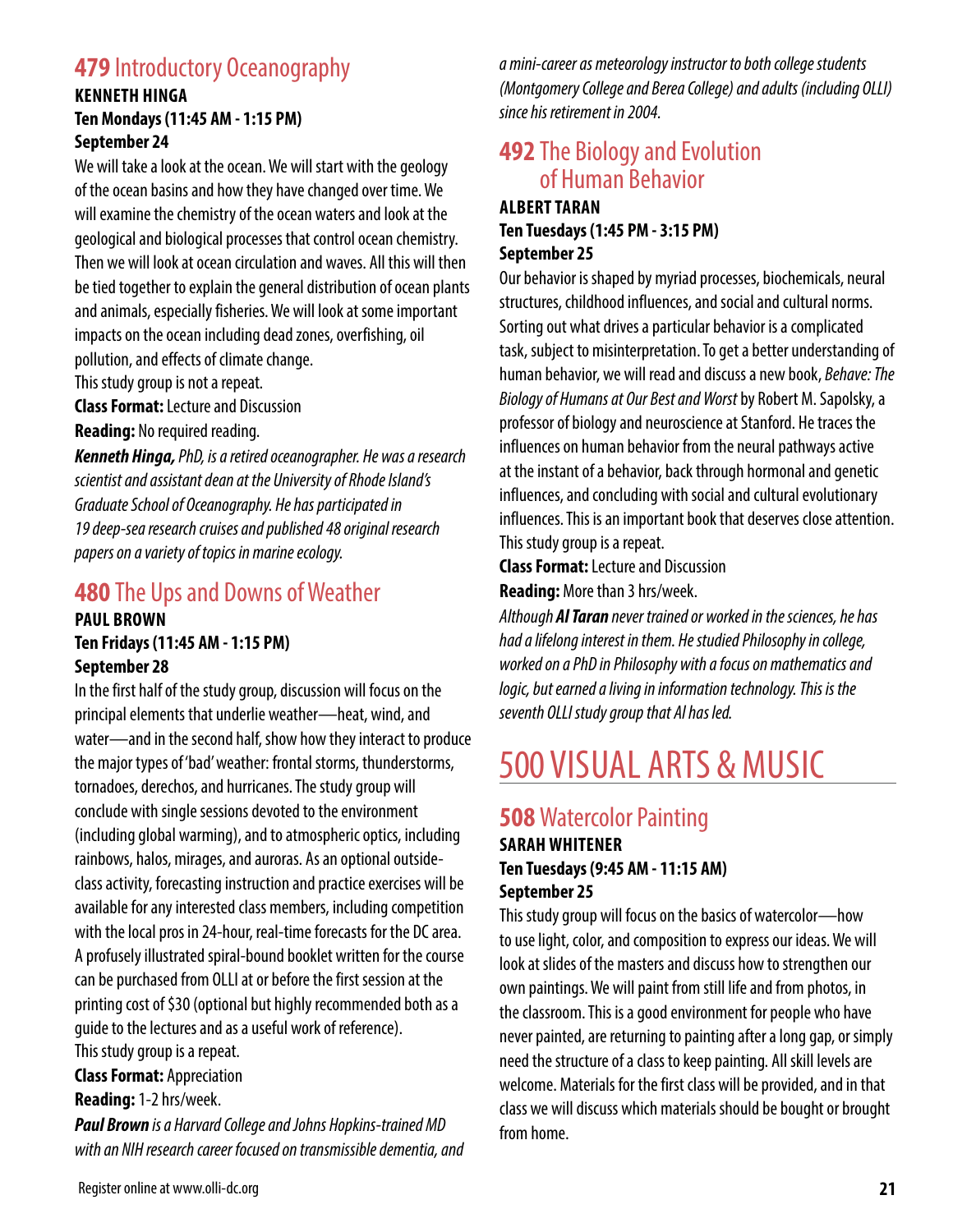This study group is a repeat. **Class Format:** Appreciation **Reading:** No required reading.

*Sarah Whitener is a lifelong artist who enjoys drawing, painting, block printing, and needlework. She has a BA in Art History and an MA in Archaeology. She has illustrated a book on Native American stone pipes and a cooking manual, designed knitting and needlepoint projects, and painted house portraits.*

### **510** Seeing More, Enjoying More at the Ballet **ILSA BUSH**

#### **Ten Wednesdays (1:45 PM - 3:15 PM) September 26**

This class will enrich your experience of watching a ballet. We will view clips from ballets spanning the 19th, 20th, and 21st centuries, considering how historical context, dance technique, character portrayal, choreographic devices, music, and stagecraft contribute to a ballet's impact. What creates the "Wow" factor? What transports us to a different time, place, or way of thinking? What puts us on edge? What do classical story ballets have in common with abstract non-narrative ballets or modern works fusing different dance styles? The class will involve short background presentations, video viewing, and open discussion. Bring your views on history or other art forms to enhance the discussion.

This study group is a repeat with revisions.

**Class Format:** Appreciation

#### **Reading:** No required reading.

*Ilsa Bush has studied ballet all her life, performed with New England Civic Ballet (Boston Ballet's predecessor), taught ballet technique and dance history at DC area universities and studios for 20-plus years, received teaching credentials from American Ballet Theatre's teacher training program, and worked for dance record preservation.*

### **511** The Architecture of the Wild West and the American Character

#### **JOHN VORHES Eight Wednesdays (9:45 AM - 11:15 AM) September 26**

A civilization can be judged by what it builds. We begin by seeing how European settlers in the New World approached the wilderness and the growing fascination with the great western landscape just over the mountains. Our first buildings reflected our European roots but we began constructing forts, towns, railroads, and cities on a scale that had little precedence in history. It was a

wild time where rules were secondary to prospering. We cleared the prairies and rangelands of Indians who did not understand our fences. The "frontier" was declared ended by Frederick Jackson Turner in 1893 at an exposition in Chicago, starting a national debate. How has this era affected the American character and what we build?

This study group is a repeat with revisions. **Class Format:** Lecture and Discussion **Reading:** No required reading.

*John Vorhes is a retired industrial and architectural designer with a love affair with the American West. Born in New York City, his family roots go back to frontier Kansas and his personal research expanded his interest. His 50-year design career includes SOM, architects in NY, and USIA's Cultural Exchange Program in Washington.*

### **516 Balanchine and His Ballets**

#### **IRIS LIPKOWITZ Eight Mondays (11:45 AM - 1:15 PM) October 8**

George Balanchine (1904-83) was the most important and prolific 20th-century choreographer; he choreographed more than 400 works. His abstract ballets in neoclassical style are danced not only by the New York City Ballet but also by companies throughout the world. This course will expose students to some of his work and the importance of music to his choreography. Excerpts of his ballets to music of Stravinsky, Gounod, Ravel, Bizet, Faure, and Tschaikovsky as well as other composers will be shown. No ballet or music background is required.

This study group is not a repeat.

**Class Format:** Appreciation

**Reading:** No required reading.

*Iris Lipkowitz is a retired Treasury Department analyst and ballet lover whose collection of playbills and programs resides at the AU Library. She studied dance for many years and has taught ballet history/appreciation courses since 2004. She holds degrees from the University of Michigan and the University of Southern California.*

### **521** Film: History, Politics, and Morality

#### **LEONARD KING Nine Fridays (11:45 AM - 1:15 PM) September 28**

Film sometimes captures the political and moral conflicts of a particular historical period. In this study group, we will analyze the films paired with historical conflicts. Members must see the films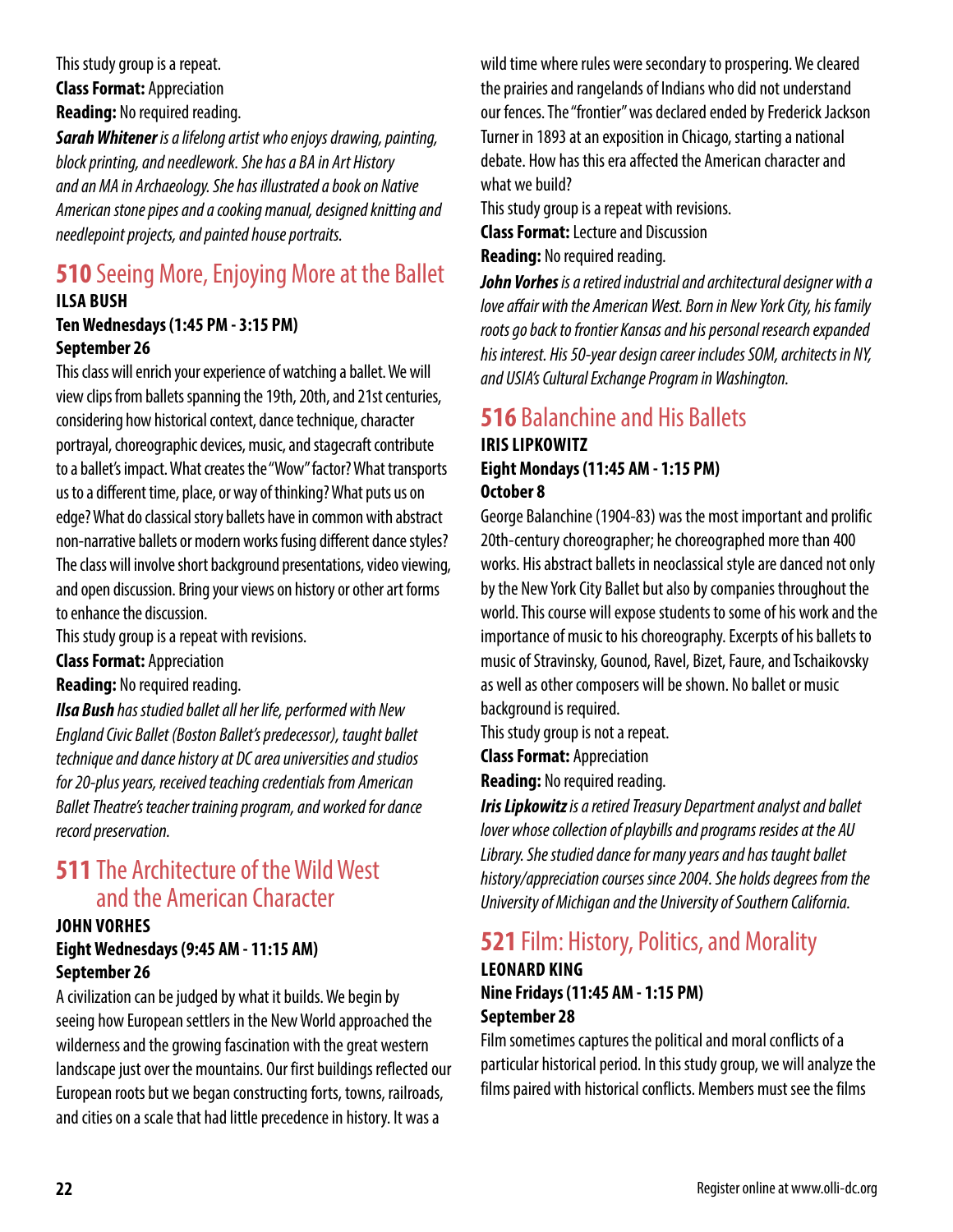before the study group meets so that our time can be spent in discussion. Possible films and topics include:

- *Judgment at Nuremberg* (responsibility for the Holocaust; questions about guilt and complicity);
- *Gandhi* (Nonviolent struggle against Imperialism);
- *A Dry White Season* (Anti-Apartheid; raising white consciousness);
- *Dr. Strangelove* (Cold War and possible Nuclear War);
- *Norma Rae* (Labor organization and women);
- *Selma* (Civil Rights movement); and
- *Heaven and Earth* (Vietnam War from a Vietnamese peasant woman's perspective).

This study group is not a repeat.

**Class Format:** Lecture and Discussion

**Reading:** No required reading.

*Leonard King taught at Maret School for 43 years until he retired in June 2016. He started teaching a year-long history and aesthetics of film course in 1973 before VCRs were invented and few colleges, let alone high schools, were teaching courses in film criticism. He taught study groups in Film and Nonviolence at OLLI last year.*

### **523** Creating Art Through Collage: Beginners and Advanced

#### **ROSE MOSNER Ten Wednesdays (11:45 AM - 1:15 PM) September 26**

Collage is the perfect medium for getting your creative juices flowing. Using a variety of materials, we will immerse ourselves in creativity: color, composition, imagery, and texture. This class is designed for beginners and seasoned artists. Bring scissors, glue, pencils, background cardboard, old photos, fabric scraps, ribbons, textured papers, string, pieces of plastic, colored pencils, paints, markers, pens, or whatever comes to mind. This class runs slightly longer to allow for more work time.

This study group is a repeat.

#### **Class Format:** Appreciation

**Reading:** No required reading.

*Rose Mosner taught art in New York City schools for 22 years. With budgets for supplies very low, she canvassed neighborhood stores for fabric scraps, leftover wool skeins, wallpaper sample books, and the local lumberyard for wood scraps. Thus began her love of found-object collage. Rose's work has been in many juried shows, and she recently had a solo show at the Iona Gallery. She is also one of only ten artists involved with a special program for artists over 62 sponsored by Columbia University.*

### **530** Politics in the American Musical

#### **DANIEL MOSKOWITZ Nine Thursdays (1:45 PM - 3:15 PM) September 27**

From "Shuffle Along" and the shows of George M. Cohan in the first decades of the 20th century to the hot hits "Hamilton" and "Allegiance" from 2015, the creators of Broadway's musicals have turned to politics and politicians as their subject matter. We will examine the stories told in two to three dozen of these shows both satirical and serious—about how men get elected and what they do with their political power. Wince at some of the jokes, listen to the show's tunes by Eubie Blake, George Gershwin, Irving Berlin, Richard Rodgers, Cole Porter, Leonard Bernstein, and many others, and try to fit the musicals into the prevailing political attitudes of their time.

This study group is a repeat with revisions.

**Class Format:** Lecture

**Reading:** No required reading.

*Dan Moskowitz is a journalist whose lifelong interest in American popular song has led to his being a SGL in a number of OLLI courses on various aspects of the subject.*

### **542 Early Romantic Composers:** Their Lives, Their Times, Their Music

#### **JOHN BOWEN Nine Mondays (9:45 AM - 11:15 AM) September 24**

*"The forces set in motion by the French Revolution and the Industrial Revolution had transformed Europe. Everything was in the process of change.... New attitudes about life, religion, economics and politics were in the air. In the arts, everybody was talking about Romanticism. Modern life came into being. Music, of course, reflected the new age."* — Harold C. Schonberg

In this course we will spend time with musical leaders of this new age: Hummel, Paganini, Weber, Schubert, Berlioz, Mendelssohn, Chopin, Schumann, Liszt. We'll listen to some of their best, most original and most beautiful music, trace the outlines of their lives, and ask about the sources of their inspiration.

This study group is a repeat with revisions.

**Class Format:** Appreciation

**Reading:** Less than 1 hr/week.

*Boasting economics degrees from Yale and Vanderbilt, John Bowen has offered OLLI courses since 2011 on music composed by women, romantics, Americans and Russians, as well as piano trios, quartets, and quintets.*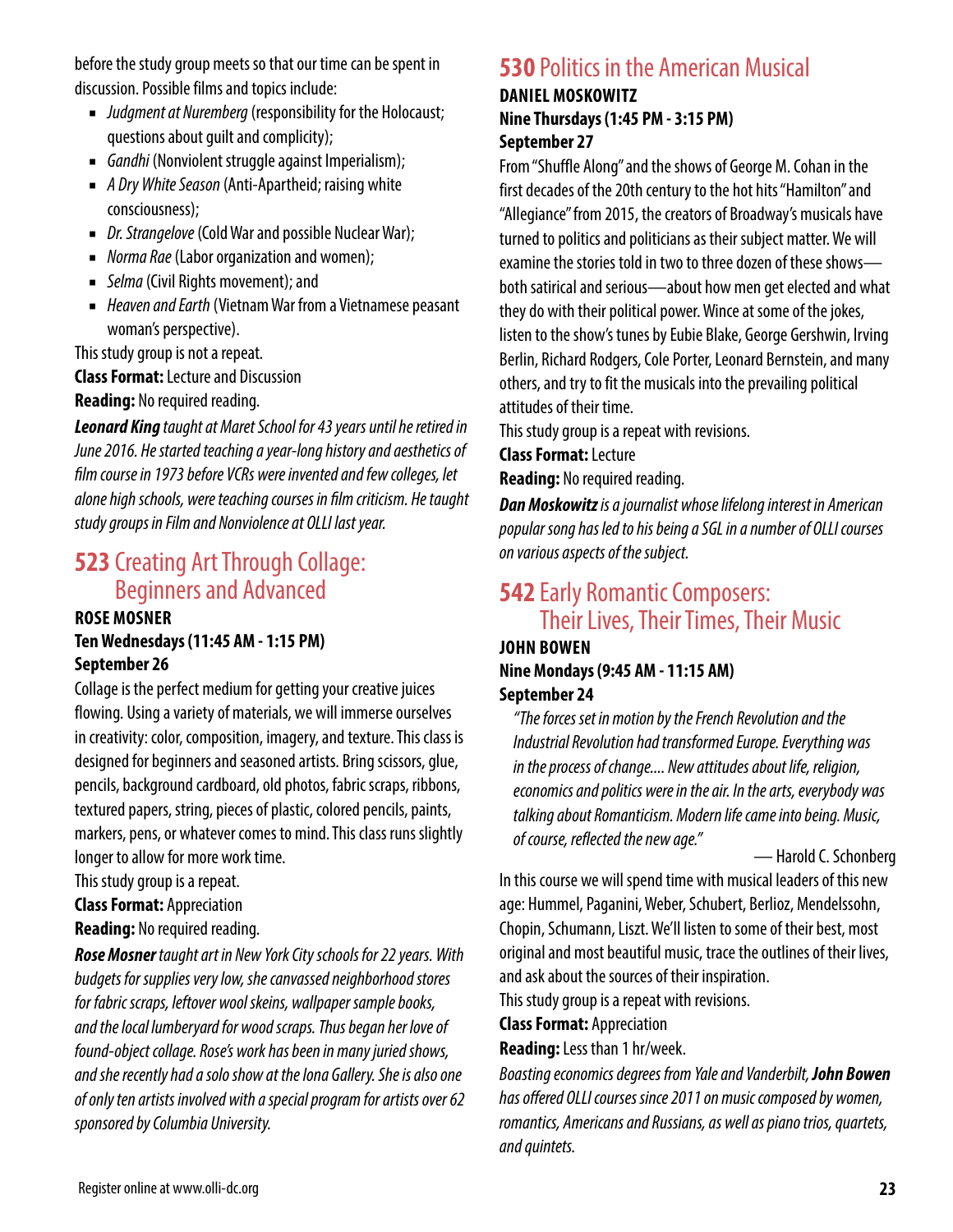### **549** The Life and Instrumental Music of J.S. Bach

#### **RAY SQUITIERI Nine Fridays (9:45 AM - 11:15 AM) September 28**

Though J.S. Bach is one of the most influential of all composers, in his own time he was regarded as backward-looking, a conservative standing athwart history, shouting "Stop!" But Bach was also a bold innovator. We will consider how he adapted musical forms from Italy, France, and Germany in the development of his own style. We will examine key elements of his music, especially fugue. And we will consider how his skills in counterpoint, thematic invention, and improvisation imparted to his music a remarkable combination of technical mastery and transcendent artistic beauty.

This study group is a repeat with revisions.

**Class Format:** Lecture and Discussion

**Reading:** 1-2 hrs/week.

*Ray Squitieri, a retired economist, has led 10 different OLLI study groups since 2011, covering classical music and opera, European history, Chinese history, and economic history. J.S. Bach has been his favorite composer for the last 55 years.*

### **577** Say It with Musicals

#### **BARRY BORTNICK Eight Tuesdays (11:45 AM - 1:15 PM) September 25**

The course is a celebration of the scope and richness of musicals and of some of the giants who broadened the musical's versatility and power of expression. Taken together, the musicals of Rodgers and Hart, Rodgers and Hammerstein, Frank Loesser, and Kander and Ebb, among others, provide a virtual and vivid epitome of the range and sensibility of musicals in the second half of the 20th century particularly in relation to the Golden Age—as well as of what they have to say about the sensibilities of the times in which they were written. We will also see how their legacy continues in contemporary shows from "Beautiful" to "Book of Mormon" to "Hamilton." We also look at how musicals reflect in their own inimitable way key values and other social relationships including:

- 1. How musicals depict, often unforgettably, the roles played by those in the second half of life—from the chance to make a fresh start in life's "second act" to older love and romance to joining the long line from Aunt Ella to Pippin's Grandmother who provide crucial guidance to the young,
- 2. The way musicals often reinvent themselves to reflect changing perspectives of the time including recent revivals of such musicals as "Carousel" and "My Fair Lady,"

3. The relationship between stage musicals and the movies and how it has changed over time.

Guest speaker: Dan Sherman. Dramatic reader: Sharon Newman. This study group is not a repeat.

**Class Format:** Appreciation

**Reading:** No required reading.

*Barry Bortnick is a writer of book, music, and lyrics of musicals performed on both coasts and in London. He is also founding Director, OLLI at UCLA Extension, and former Director of Programs in Humanities, Journalism, and Behavioral Sciences. He has taught courses on the musical at numerous OLLIs. He earned his doctorate from Harvard University where (among other places) he has conducted research on the development of interest in the arts and the psychology of music.*

### **579** 16th- and 17th-Century Mannerist and Baroque Art

#### **LISA LEINBERGER Eight Thursdays (11:45 AM - 1:15 PM) September 27**

Mannerist and Baroque Art was a deliberate contradiction of rules, defying strictures of Renaissance perfectionism in natural appearance. We will explore this divergence featuring 16th- and 17th-century artists following Michelangelo. We will look at Mannerists Pontormo, Fiorentino, Parmigianino, Bronzino, and others. We will then feature Baroque artists Bernini, Carracci, Reni, Caravaggio, Velasquez, Rubens, and others who combined many things to revolt against Mannerist elitism.

This study group is not a repeat.

**Class Format:** Lecture and Discussion **Reading:** No required reading.

*Lisa Leinberger has an MA in Art History and has been a study group leader previously. She has been a co-host of a film review show on television in New Mexico. She recently worked at the Phillips Collection and has co-written articles on the influence of movies and television on urbanism.*

#### **580** Wagner and Strauss: Master and Disciple **BRUCE EISEN JIM HOLMAN Eight Wednesdays (11:45 AM - 1:15 PM) September 26**

Jim Holman and Bruce Eisen separately conduct eight classes devoted to the lives and music of Wagner and Strauss. Wagner, the greatest composer to follow Beethoven, looms over the second half of the 19th century as its most towering figure. His influence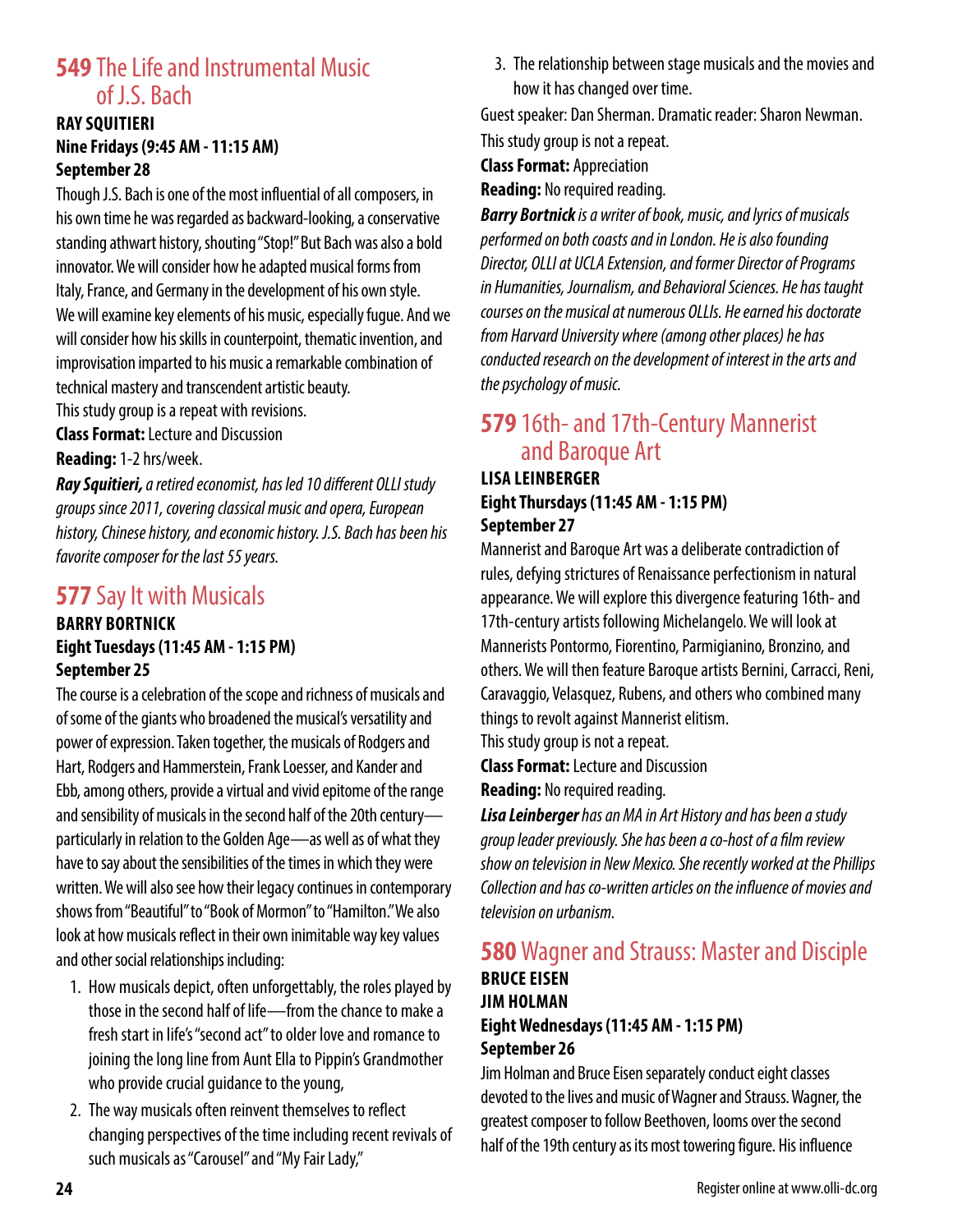represents both the summit of tonality and the turning point for the music of the future. Strauss is regularly discussed as part of the Wagner tradition and is often perceived as an aesthetic disciple. However, Strauss developed his own operatic style by incorporating modernist harmonic techniques. Both composers generated controversies that transcended their music. This course will illuminate essential aspects of their achievements and their impacts. This study group is not a repeat.

#### **Class Format:** Appreciation

**Reading:** No required reading.

*Bruce Eisen has conducted classes on opera at OLLI for a number of years and has previously served as General Counsel to the Washington National Opera.* 

*Jim Holman has been Chairman of the Wagner Society of Washington DC since its inception in 1998. He is an award-winning author and editor, and lectures on Wagner frequently.*

#### **581** Great Films/Great Directors

#### **TRISH FOXWELL Eight Fridays (11:45 AM - 1:15 PM) September 28**

This study group will concentrate on great films and directors, ranging from Robert Mulligan and *To Kill a Mockingbird* to William Wilder and *Ben Hur,* David Lean and *Lawrence of Arabia,* and other Academy-Award winning directors. Film clips, discussions, a possible movie field trip, and lectures by visiting film authorities are in the works for the study group. The primary focus will be on great films and the creative minds behind them.

This study group is a repeat.

**Class Format:** Lecture and Discussion

**Reading:** No required reading.

*Trish Foxwell is a journalist and author, specializing in literary sites, writers, and films. She contributed features on films and directors to various publications including:* The Washington Times, The Boston Globe, The Palm Beach Post, *and* The Los Angeles Times, *and was a travel writer for a variety of newspapers and magazines.*

## 600 LITERATURE & LANGUAGE

### **604** Poetry Craftshop: Mother of Roots, Father of Diamonds

#### **JENNY PIERSON Ten Wednesdays (9:45 AM - 11:15 AM) September 26**

This class will create a hive for serious poets who wish to strengthen their voices through form, craft, attention to sound, and devotion to the poetry of James Wright. Using Wright's book, *Above The River: The Complete Poems,* alongside excerpts from the new biography and poems by his mentor, Theodore Roethke, we will write and critique poems weekly. Deep discussions of readings on assignment, as well as journal writings and revisions, will enable us to engage fully in Wright's lifetime work, and serve to direct ours to its own rich honey. At least ten new poems will be written.

This study group is not a repeat.

**Class Format:** Lecture and Discussion **Reading:** 2-3 hrs/week.

*Jenny Pierson, poet and professor of writing at George Washington University, worked as a human rights advocate, dairy farmer, editor, and caterer. She holds an MFA in creative writing from American University. Jenny has been leading poetry craftshops at OLLI since Fall 1996.*

### **612** Cours de Conversation en Français

#### **JALEH LABIB Ten Mondays (1:45 PM - 3:15 PM) September 24**

Ce cours est pour ceux dont le français, de niveau suffisamment avancé, leur permet de lire, comprendre et converser facilement parmi un groupe de francophiles qui cherchent à améliorer leur connaissance du français et leur prononciation. Les discussions sont en partie basées sur une variété de sujets et thèmes, soumis chaque semaine sous forme de documents Word—version compatible—joints aux courriers électroniques. Les participants sont donc censés avoir régulièrement accès à leurs emails et une bonne connaissance de l'Internet.

Ceux qui postulent pour la première fois doivent être interviewés au téléphone avant d'être inclus dans le système de sélection. Ils ont donc intérêt à déposer leur demande bien avant la date limite. This study group is a repeat.

**Class Format:** Reading and Discussion **Reading:** 2-3 hrs/week.

*Jaleh Labib a parlé français depuis son enfance et tout au long de ses 35 ans d'expérience aux entreprises françaises et organisations internationales. Elle a mené un bon nombre de cours de conversation en français à OLLI.*

### **615** Deutsch fuer Fortgeschrittene. Wollen Sie es Verbessern?

#### **HANNE CARAHER Eight Mondays (1:45 PM - 3:15 PM) September 24**

Koennen Sie sich auf deutsch unterhalten? Beherrschen Sie die Grundregeln der deutschen Grammatik? Wenn ja, dann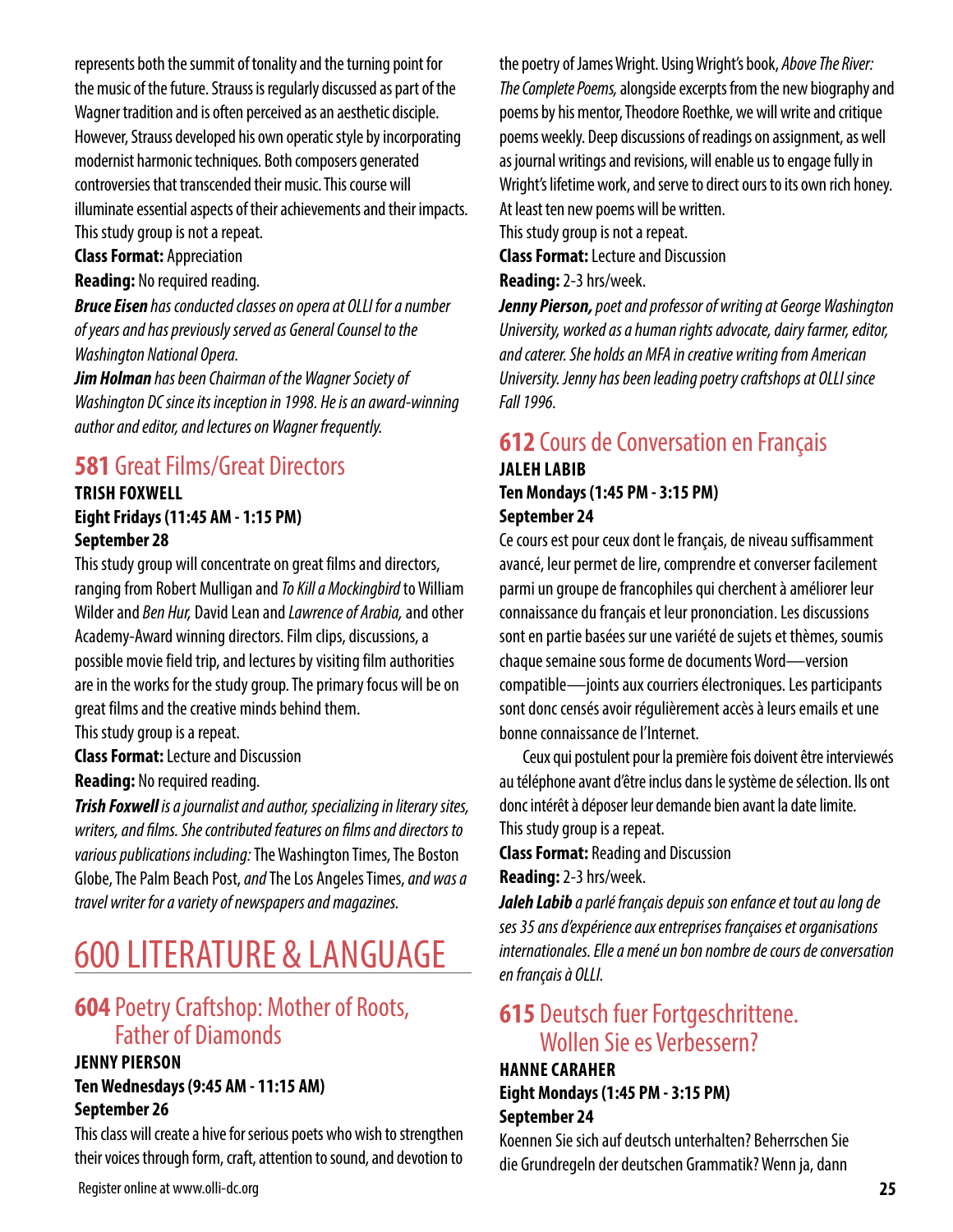sind Sie ein guter Kandidat fuer diese Klasse, in der wir uns unterhalten, manchmal Grammatik studieren und deutsche Texte (Kurzgeschichte, Novelle) uebersetzen. Hausaufgaben jede Woche eine oder zwei Stunden. Neue Teilnehmer werden vor der Lotterie ein telefonisches Interview untergehen; deshalb ist es wichtig, sich rechtzeitig zu registrieren.

This study group is not a repeat.

**Class Format:** Reading and Discussion **Reading:** Less than 1 hr/week.

*Hanne Caraher graduated from the University of Heidelberg, Germany, with the equivalent of a master's degree in conference interpreting and translation.*

### **618** Conversational Spanish II b

#### **MONICA GRIGERA Eight Fridays (9:45 AM - 11:15 AM) September 28**

Conversational Spanish II b is for students who have the equivalent of one semester of college or four years of high-school level Spanish. Students will increase fluency and comprehension and also learn about the language and the culture as they experience authentic writing styles of authors from different countries. This study group is a repeat with revisions.

**Class Format:** Reading and Discussion

**Reading:** 1-2 hrs/week.

*Monica Mendy Grigera is a native Spanish speaker and has taught from kindergarten to college and from Patagonia to Pennsylvania.*

### **619** French Review and Conversation Practice

#### **EVELYNE BONHOMME Ten Wednesdays (9:45 AM - 11:15 AM) September 26**

Antoine de Saint-Exupéry wrote that, "It is only with the heart that one can see rightly; what is essential is invisible to the eye." If this statement resonates with you and you wish to review the basic structures of the French language in order to improve your conversation skills, this study group may be for you. We will polish your pronunciation, as needed, review basic French structures, and help you develop an expanding vocabulary relating to fun activities such as meeting people, traveling, ordering food, obtaining basic services, and other topics of interest to you. Expect a lot of conversation practice as you also take your first steps toward reading selected short texts by Saint-Exupéry and other French writers.

This study group is a repeat with revisions. **Class Format:** Reading and Discussion

#### **Reading:** 1 hr/week.

*Evelyne Bonhomme is a native French speaker who taught French and French for Business at Bowie State University. She has more than 20 years of experience teaching French. She is a retired lawyer with a JD from the University of Pennsylvania and an MTS from Wesley Theological Seminary.*

### **622** Beginning Spanish 101 (Spanish for Smarties)

#### **SUSAN SCHNEIDER Ten Thursdays (1:45 PM - 3:15 PM) September 27**

This beginning Spanish study group allows students with some exposure to Spanish to improve their pronunciation and fluency. We stress oral practice—listening and speaking—more than reading and writing. This conversation course stresses everyday expressions and teaches students "street" Spanish. The study group uses the book, Spanish for Dummies, 2nd edition. Our goal is to help everyone order "chimichangas" flawlessly. There is an hour of homework for each class and those who practice more each day will find it easier to learn greetings, directions, and how to navigate the Latino culture.

This study group is a repeat.

**Class Format:** Lecture and Discussion **Reading:** 1 hr/week.

*Susan Schneider has taught conversational Spanish and English for decades. She started the ESL program for adults at the National Cathedral. She also was a Peace Corps Volunteer in El Salvador where she learned to speak Spanish in the barrio. She has a PhD in Linguistics, an MA in Education, and a BA in History.*

### **624** Italiano: Conversazione e Cultura

#### **ARRIGO MONGINI Ten Mondays (11:45 AM - 1:15 PM) September 24**

Tutte le classi sono in italiano. Gli student leggono a voce per turni da testi designati con enfasi sulla pronuncia e qualche volta sulla comprensione del testo, seguito da discussioni fra tutti gli studenti. Talvolta parliamo due a due. Le letture sono tratte dalla storia italiana, eventi correnti in Italia, o letteratura italiana. Presentazioni orali o multimedia da student individui sono incoraggiate, seguite da discussioni fra tutti nella classe. Raccomandiamo almeno un anno di preparazione accademica di italiano o l' equivalente di esperienza. Il nostro oggettivo è di migliorare l' abilità di tutti gli student di conversare in questa bellissima lingua in un' atmosfera di buon' umore.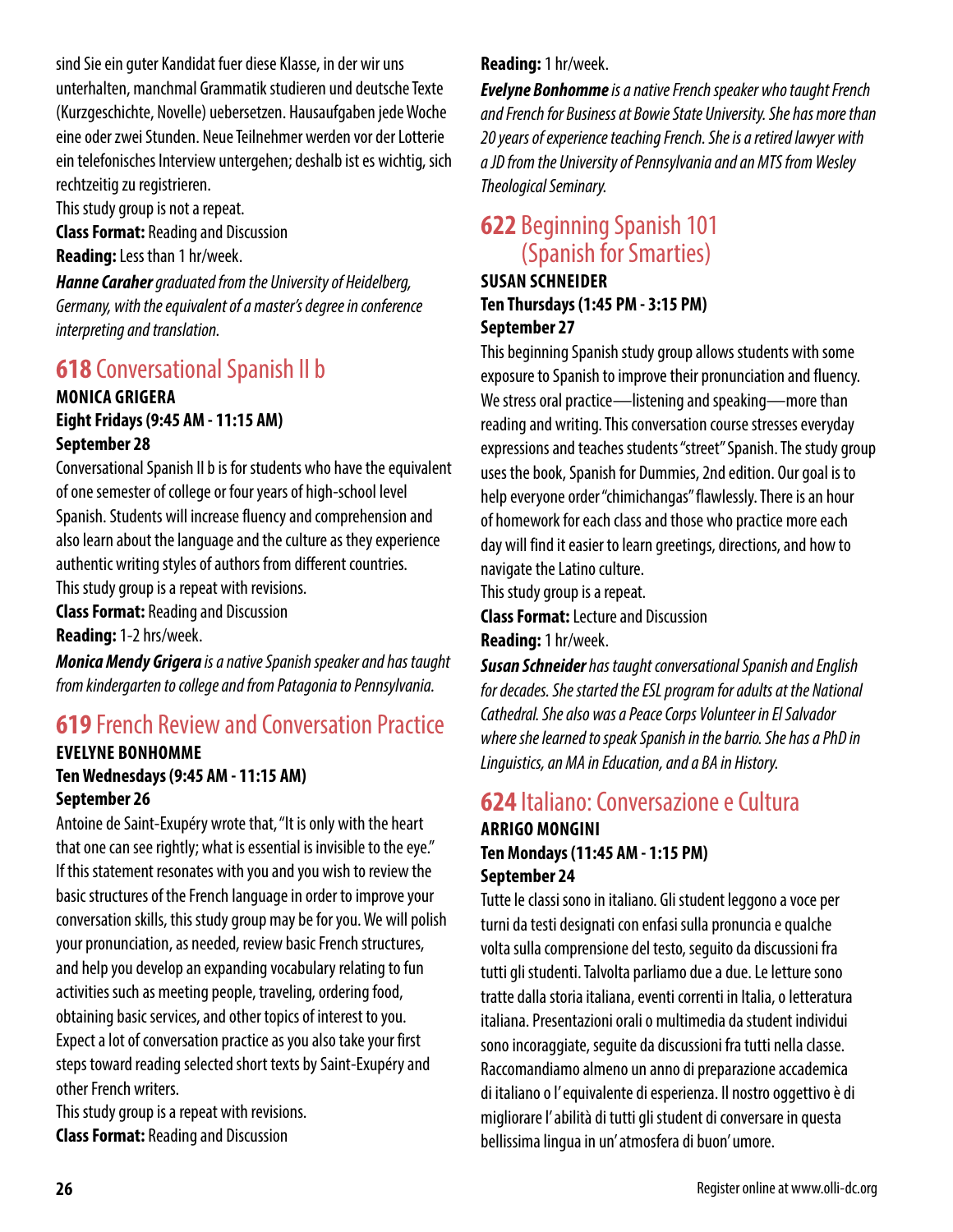This study group is not a repeat. **Class Format:** Reading and Discussion **Reading:** 2 hrs/week.

*Arrigo Mongini spoke Italian as a child and has traveled throughout Italy at least 15 times over 60 years and maintained fluency. He is past president of the Italian Cultural Society of Washington, DC, with two degrees from MIT, and retired as a federal executive in the USDOT.*

### **631** Understanding Families Through Plays

#### **KAREN GAIL LEWIS Eight Mondays (9:45 AM - 11:15 AM) September 24**

We will read four plays in this study group. The first is *Glass Menagerie,* by Tennessee Williams. Next is *Tally & Sons,* Lanford Wilson, first of a trilogy of a 1930 family. (The second ,*Tally's Folly,* is being produced in DC this fall.) Our third play, *Stick Fly* by Lydia Diamond, looks at an African American family in Nantucket. And we end with the humorous, *Over the Tavern*, the first of Tom Dudzick's trilogy about a loving Catholic family. We discuss each play for two weeks, focusing on themes of family relationships, emotional issues, gender roles, prior family generations, and the context of the period. We see how each play might be different if written by a playwright of a different ethnicity or gender. We consider what happens to the family after the play is over. This is an entertaining, interactive class. Reading each play beforehand will enrich participation.

This study group is a repeat with revisions.

**Class Format:** Discussion

**Reading:** 1 hr/week.

*Karen Gail Lewis, EdD, has been practicing family therapy for well over 40 years. She has published numerous books/articles all dealing with family relationships. She has taught at OLLI for over a decade.*

### **632** Writing Memoir: Continuing On

#### **MARILYN SMITH Eight Thursdays (11:45 AM - 1:15 PM) September 27**

"Writing Memoir: Continuing On" is a study group designed for OLLI members who want to capture their memories in writing. This course is designed as a follow-up to "Writing Memoir: Getting Started." Students should have taken the introductory course or have experience writing or reading memoir. Through highly participatory, interactive exercises and discussion, and supportive small-group sharing, students will further their understanding of elements of memoir. These include theme, plot, dialogue,

exposition, setting/scenes/senses, the narrative arc, and character development. Weekly writing assignments are required. Students will complete drafting and revising one 5-10 page memoir. This study group is not a repeat.

**Class Format:** Lecture and Discussion

**Reading:** No required reading.

*Marilyn Smith is delighted to return to teach memoir writing at OLLI. She earned a PhD in education policy/higher education, an MA in Reading Education, and has taken numerous writing classes from The Writer's Center. Marilyn has had two books published—a memoir and a women's health anthology, as well as numerous academic articles and reports. She has taught memoir and other forms of writing and editing throughout the DC area for several years.*

#### **641** The Enlightenment: At Risk? **ELLEN MOODY Eleven Mondays (1:45 PM - 3:15 PM) September 24**

It has been suggested the ideas associated with the European Enlightenment, a belief in people's ability to act rationally, ideals of social justice, human rights, toleration, education for all, in scientific method, are now more at risk than at any time since the 1930s. In this course, we'll explore what was and is meant by the term, how and why this movement spread, against what obstacles, the realities of the era, and new genres and forms of art that emerged. We'll read Voltaire's *Candide*, Diderot's *The Nun*, Samuel Johnson's *Journey to the Western Islands,* and excerpts from Madame Roland's *Memoirs*.

This study group is not a repeat.

**Class Format:** Lecture and Discussion **Reading:** 2-3 hrs/week.

*Ellen Moody holds a PhD in British Literature, taught in colleges for over 30 years, here at OLLI for several years. She has published much on and from the 18th century and early modern eras, most recently an edition of a late 18th-century radical gothic novel, Charlotte Smith's* Ethelinde, or, The Recluse of the Lake.

### **646** The Book of Genesis

#### **IRWIN LEBOW Ten Wednesdays (9:45 AM - 11:15 AM) September 26**

In this course we will study the Book of Genesis. Genesis is the first example of prose writing that has come to us from the ancient world and is the only book of the Five Books of Moses that is entirely narrative. Significantly, it defines monotheistic narrative in the polytheistic world of the early first millennium BCE. In our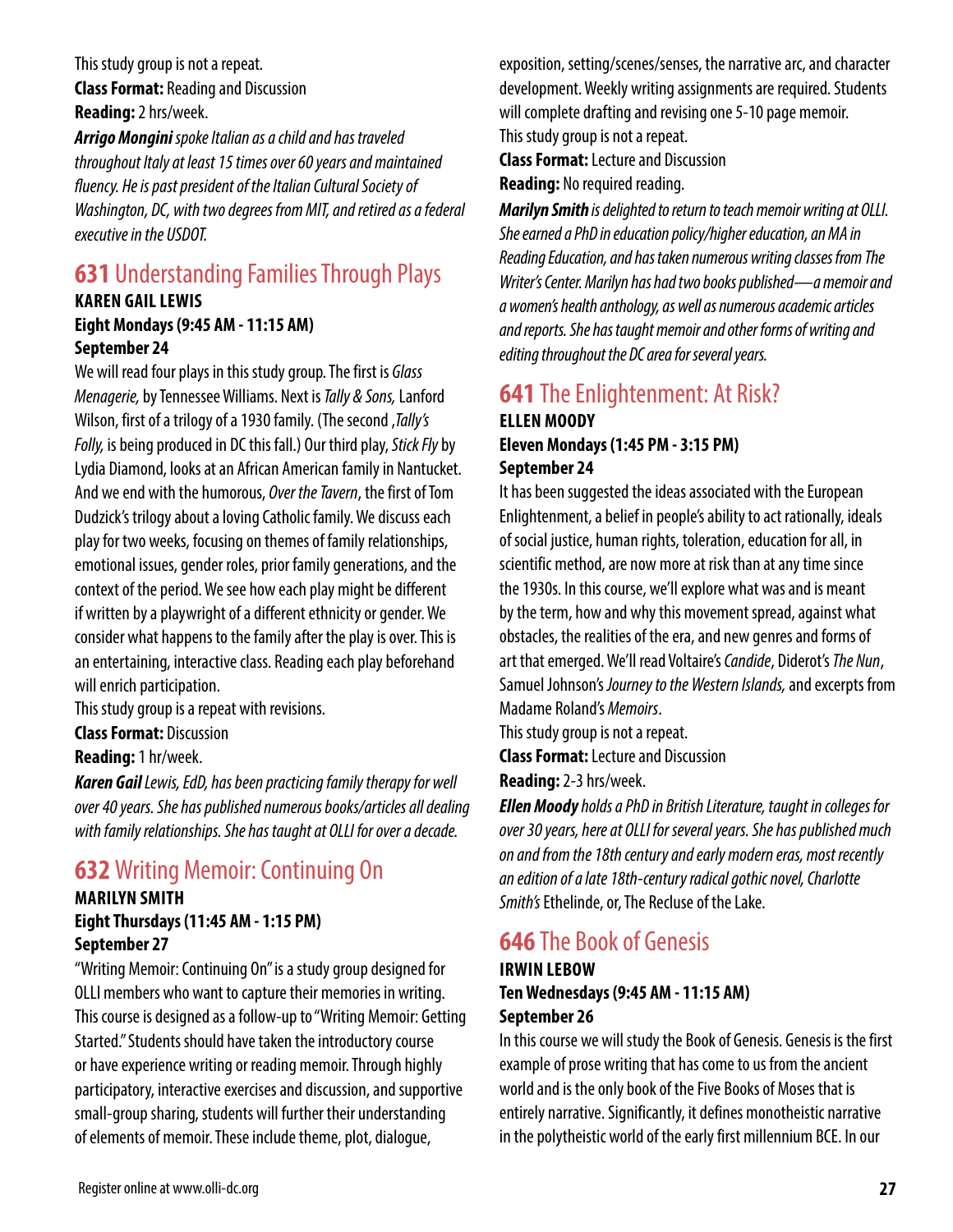study, we emphasize its historical setting, its literary features, and the changing ways in which it has been interpreted over the centuries. In reading the text we observe how artful the writers were, masters of a narrative form far different from modern narrative. Since Genesis is a long book, the course will cover two semesters. The text is *The Five Books of Moses* by Robert Alter. This study group is a repeat with revisions.

**Class Format:** Reading and Discussion **Reading:** Less than 1 hr/week.

*Irwin Lebow, a retired telecommunications engineer with a PhD from MIT, also has been a lifelong student of the Bible. He has taught many study groups for OLLI in both telecommunications and the Bible.*

### **655** D.H. Lawrence— The Dynamics of Sexual Will

#### **RONALD PARLATO Nine Mondays (9:45 AM - 11:15 AM) September 24**

The study group will study and discuss the four works of Lawrence which most directly and explicitly present his ideas of sexual will, the relationships between men and women, and sex as central, defining, and liberating. The books *Sons and Lovers, The Rainbow, Women in Love,* and *Lady Chatterley's Lover,* read in sequence, show the evolution of his ideas and the growing maturity of character, language, and plot. The objective of the course will be to understand Lawrence's unique ideas about sexuality and to discuss their relevance for today.

This study group is not a repeat.

**Class Format:** Lecture and Discussion **Reading:** 2-3 hrs/week.

*Ron Parlato has taught OLLI courses on Conrad, Shakespeare, Ibsen, Strindberg, Tolstoy, and Dostoevsky. He has a degree in English literature from Yale, is a retired International Development Consultant, and writes a daily blog on literature and political philosophy.*

### **656** *War and Peace*

#### **DAVID PALMETER Ten Wednesdays (1:45 PM - 3:15 PM) September 26**

*War and Peace* is said to be the greatest novel ever written. Yet Tolstoy said, "It is not a novel; even less is it an epic poem, and still less an historical chronicle." It is, in reality, all of these and more, a meditation on families, love, courage, fear, the causes of war, the nature and meaning of history itself. Virginia Woolf wrote, "There is hardly any subject of human experience that is left out of *War and* 

*Peace."* Critic Clive James was more graphic, "Despite the heaps of evidence that Tolstoy was in reality half crackers, you would swear from the pages of *War and Peace* that he was God's stenographer." This fall, we will read and discuss the first half of this monumental book; the second half will be done in the spring. Our discussions will be supplemented each week by watching an episode of a 1972 BBC production of *War and Peace,* featuring a young Anthony Hopkins. This study group is not a repeat.

**Class Format:** Lecture and Discussion

**Reading:** 2-3 hrs/week.

*David Palmeter, a retired lawyer, has led study groups in history, literature, and philosophy since 2008.*

#### **657** *Dombey and Son* by Charles Dickens **CANCELLED LESLIE FRANTZ**

**Eight Tuesdays (11:45 AM - 1:15 PM) September 25**

This novel is a terrific read, and one of my favorites among Dickens' novels. But even Dickens' fans often have not had a chance to read it. It has been considered Dickens' first "mature" novel, and it is certainly more tightly plotted than the six novels which preceded it. But it retains the humor, imagination, and belief in redemption that had been hallmarks of Dickens from the very beginning. It is well worth enjoying together. Format is primarily discussion, with background and context filled in by the SGL. Members should read chapters 1-8 before the first class.

This study group is not a repeat.

**Class Format:** Discussion

**Reading:** 1-2 hrs/week.

*Leslie Frantz has a Master's degree from Georgetown and taught in the Georgetown Continuing Education program for 20 years.*

### **669** Enjoying *The New Yorker* Together

#### **BOB HAUSMAN Eight Thursdays (11:45 AM - 1:15 PM) September 27**

*The New Yorker's* audience beyond New York enjoys reportage, commentary, essays, short stories, satire, poetry, and cartoons with artistic provocative covers; book, theater and movie reviews, medicine and law, world politics, and social issues. For each class, a member chooses an item from a *New Yorker* issue and adds something from his/her experience, knowledge or research, followed by class discussion. OLLI members have taken this course two, three, and more times. Enjoy an open, friendly atmosphere where true conversation occurs.

This study group is a repeat with revisions.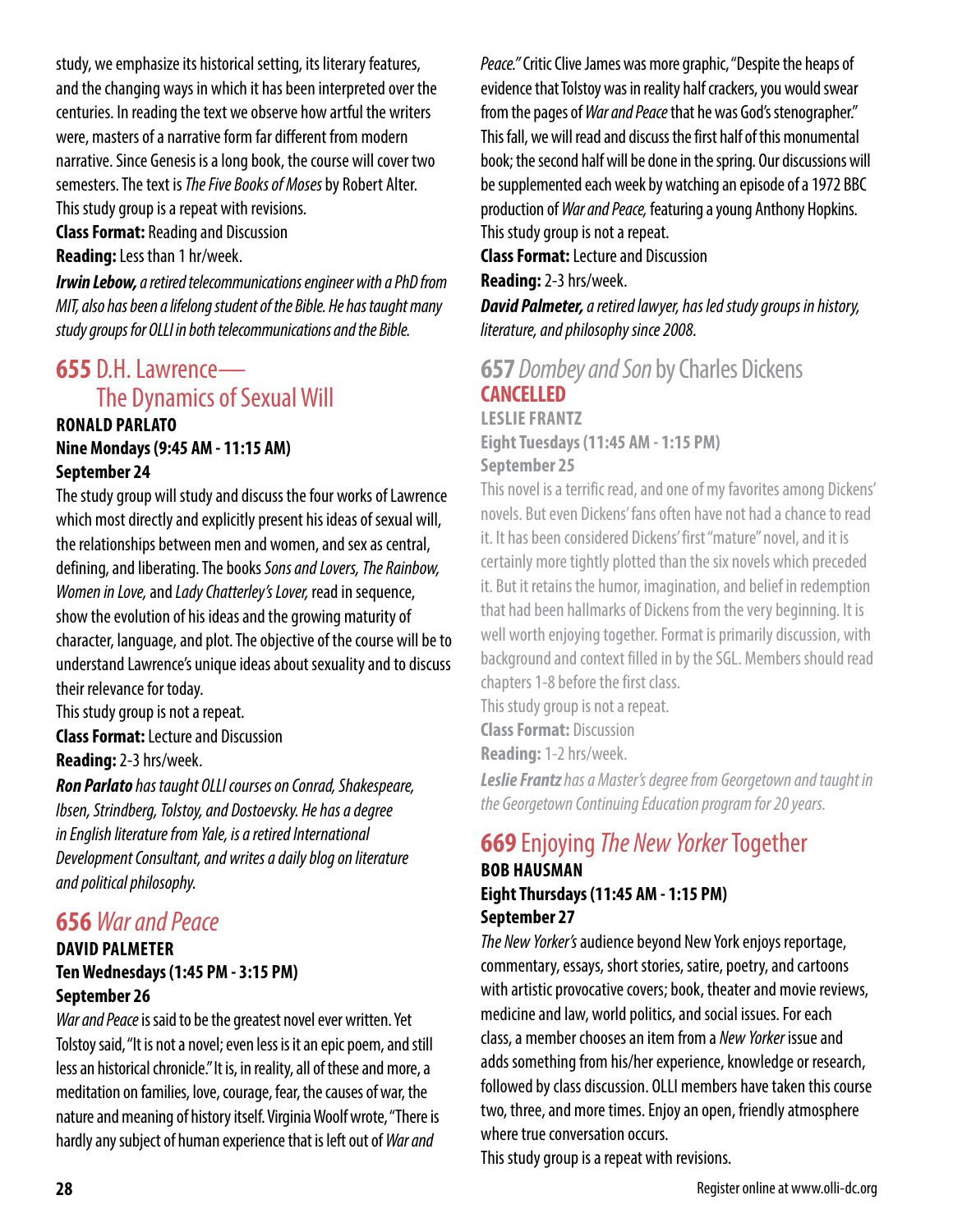#### **Class Format:** Reading and Discussion **Reading:** 1-2 hrs/week.

*Bob Hausman has been an attorney in all three branches of the federal government and in private practice. He has been reading and discussing* The New Yorker *magazine all of his adult life. He has led this course at OLLI for a number of years.*

### **673** Bloomsbury: The History and Culture, Through the Literature of a Revolutionary Movement

#### **ELSA NEWMYER VIRGINIA NEWMYER Eight Thursdays (9:45 AM - 11:15 AM) September 27**

While opinions of Bloomsbury artists, writers, and critics range from adoration to derision, we can honor the impact that the rebellious British movement had at the time, as well as its lasting influence. From the turn of the 20th century through the 1930s, the coterie of friends self-identified as "Bloomsberries" challenged the mores of Victorian England, introducing a new, more human and humane existence that championed "free" love, the creation and enjoyment of beautiful objects, the pursuit of knowledge, and the telling of "truth" as they saw it. Among the creators were Virginia Woolf, Vanessa Bell, Lytton Strachey, Clive Bell, Roger Fry, John Maynard Keynes, Duncan Grant, and Leonard Woolf. Novelist E.M. Forster, an important member of the men's secret society "The Apostles" at Cambridge, led the way for the young men and women.

In this course, we will examine the Bloomsbury revolt against the artistic, social, and sexual restrictions of the Victorian era; the ways in which it spurred the avant-garde in Britain; and its legacy in the 21st century. Through the lens of literature, we will examine its influence on the arts, critiques, and society. We will read and discuss two novels, E.M. Forster's *A Room With a View* and Virginia Woolf's *To the Lighthouse,* and T.S. Eliot's poem, "The Love Song of J. Alfred Prufrock."

This study group is not a repeat.

**Class Format:** Lecture and Discussion **Reading:** 1-2 hrs/week.

*Elsa Newmyer taught English and related subjects to middle and high school students for close to 30 years. A lifelong reader, she loves nothing more than teaching literature. She spent 20 years at Georgetown Day School, in addition to other independent schools. Virginia Newmyer has taught many courses at OLLI, chiefly about British history. She also teaches classes with Susan Willens on the links between literature and history at Politics and Prose and at the Smithsonian.*

### **676** What Young Adult Literature Can Tell Us

#### **SUSAN UROFSKY Eight Tuesdays (11:45 AM - 1:15 PM) September 25**

Young adults span the ages from middle school through high school and beyond. Written by adults, a growing range of books provide insights into how young people view the world and themes/issues that influence their lives now and into the future. The books are sometimes controversial due to mature content that includes the reality of alcohol and drugs, rape, rebellion, the impact of communal memory, suicide, loving supportive relationships, and the growth of self and group resilience. Adults reading these books will find much to discuss with young people in their lives with gains in understanding on both sides. Required books are early classics to be supplemented by optional current choices and guest speakers.

This study group is a repeat with revisions.

**Class Format:** Reading and Discussion **Reading:** 2-3 hrs/week.

*Susan Urofsky became an advocate for Young Adult Literature when reading and talking about the books read by her grandchildren. An avid reader, she majored in English literature. She is retired from Virginia state government, where she held leadership positions. She also consulted with VCU to develop skill-building workshops.*

## **677** Traveling the Literary South

#### **TRISH FOXWELL Ten Fridays (9:45 AM - 11:15 AM) September 28**

Join author Trish Foxwell as she explores the American South and its literary writers and landmarks. Most of the material will be from her book, *A Visitor's Guide to the Literary South.* The course will utilize discussions, film clips, and detailed information about important writers and landmarks in the South. Learn about Louisville where F. Scott Fitzgerald was inspired to write *The Great Gatsby,* Thomas Wolfe and his Asheville home, Margaret Mitchell's Atlanta, Edgar Allan Poe's Richmond, and so much more. A possible local field trip might be planned.

This study group is not a repeat.

**Class Format:** Lecture and Discussion

#### **Reading:** 1-2 hrs/week.

*Trish Foxwell is a journalist and author, specializing in literary sites, writers, and films. She contributed features on films and directors to various publications including* The Washington Times, The Boston Globe, The Palm Beach Post, *and* The Los Angeles Times, *and was a travel writer for a variety of newspapers and magazines.*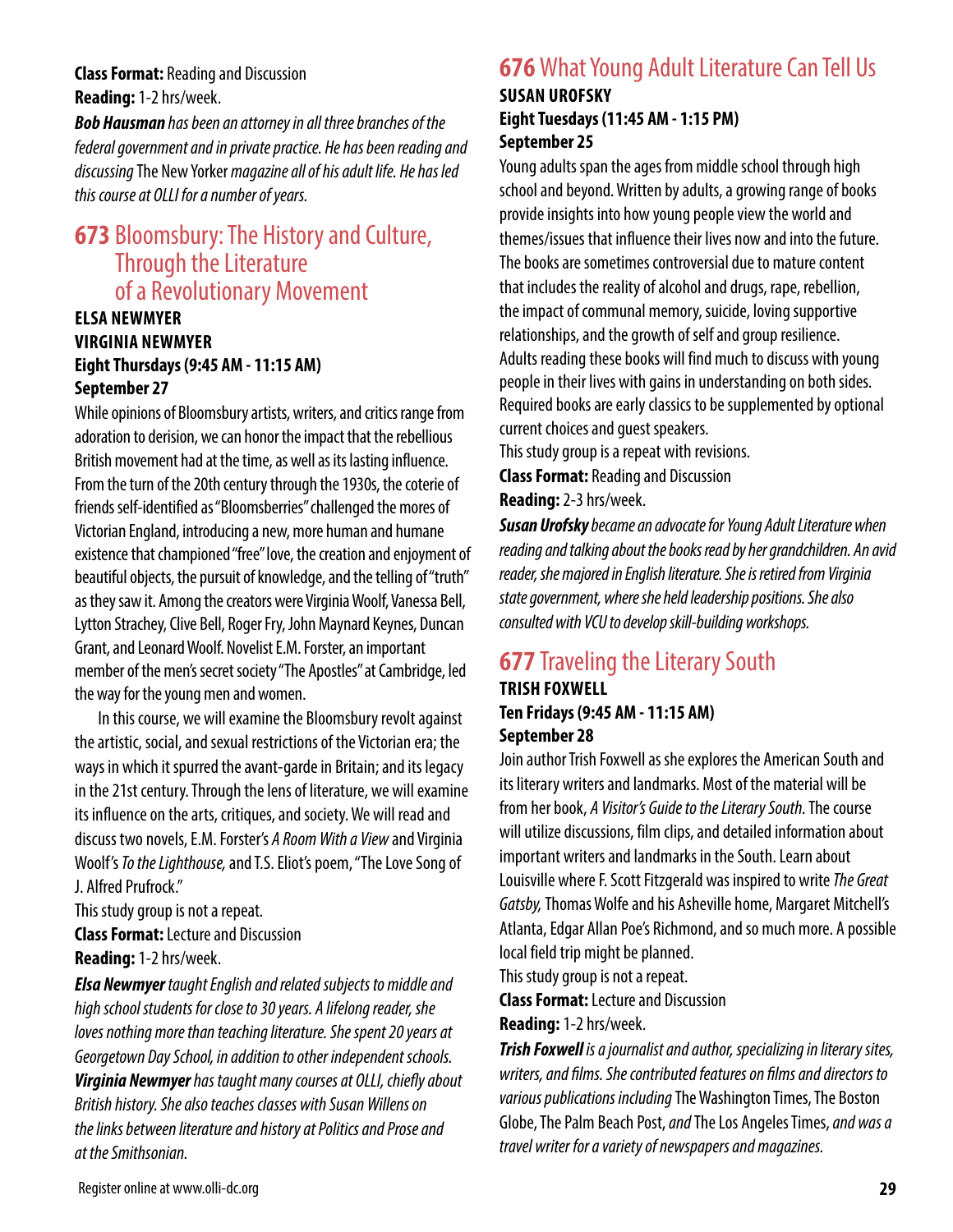### **680** Great Speeches from Shakespeare

#### **MARY SCHWARTZ Nine Tuesdays (1:45 PM - 3:15 PM) September 25**

One of Shakespeare's special gifts was his ability to create astounding speeches. They are nuggets of gold that contain such compressed drama, revelations of character, poetry, and sheer beauty that they deserve to be examined again and again. In this course, we will explore these speeches in great detail, looking at their context in the plays and sharing our individual thoughts about their impact. We will watch some famous actors reading the lines, and have some fun experimenting with our own interpretations. For example, we will see how Macbeth expresses despair, how Prince Hal and Falstaff invent psychodrama, and how Lear consoles Cordelia as they are led to prison.

This study group is not a repeat.

Class Format: Lecture and Discussion

**Reading:** 1 hr/week.

*Mary C. Schwartz is a therapist in private practice. She has led several seminars about poetry at OLLI. She also has written a number of articles about Biblical figures and one on the many forms of love in King Lear.*

### **681** Reading the Novella

**SARAH KASS SUSAN WILLENS Eight Mondays (9:45 AM - 11:15 AM) September 24**

The novella—shorter than a novel and longer than a short story—has its own strengths and pleasures. In this course, we will read seven American novellas written between the 1850s and the 1950s. With different settings, characters, plot lines, and intentions, each author brings us a powerful story, using the spacious but efficient form of the novella for its unity and its depth of feeling. Students should read the first novella (*Benito Cereno*  by Herman Melville) before the first class and be prepared to discuss. During the course of the class, we will read the following novellas: *Benito Cereno* by Herman Melville; *Bartleby the Scrivener* by Herman Melville; *The Awakening* by Kate Chopin; *The Man Who Corrupted Hadleyburg* by Mark Twain; *Ethan Frome* by Edith Wharton; *Seize the Day* by Saul Bellow; and *Brokeback Mountain* by Annie Proulx.

This study group is not a repeat. **Class Format:** Lecture and Discussion **Reading:** 1-2 hrs/week.

*Sarah Willens Kass is a veteran teacher of middle and high school English. In addition to teaching public school for many years, Sarah taught English as a Foreign Language to undergraduates and graduate students at Bar-Ilan University in Ramat Gan, Israel. She holds a master's degree in American literature from George Washington University and has a special interest in American short fiction.* 

*Susan Willens was Sarah's 11th grade English teacher. She has been an OLLI Study Group Leader for several years, following her career as a teacher. She taught English—literature and composition—at George Washington University, the Edmund Burke School, and in several universities and schools overseas.*

### **685** Simon Says ...

#### **EDWARD STARR Eight Tuesdays (1:45 PM - 3:15 PM) September 25**

Neil Simon is one of America's most honored playwrights. Awards include a Pulitzer Prize, Kennedy Center Honors, several Tony Awards, Oscar nominations for Best Screenplays, and The Mark Twain Prize for American Humor. We will read and discuss four of Simon's plays chosen to highlight his evolving skill as a playwright. He presents serious subjects that brings laughs to audiences instead of tears. We will explore, using Simon's own memoirs and other writings, how he became a playwright, and his life as a playwright. It will be a funny and illuminating journey. This study group is not a repeat.

**Class Format:** Reading and Discussion **Reading:** 2 hrs/week.

*Ed Starr has directed nine Neil Simon plays, taught four others, and has been audience for ten more. His theatrical experience spans three decades and includes producing, acting, teaching, and running a theater company. Enjoyment and learning are the appeals of live theater.*

### **686** Finding Your Voice as a Writer

#### **MARCY HEIDISH DOLAN Nine Tuesdays (1:45 PM - 3:15 PM) September 25**

Jump-start your writing of any genre, length, or level. We will explore new angles on the creation of character, plot, description, dialogue, and more. In-class reading of work may be encouraged but not pressured. Each of you has a unique story to tell in whatever form you choose: memoir, journaling, short stories, novel fragments, and others are welcome. Begin or jump-start your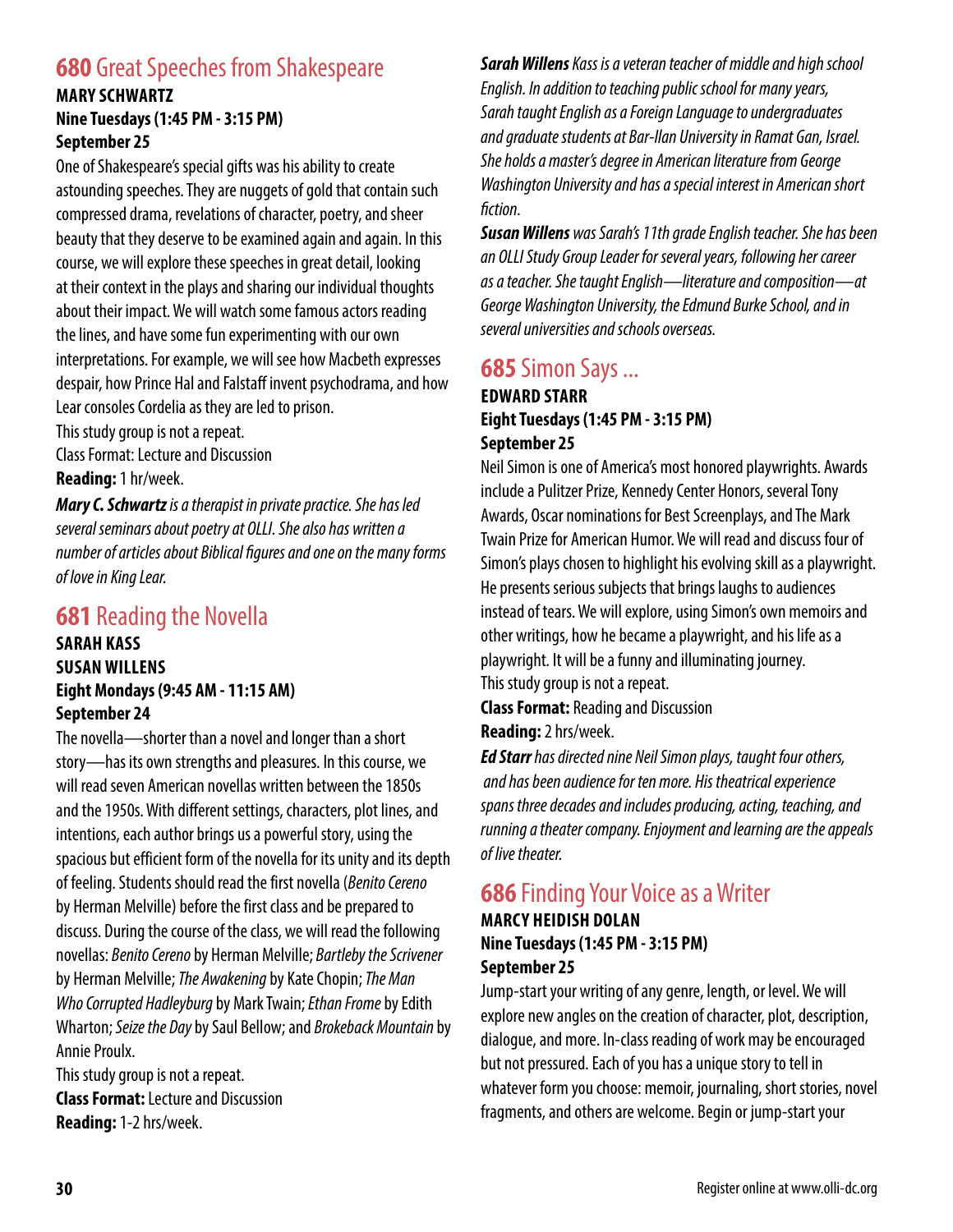writing or develop it in this congenial class, featuring lecture and discussion. Each of us has a unique story: tell yours here. This study group is not a repeat.

**Class Format:** Lecture and Discussion **Reading:** No required reading.

*Marcy Heidish Dolan is a seasoned writer instructor who has taught at Georgetown, Fordham and George Washington Universities. She is an award-winning author of 19 books, most of them fiction. One novel was made into a TV movie. She is the recipient of a National Endowment for the Arts grant and other awards.*

### **687** August Wilson Century Cycle

#### **RAYMOND MAXWELL Eleven Mondays (1:45 PM - 3:15 PM) September 24**

The study group will read and discuss one August Wilson play each week for ten weeks, completing the Century Cycle of ten plays. Each group member will be required to read each play at home, select a passage they think is significant, then read the passage aloud in class and discuss why they think that passage is significant. After class, students may post to a blog or to the Google group forum a few paragraphs about the play. The group leader will provide background on each play via online sources, but each student will be required to find the play online, check it out from a library, or purchase it from a local bookstore or Amazon. This study group is a repeat with revisions.

**Class Format:** Reading and Discussion **Reading:** 2-3 hrs/week.

*Raymond Maxwell is a retired foreign service officer and, postretirement, a librarian/archivist and tour guide/docent/amateur poet. He has an undergraduate degree from Florida A&M University and graduate degrees from University of London and Catholic University.*

### **688** Shakespeare in Performance: Tackling *Taming of the Shrew*

#### **CAROL LIGHT Ten Tuesdays (1:45 PM - 3:15 PM) September 25**

On stage or on the page, *Taming of the Shrew* is hardly a feminist favorite yet it features one of Shakespeare's most vibrant and mysterious women in a duel of wits with, well, just about everyone. Opinions differ as to whether anyone is ultimately tamed but the spectacle is often funny. We'll view and discuss the same scene from different productions to compare and contrast

the choices made by the actors, directors, and other artists. We'll look also at more contemporary versions which this play inspired, including *Kiss Me Kate,* "Moonlighting"'s classic TV episode, the film *10 Things I Hate About You,* and Anne Tyler's 2016 novel, *Vinegar Girl.* Our goal is to enjoy becoming an informed, if wary, audience. This study group is not a repeat.

#### **Class Format:** Lecture and Discussion

#### **Reading:** 1 hr/week.

*Carol Light, a retired federal attorney and long-time Shakespeare fan, has taught several well-received Shakespeare in Performance classes at OLLI, most recently Merchant of Venice. She likes leading these study groups at OLLI because she sometimes learns more from the participants than she manages to impart herself.*

### **689** Writing Workshop: *Writing Down the Bones* Lives On

#### **EDWARD WARD PATRICIA SPECTOR Eleven Thursdays (1:45 PM - 3:15 PM) September 27**

This workshop and study group is for people who like to write or think they might like to write, and who need a setting or stimulus to spur them to practice. Each session consists of two or more spells of writing in response to a short prompt. After writing for 10-15 minutes, participants are encouraged—but not required—to share what they have written. Positive feedback is encouraged; more critical feedback can be requested. The format was established by Brock Hansen, who led the workshop in earlier years; it draws on ideas about writing practice in Natalie Goldberg's book, Writing Down the Bones. The common prompts lead workshop participants in surprisingly different directions. This study group is a repeat.

#### **Class Format:** Appreciation

**Reading:** No required reading.

*Both Patricia Spector and Edward Ward attended this workshop several times with Brock Hansen and enjoyed it so much that they continued it on an informal basis when the OLLI offering for the spring semester was cancelled. They plan to co-coordinate the workshop as a regular OLLI offering.*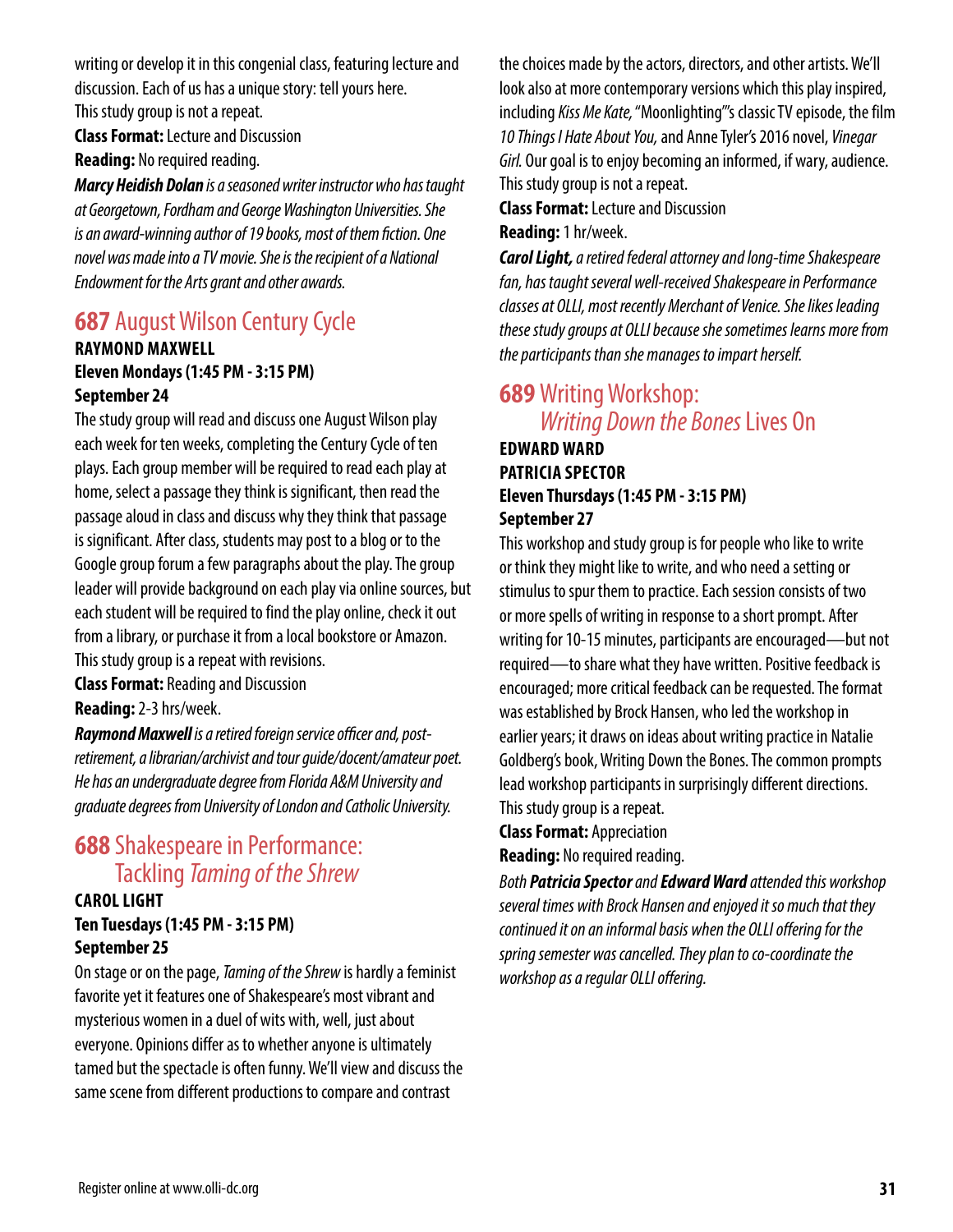## 700 HISTORY & GEOGRAPHY

### Bloomsbury: The History and Culture, Through the Literature of a Revolutionary Movement

#### **ELSA NEWMYER VIRGINIA NEWMYER Eight Thursdays (9:45 AM - 11:15 AM) September 27**

For study group description and Study Group Leader, see 673. This study group is not a repeat. **Class Format:** Lecture and Discussion **Reading:** 1-2 hrs/week.

### Can Morality and War Coexist?

#### **ROBERT CROOG Eleven Mondays (1:45 PM - 3:15 PM) September 24**

For study group description and Study Group Leader, see 840. This study group is not a repeat. **Class Format:** Lecture and Discussion **Reading:** 1 hr/week.

### **705** The Life and Times of Bobby Kennedy

#### **STANLEY NEWMAN Eight Wednesdays (1:45 PM - 3:15 PM) September 26**

The course will trace the history of the Kennedy family and Bobby's role in the family. We will trace Bobby's career from his time with Joseph McCarthy until his campaign for President in 1968. We will explore his role in the selection of LBJ as Vice President, his subsequent relationship with LBJ, his role in the McCarthy era, the civil rights movement, the Bay of Pigs, and the Cuban Missile crisis. We will also discuss Bobby Kennedy's life after the assassination of President Kennedy, including his campaign for the Senate in New York, and his 1968 presidential campaign which ended with his tragic assassination.

This study group is not a repeat.

**Class Format:** Lecture and Discussion **Reading:** 1 hr/week.

*Stan Newman, a former adjunct professor at Catholic and AU, graduated from Trinity College and Columbia Law School. He received a fellowship to study at the London School of Economics. During his career he interacted with several members of the Kennedy administration including Bobby Kennedy. Stan also has taught the OLLI course The Life and Times of Winston Churchill.*

## **721** Gandhi: Triumphs and Tragedies

#### **ROBERT COE**

**Ten Mondays (11:45 AM - 1:15 PM) September 24**

Mohandas Gandhi, a fascinating and complex individual, was one of the most important figures of the 20th century and is often considered to be the founder of modern India. He has been the subject of many biographies and interpretations. We will explore his ideas and activities in South Africa and particularly in India. Unfortunately, he was unable, for a number of reasons, to achieve his central vision of a united Hindu-Muslim subcontinent attaining independence from Great Britain by non-violent means. Finally, we will attempt to assess Gandhi's legacy.

This study group is not a repeat.

**Class Format:** Reading and Discussion

**Reading:** 1 hr/week.

*Bob Coe has an MA in History from Columbia and an MAT in Teaching from Wesleyan. A former Foreign Service Officer, he has been teaching mostly history courses at OLLI since 2005.*

### **723** Evolution of Civilization in Meso-America: 30,000 B.C. (?) - 2018 A.D.

#### **LARRY HEILMAN Nine Mondays (9:45 AM - 11:15 AM) October 8**

The course will be divided into three parts in order to explore the evolution of civilization in Meso-America from 30,000 B.C. to 2018 A.D.:

- The Pre-Columbian Era in Meso-America
- The Colonial Era in Meso-America
- The Modern Fra in Meso-America.

The discussion of institutions and artifacts (art and

architecture) will provide the opportunity to study continuity and change in Meso-America. During each session, time permitting, 10 to 15 minutes may be devoted to contemporary affairs in Meso-America, including the current election in Mexico. This study group is a repeat with revisions.

**Class Format:** Lecture and Discussion

**Reading:** 1-2 hrs/week.

*Larry Heilman has a PhD in History. He has taught Latin American History at various universities and undertaken archaeological fieldwork in Mexico, Spain, Florida, and California. Currently, he is a Research Associate in the Anthropology Department at the Natural History Museum of the Smithsonian, where his research is focused on the impact of US foreign assistance in Latin America. A recent publication of his is* USAID in Bolivia: Partner or Patrón*.*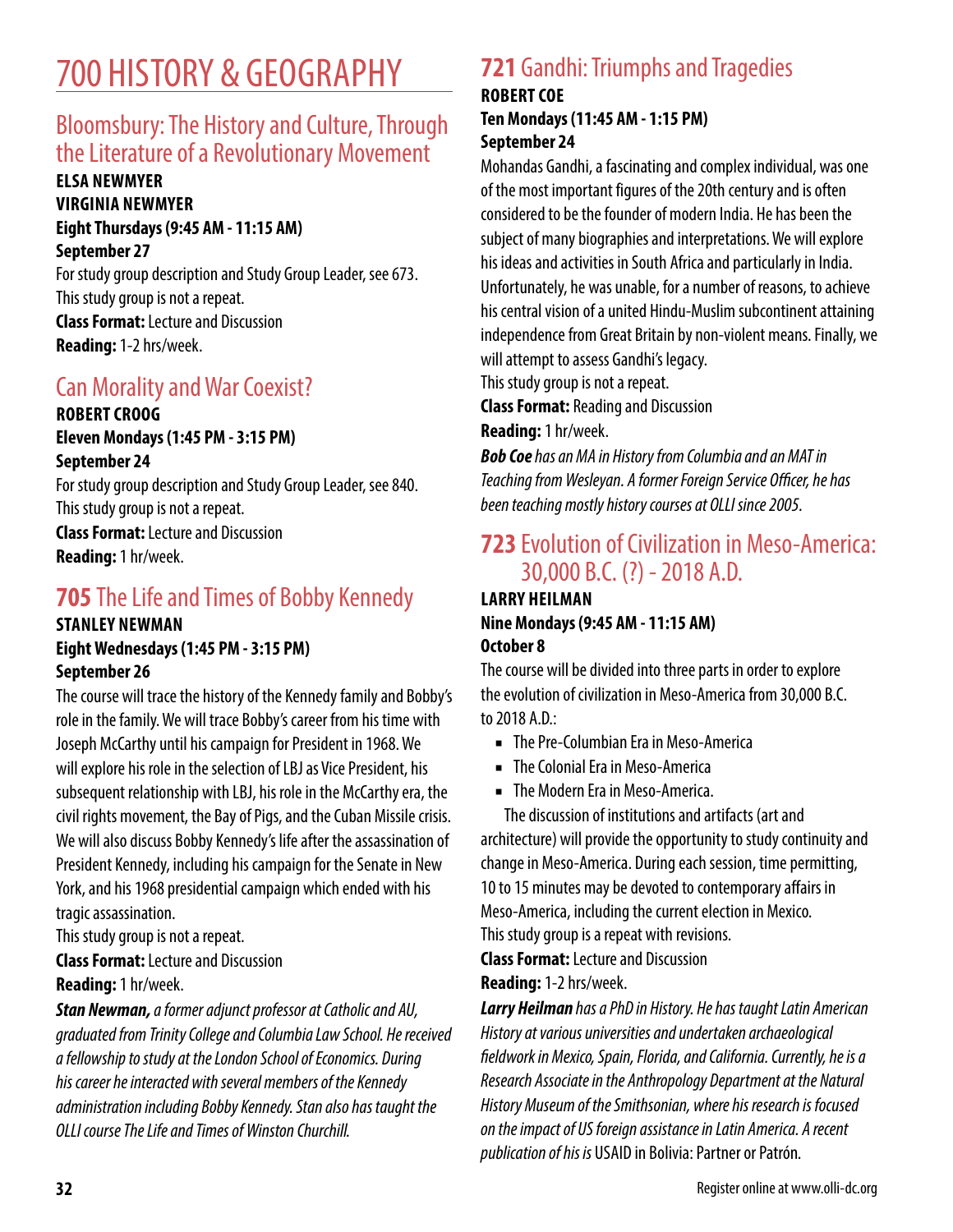### **740** Slavery and Paths to Freedom in 18th- and 19th-Century America

#### **KAREN STEWART Eight Thursdays (9:45 AM - 11:15 AM) September 27**

In this course we will examine the ways enslaved people sought their freedom from slavery in the US during the 18th and 19th century. We will look at strategies legal and extra-legal, successful and unsuccessful, that were employed to bring enslaved people into freedom. Topics will include maroonage, runaways, escape to Canada and Spanish Florida, insurrection, crossing enemy lines, underground railroad, abolition movement, and civil war. The course will have required reading each week. Class will be a combination of lecture and discussion.

This study group is not a repeat.

**Class Format:** Lecture and Discussion **Reading:** 1 hr/week.

*Karen Stewart has been an OLLI study group leader for a year. Before retirement she worked as a social science researcher at Westat, a contract research company in Rockville, MD. She is a graduate of Barnard College and the University of North Carolina School of Public Health.*

### **750** Great American Trials

#### **ARNOLD LEIBOWITZ Ten Fridays (9:45 AM - 11:15 AM) September 28**

This course will present a series of lectures on ten major trials. The lectures will place the trial in historical and political context so the importance of the case can be seen more clearly. Actual transcripts, where available, will be used to discuss the legal tactics and the personalities of the lawyer, prosecutors, and defendants. Trials discussed in this Seminar will include: the Trial of Anne Hutchinson; the Black Sox Scandal and the 1919 World Series; the Disputed Election of 1876; the O. J. Simpson Case; The Trial of the Rosenbergs; The Mountain Massacre of 1857; the Hunt for Sunken Treasure; the Amerasia Spy Case; the Murder of Francis Stenenberg, Former Governor of Idaho (Dec. 30, 1905); and the Bribery Trial of Clarence Darrow. There may be a few, modest, changes in this list.

This study group is a repeat with revisions.

**Class Format:** Lecture

**Reading:** 1 hr/week.

*Arnold Leibowitz is an attorney in Washington, DC, in practice for over 40 years. His special interests are major social and political trends.*

### **751** The American Soul: Rediscovering the Wisdom of the Founders

#### **RICHARD BOARDMAN Ten Thursdays (11:45 AM - 1:15 PM) September 27**

"I found almost everywhere that the men and women who carved out the ideals of America were driven by the same transcendent questions that had always been my own as well." With these words, professor of philosophy and religion, Jacob Needleman, begins his landmark book, *The American Soul,* which takes the reader on a journey toward understanding the deeper purposes of America's founders as they struggled to launch a new nation. The class will provide an engaging framework in which participants can explore with each other the questions that motivated the Founding Fathers and that drove Jacob Needleman to write this book. This study group is not a repeat.

**Class Format:** Reading and Discussion **Reading:** 1 hr/week.

*Richard (Rick) Boardman was a human resources administrator for American Friends Service Committee in Philadelphia for 30 years. He taught at the Joan Baez Institute for the Study of Nonviolence in Palo Alto in the late 1960s, followed by 18 months in federal prison for draft resistance in 1970-71. He was the director of Clergy and Laity Concerned in New York in the 1970s.*

### **764** The Eastern Question: Dismemberment of the Ottoman Empire, 1800–Present **ELIZABETH SHELTON**

#### **Ten Thursdays (11:45 AM - 1:15 PM) September 27**

World War I brought the breakup of the Ottoman Empire into 40 separate nations, creating the modern Middle East and the Balkan nations. What are the consequences today, 100 years after the peace treaties were signed ending the War? This study group examines the disintegration of the Ottoman Empire, World War I, the European plays for territorial expansion, and how the treaties ending the Great War set the stage for hot spots in the Middle East today.

This study group is a repeat with revisions.

**Class Format:** Lecture and Discussion

**Reading:** No required reading.

*Elizabeth W. Shelton retired from the State Department after a career of nearly 30 years as a Foreign Service Officer. She served in Thailand, Malaysia, Nigeria, Turkey (both in Istanbul and Adana in the southeast), Azerbaijan, the UN, and Albania. She earned a Doctor of Liberal Studies degree at Georgetown University.*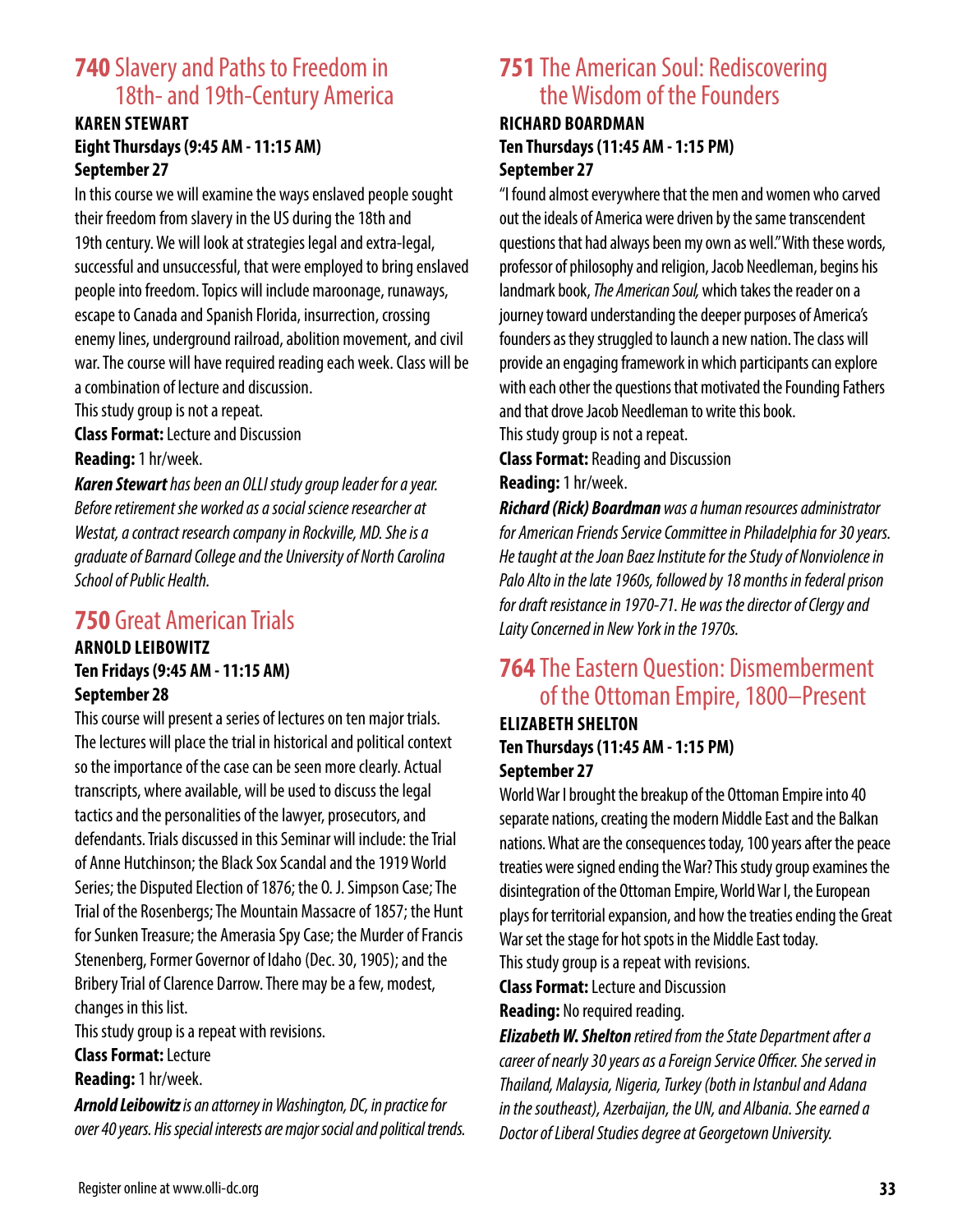### **765** Germany 1860–1950: Bismarck to Hitler to Adenhauer

#### **KENNETH COFFEY**

#### **Ten Mondays (1:45 PM - 3:15 PM) September 24**

The class will focus on the flow of related events that led from Bismarck's unification of Germany, through World War I, the Weimar Republic, Hitler's rise, successes and disasters of World War II, post-war mayhem, to Germany's reentry into the society of nations. The emphasis will be on understanding what happened and why it happened. Classes will primarily be background lectures with short video clips. Class discussions will focus on provided issues. These issues, as well as suggested background readings on the Internet, will be provided in advance on a weekly basis.

This study group is a repeat with revisions.

**Class Format:** Lecture and Discussion

**Reading:** 1-2 hrs/week.

*Ken Coffey is a retired federal employee. Including teaching stints at the Naval Postgraduate School and the Naval Academy, Ken worked for ten different agencies in the Legislative and Executive branches. He earned his PhD from the University of London. He has led several similar study groups.*

### **768** From Rifled Muskets to Killer Robots

#### **PETER WILSON Ten Fridays (9:45 AM - 11:15 AM) September 28**

This study group will consider, from the perspective of the two centuries that followed the Industrial Revolution, the effects of scientific and technological change on the global national security environment. Specifically, this study group will examine the hypothesis that there have been several "revolutions in military affairs" in both the 19th and 20th centuries that emerged as competitive ways of war that profoundly altered the global security environment. Particular emphasis will be given to how the United States has or has not successfully adapted to the periods of rapid military technological change that emerged during the 20th century and how these lessons might be applied to our current 21st century security challenges.

This study group is a repeat.

**Class Format:** Lecture and Discussion **Reading:** 1-2 hrs/week.

*Peter A. Wilson is currently an adjunct senior researcher at the Rand Corporation and an adjunct professor at the Security Studies program at Georgetown University. He also gives classes and runs* 

*strategic planning exercises at the Eisenhower School at the National Defense University.*

### **786** The War "to End War" and So-called "Peace"

#### **RICHARD PALMER Ten Mondays (1:45 PM - 3:15 PM) September 24**

The centenary of the last months of The Great War—to "End War"—and the subsequent Paris Peace Conference of 1919 justify review of the ways in which revenge and arrogance launched forces driving to renewed war, and how Utopian fantasies energized perpetual crises seen even today. After briefly reviewing the exhausted war situation before the November 1918 Armistice, we'll address the momentous "Peace" Conference and its myriad consequences. Readings will emphasize online resources, with some handouts; having MacMillan's book *Paris 1919* may be quite desirable. The study group will be highly participative. This study group is not a repeat.

**Class Format:** Reading and Discussion **Reading:** 2 hrs/week.

*Richard R. Palmer is a retired Washington psychiatrist with an interest in history; he has led several OLLI study groups.*

### **787** Exploring the History of the Amazon

#### **XENIA WILKINSON Nine Thursdays (11:45 AM - 1:15 PM) October 4**

The vast Amazonian rainforests and river system are vital to our planet. The survival of this unique ecosystem and its indigenous people is at risk, due to destructive human interventions. Our study group will examine early contacts between European explorers, conquerors, and missionaries with indigenous societies. Turning to the post-colonial era, we will study the impact of capitalism and the rubber boom on Amazonian society. Using case studies, we will focus on the recent devastation caused by aggressive development and colonization projects, and current efforts of environmental organizations, indigenous groups, scientists, and other actors to protect the Amazonian environment and its people.

This study group is a repeat.

**Class Format:** Reading and Discussion

**Reading:** 1-2 hrs/week.

*After retiring from the US Foreign Service, Xenia Wilkinson earned a PhD in Latin American history at Georgetown University. She has done extensive research on the Amazon rubber boom of World War*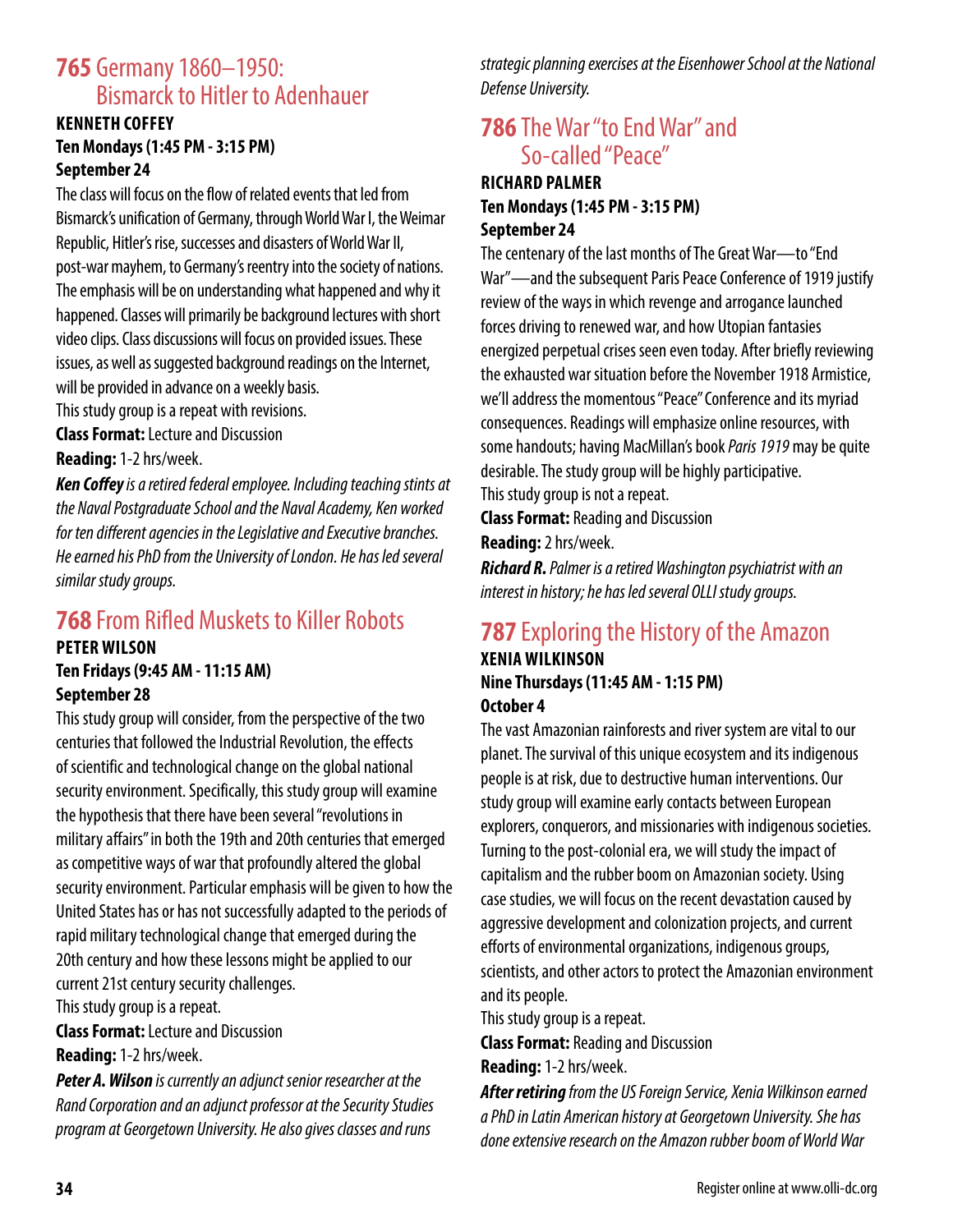*II. Her interest in the Amazon stems from her work as environment and science counselor at the US Embassy in Brazil.*

### **788** Fateful Documents: Their Histories and Outcomes

#### **HELEN SCHWARTZ Nine Thursdays (9:45 AM - 11:15 AM) September 27**

Famous historical documents sometimes surprise us—because they are still so relevant or perhaps because they are so outdated—or both—as with Hammurabi's Code. Revered religious texts often mask the political and demographic interests of rulers who brought them about (the Nicene Creed and the King James Bible) or were rebellions against authority (Luther's 95 Theses). Why was the Magna Carta, cornerstone of British and American liberties, such a miserable failure in its time? We'll study the contents of famous documents as well as the story of their birth and the consequences they provoked. The course includes documents important in the Women's Rights and Civil Rights movements, plus an outcry against McCarthyism. This study group is a repeat with revisions.

**Class Format:** Lecture and Discussion

**Reading:** 1 hr/week.

*Helen Schwartz, Emerita Professor of English, has taught OLLI courses on Shakespeare, post-World War II recovery, modern literature, and world-changing documents. She writes World War II thrillers set in France and panders to the demands of her cat, Prince.*

### **790** Off the Beaten Path in the DC Area

#### **RALPH BUGLASS Ten Tuesdays (11:45 AM - 1:15 PM) September 25**

As the nation's capital, our area is replete with well-known historical attractions tourists swarm to. But there are many other lesser known yet equally interesting landmarks that warrant visiting—or at least knowing about. Come hear about—and experience through lavishly illustrated slides—some of these little known gems and the fascinating stories behind them. Examples include presidential monuments and commemoratives in unexpected places; reminders of World War II and the area's rich African American history; Gilded Age mansions near DuPont Circle; buildings by Frank Lloyd Wright and other noted architects; early mills that still work; cemeteries that come to life with stories of those interred; and more.

This study group is a repeat. **Class Format:** Lecture

#### **Reading:** No required reading.

*Ralph Buglass, a lifelong history buff, has been leading OLLI courses for the past several years and enjoys hearing natives and newcomers alike say, "I didn't know that!" A retired communications professional, he has a BA in history from Cornell and an MA in journalism from American University and speaks frequently on local history topics.*

### **792** FDR and His Envoys and Churchill

#### **F T CLARK Nine Thursdays (9:45 AM - 11:15 AM) September 27**

We will examine the leadership of FDR through Michael Fullilove's *Rendezvous With Destiny.* Fullilove recounts FDR's statecraft—his innovative deployment of five envoys in service of a strategy that would, ultimately, change the course of history. Winston Churchilll played a role in the arc of events. Telling details and policy nuances provides a wonderful read.

This study group is a repeat with revisions.

**Class Format:** Discussion

**Reading:** 1-2 hrs/week.

*Franklin "F.T." Clark taught this class last semester. He has also taught classes on Jefferson and Lincoln at OLLI. His background is education and educational leadership. Most recently, he was a teacher mentor in Baltimore County.*

### **793** Woodrow Wilson: Scholar, Statesman, Racist

#### **ALAN KOGAN Nine Fridays (9:45 AM - 11:15 AM) September 28**

Using a combination of readings, videos, lectures, and group discussion, this study group will follow the 28th president's life from childhood in the post Civil War South through his emergence as a renowned scholar, political leader, wartime president, and world statesman. Wilson's cultural, psychological and religious background, health problems, and the contemporary milieu will be used as a basis to examine his lasting influence on domestic policy and international relations as well as on the controversial racial, civil liberties, and women's suffrage actions of his administration. This study group is a repeat.

**Class Format:** Lecture and Discussion

**Reading:** 1 hr/week.

*Alan Kogan retired after a career as a psychiatrist during which he worked as a practicing clinician, teacher, and program administrator.*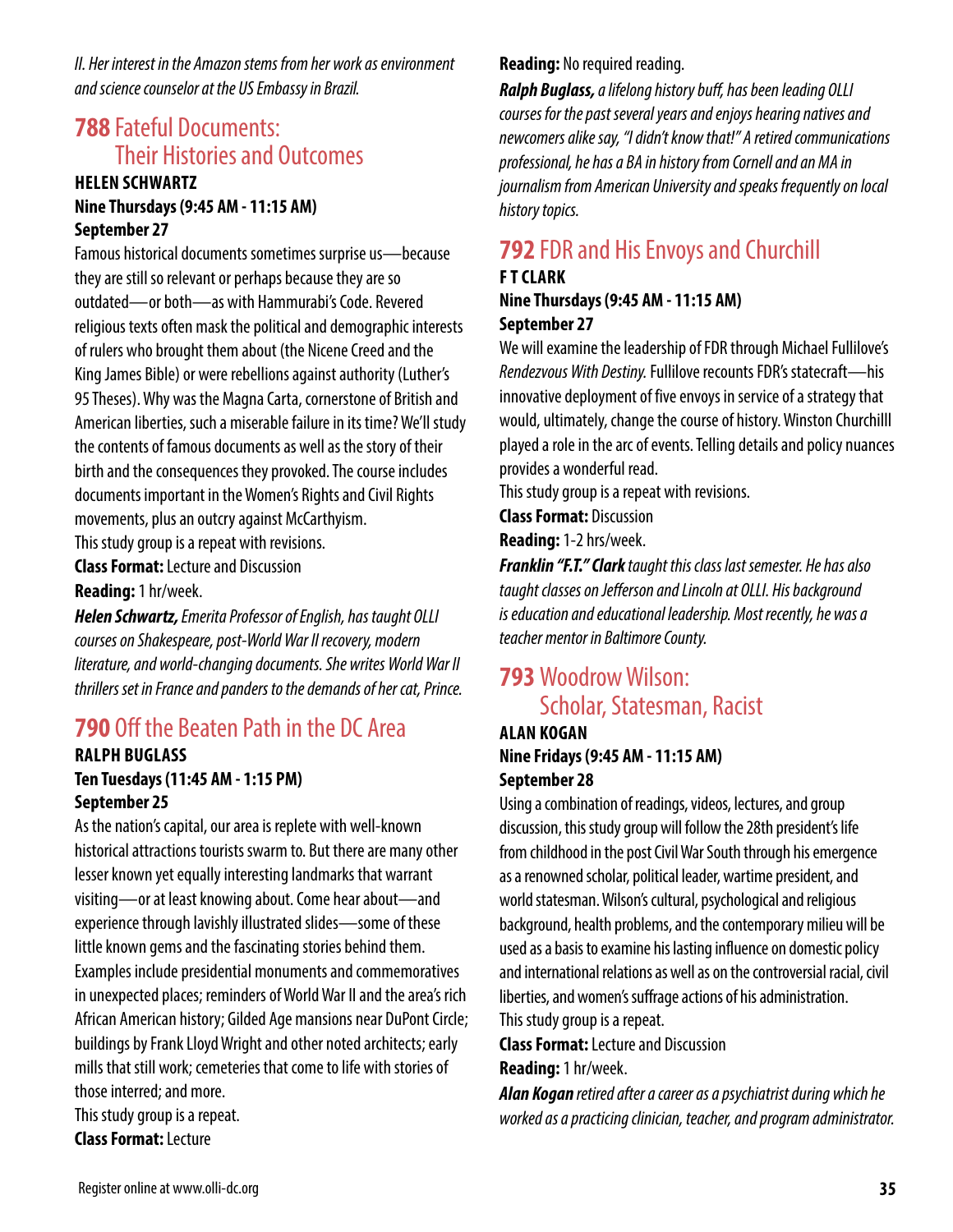*He is a history buff who enjoys studying the American presidency, especially the psychological aspects.*

### **794** Frances Perkins: Woman Behind the "New Deal"

#### **MARION CONNELL Nine Tuesdays (9:45 AM - 11:15 AM) September 25**

One of FDR's New York friends, Frances Perkins became the first woman to hold a US cabinet position (Secretary of Labor 1933– 45). She worked closely with him to enact most of the Depressionera programs that comprise today's social safety network; e.g., Social Security, Unemployment Insurance, and the Minimum Wage. We will examine the status of key programs she fostered as well as her remarkable record of public service. OLLI members who have worked in any of these programs are especially encouraged to register for the class to add their expertise.

This study group is not a repeat.

**Class Format:** Reading and Discussion **Reading:** 2 hrs/week.

*Marion Connell graduated from Mount Holyoke College with an AB degree in political science and philosophy. She met Frances Perkins at her Commencement. Marion has a master's degree in public administration plus over 30 years experience in local, state, and federal government. She has lectured in the School of Public Affairs at American University.*

### **795** Imperial Russia

#### **SANDRA LEVENBOOK Nine Wednesdays (1:45 PM - 3:15 PM) September 26**

This study group will provide a survey of Russian history from its complex beginning to the tragic events of World War I. Geography, topography, strong personalities, and dramatic events contributed to the formation of Imperial Russia. We will analyze and discuss the fascinating transition of this country from a small principality to a world power, which continues to have a strong impact in world affairs.

This study group is a repeat.

**Class Format:** Lecture and Discussion

**Reading:** 1-2 hours per week657.

*Sandra Levenbook has an MA from the University of Maryland in Middle Eastern studies, and an undergraduate degree in English and Literature from the University of Florence, Italy. Before becoming an instructor at OLLI, she taught history in various countries throughout the world.*

## 800 PHILOSOPHY & RELIGION

### **823** Mastering Skills of Mindfulness Meditation

#### **JEFFREY DROBIS SUSAN DROBIS Ten Mondays (9:45 AM - 11:15 AM) September 24**

Mindful awareness can be described as a process of opening ourselves to experience in the moment—physical sensations, emotional feelings, and thinking, as well as the external world of sight and sound. We will primarily practice techniques that we learned from our teacher Shinzen Young to use in formal practice and in ordinary life. Sessions will include instruction, guided meditation, and group discussion. Although there is no required reading, participants will ideally practice on their own for at least ten minutes most days. This study group is appropriate for both beginners and those with some meditation experience. This study group is a repeat with revisions.

**Class Format:** Lecture and Discussion

**Reading:** No required reading.

*Susan Drobis, a psychotherapist, and Jeffrey Drobis, a retired MD, have practiced meditation for 25 years. Their teacher Shinzen Young draws on traditional Asian practices but is consciously secular and contemporary. Susan has been teaching mindfulness for 20 years and Jeffrey has led a meditation study group at OLLI since 2015.*

#### **834** Mindful Meditation: Intermediate Level **JEFFREY DROBIS Ten Thursdays (1:45 PM - 3:15 PM) September 27**

This study group is similar to another offering, Mastering the Skills of Mindful Awareness Practice, but is intended for persons who have taken that class or who have significant experience with meditation. Classes will include instruction, extensive guided meditations, and discussions. In addition, we will devote about ten minutes each week to discuss our reading. If you are considering this offering but have not worked with Jeffrey in the past, he requests that you contact him at jeffdrobis@gmail.com. This study group is a repeat with revisions.

**Class Format:** Lecture and Discussion **Reading:** Less than 1 hr/week.

*Jeffrey Drobis, a retired MD, has practiced meditation for 25 years. His teacher Shinzen Young draws on traditional Asian practices but is consciously secular and contemporary. He has been teaching mindfulness study groups at OLLI since 2015.*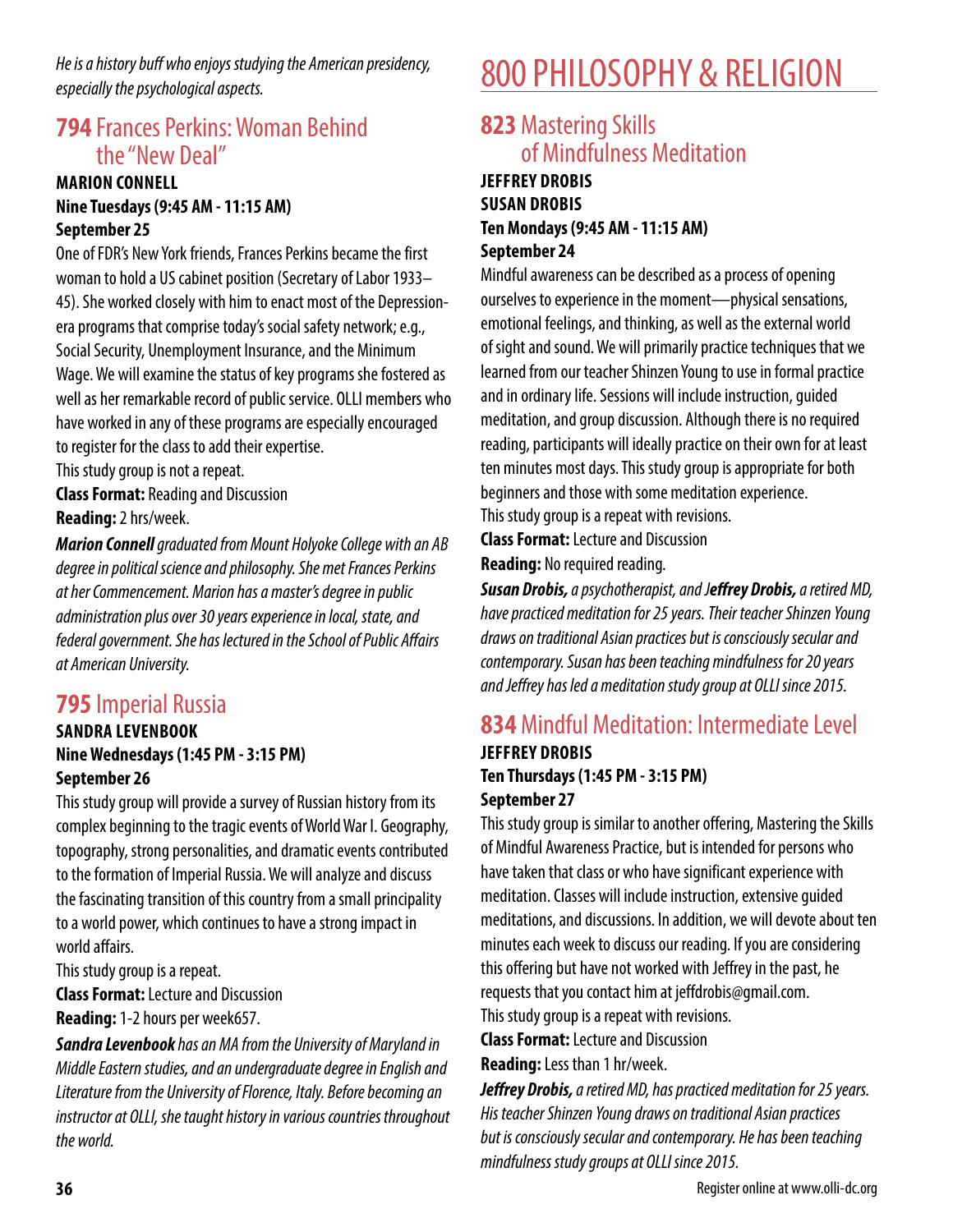### **840** Can Morality and War Coexist?

#### **ROBERT CROOG Eleven Mondays (1:45 PM - 3:15 PM) September 24**

We will discuss the development of Just War theory from ancient times to the present. After reviewing its theoretical foundations, as well as alternatives of realism and pacifism, we will apply the theory to specific conflicts, discussing the morality of their causes, methods, and conclusions. Wars to be studied include: US-Mexican, Civil War, World Wars I and II, Korea, Vietnam, Six-day War, Balkan Homeland Wars, and Iraq I and II. This study group is not a repeat.

**Class Format:** Lecture and Discussion **Reading:** 1 hr/week.

*Robert D. Croog earned a BA in Education from Harvard College and a JD from Columbia University. He is a retired intellectual property lawyer and was a professor of ethics, communication and writing at Rochester Institute of Technology, Trinity University in Washington.*

### **868** Plato II (Early and Late Dialogues)

#### **DONALD ROSS Ten Fridays (9:45 AM - 11:15 AM) September 28**

This course will cover dialogues of Plato, from the early and late periods, that cover issues other than "classical Platonism." This study group is not a repeat. **Class Format:** Lecture and Discussion

**Reading:** 2 hrs/week.

*Donald Ross received his bachelor's degree in philosophy from Wake Forest University, his master's from the University of Iowa, and his doctorate from the University of Chicago. His concentration in graduate school was in ancient philosophy, and he has published research on Plato and Aristotle.*

### **869** Aristotle I (Metaphysics, Psychology, Epistemology, and Aesthetics)

#### **DONALD ROSS Ten Fridays (11:45 AM - 1:15 PM) September 28**

The purpose of this course is to explore the philosophy of Aristotle. Both the theoretical and productive aspects of Aristotelianism will be presented and organized within a seven-layer structure. This study group is a repeat.

#### **Class Format:** Lecture and Discussion **Reading:** 2 hrs/week.

*Donald Ross received his bachelor's degree in philosophy from Wake Forest University, his master's from the University of Iowa, and his doctorate from the University of Chicago. His concentration in graduate school was in ancient philosophy, and he has published research on Aristotle.*

### **872** Death, Dying, and Life

#### **HARRISON OWEN Ten Fridays (11:45 AM - 1:15 PM) September 28**

When we are born we know (as soon as we know) that we will die. But it always comes as a surprise. Some of us spend our lives defying death, avoiding death, forgetting death ... but it always gets us in the end. Others are sure that Life and Death are polar opposites ... and never the twain shall meet: very painful and anxiety producing. But Bette Midler was right, "Those afraid of death will never learn to live." There are alternatives. We will explore them.

This study group is not a repeat.

**Class Format:** Appreciation

**Reading:** No required reading.

*Harrison Owen is an Anglican priest, creator of Open Space Technology, organization transformation, global teacher, consultant, writer (12 published books in multiple foreign languages), human being, and ready to die.*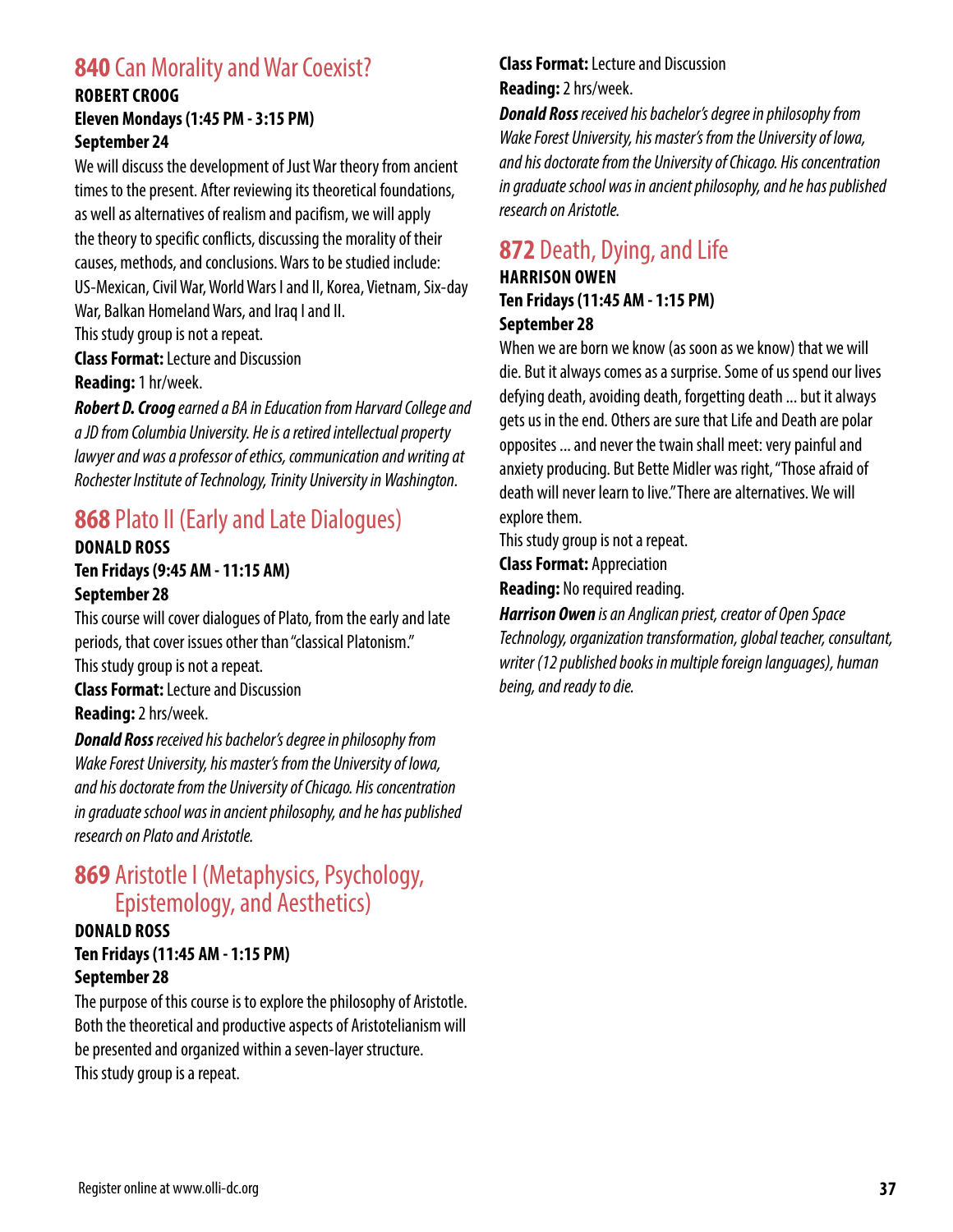|    | $\blacksquare$ |
|----|----------------|
|    |                |
|    |                |
|    | $\frac{1}{2}$  |
|    |                |
|    |                |
|    |                |
|    | ï              |
|    |                |
|    |                |
|    |                |
|    | こくしょ           |
|    |                |
|    |                |
|    |                |
|    |                |
|    | i<br>C<br>C    |
|    |                |
|    | C<br>L         |
|    |                |
|    |                |
|    |                |
|    | ī              |
|    | ì              |
| 38 |                |
|    |                |

| ⋕   | <b>Study Group</b>                                       | <b>Book Title</b>                                                                             | Author                                 | <b>N8SI</b>                            | Publisher                                                             | <b>Notes</b>    |
|-----|----------------------------------------------------------|-----------------------------------------------------------------------------------------------|----------------------------------------|----------------------------------------|-----------------------------------------------------------------------|-----------------|
| 113 | When Do Democracies Die?                                 | On Tyranny                                                                                    | <b>Timothy Snyder</b>                  |                                        |                                                                       | <b>Required</b> |
|     |                                                          | <b>How Democracies Die</b>                                                                    | Levitsky and Zimblatt                  |                                        | Crown                                                                 | Required        |
|     |                                                          | Why Liberalism Failed                                                                         | Patrick Deneen                         |                                        | <b>Yale University Press</b>                                          | Required        |
|     |                                                          | Can It Happen Here?                                                                           | Cass Sunstein                          |                                        | William Morrow                                                        | Recommended     |
|     | 120 The Multi-dimensional Mark Twain                     | Comet Returns<br>Mark Twain's Tale of Today: Halley's                                         | Donald Tiffany Bliss                   | 978-1477405024                         | CreateSpace Independent<br>Publishing Platform/<br>Hale & Northam LLC | Recommended     |
| 180 | Today's Supreme Court:<br>A Course for Citizens          | and the<br>The Oath: The Obama White House<br>Supreme Court                                   | Jeffrey Toobin                         | 978-0-307-39071-4                      | Anchor Books, Random House                                            | Required        |
|     |                                                          | The US Supreme Court: A Very Short Introduction                                               | Linda Greenhouse                       | 978-0199754540                         | Oxford University Press                                               | Required        |
| 345 | The Rise of the Robots—Can We Adjust?                    | Machine, Platform, Crowd: Harnessing Our Digital Future                                       | Andrew McAfee and<br>Erik Brynjolfsson | 978-0-393-25429-7                      |                                                                       | Recommended     |
|     |                                                          | Platform Capitalism                                                                           | Nick Smicek                            | 978-1-5095-0487-9<br>978-0-465-05999-7 |                                                                       | Required        |
| 355 | Anatomy of the 2008 Recession                            | After the Music Stopped: The Financial Crisis,<br>the Response, and the Work Ahead            | Alan S. Blinder                        | 978-0-14-312448-1                      | The Penguin Press                                                     | Required        |
| 373 | How to Get Rich Surely, But Slowly                       | How to Get Rich Surely* But Slowly                                                            | Gary Cahn                              | 978-1477429198                         | CreateSpace Independent<br>Publishing Platform                        | Recommended     |
| 375 | The Worldly Philosophers                                 | The Worldly Philosophers (7th revised edition)                                                | Robert L. Heilbroner                   | 068486214X                             | Touchstone                                                            | Required        |
|     |                                                          | Teachings From the Worldly Philosophy                                                         | Robert L. Heilbroner                   | 393316076                              | W.W. Norton & Co.                                                     | Recommended     |
| 44  | Algorithms—How Machines Think                            | 9 Algorithms That Changed the Future: The Ingenious<br>Ideas That Drive Today's Computers     | John MacCormick                        | 978-0-691-14714-7                      | Princeton University Press                                            | Required        |
| 492 | The Biology and Evolution<br>of Human Behavior           | Behave: The Biology of Humans at Our Best and Worst                                           | Robert M. Sapolsky                     | 978-1594205071                         | Penguin Press                                                         | Required        |
| 604 | Poetry Craftshop: Mother of Roots,<br>Father of Diamonds | Above the River: The Complete Poems                                                           | James Wright                           | 0-374-52282-0                          | The Noonday Press, Wesleyan<br>University Press edition               | Required        |
|     |                                                          | James Wright: A Life In Poetry                                                                | Jonathan Blunk                         | 978-0-374-17859-8                      | Farrar, Strauss and Giroux                                            | Recommended     |
| 618 | Conversational Spanish II b                              | -Third edition<br>by Think Spanish—Kelly Garboden (Required)<br>Read & Think Spanish—Premium- | The editors of TSM                     | 978-1-259-83631-2                      | McGraw-Hill                                                           | Required        |
| 619 | French Review and Conversation Practice                  | edition<br>Intermediate French Grammar, 1st                                                   | Eliane Kurberov                        | 978-0071775380                         | McGraw-Hill Education                                                 | Required        |
| 622 | Beginning Spanish 101<br>(Spanish for Smarties)          | Spanish for Dummies, 2nd edition                                                              | Susana Wald                            |                                        |                                                                       | Required        |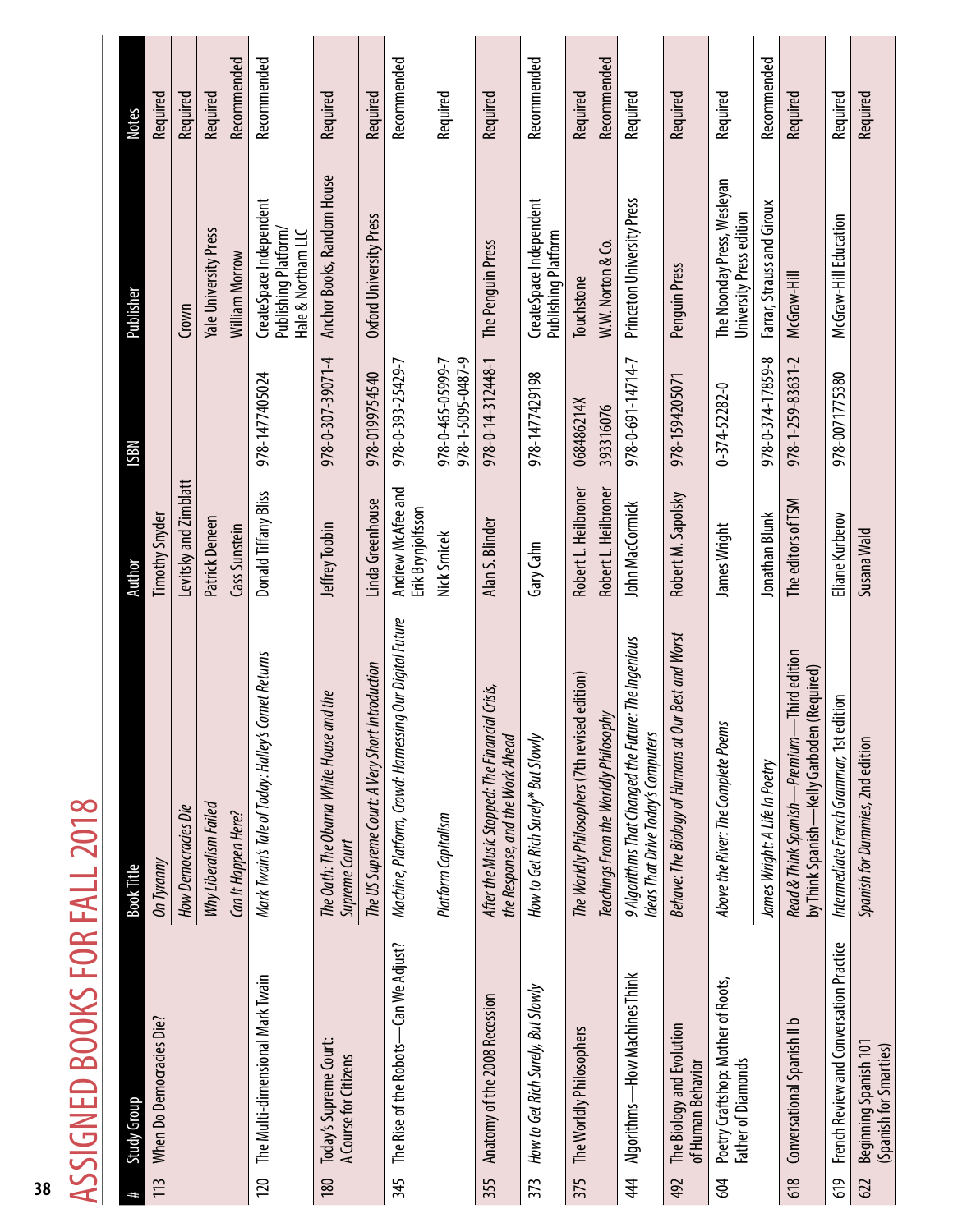| #   | Study Group                                                                                   | <b>Book Title</b>                                                                                         | Author                                                                     | N8SI                                 | <b>Publisher</b>                                      | Notes    |
|-----|-----------------------------------------------------------------------------------------------|-----------------------------------------------------------------------------------------------------------|----------------------------------------------------------------------------|--------------------------------------|-------------------------------------------------------|----------|
| 631 | <b>Understanding Families Through Plays</b>                                                   | Stick Fly                                                                                                 | Lydia Diamond                                                              |                                      |                                                       | Required |
|     |                                                                                               | Glass Menagerie                                                                                           | Tennessee Williams                                                         |                                      |                                                       | Required |
|     |                                                                                               | Over the Tavern                                                                                           | Tom Dudzick                                                                |                                      |                                                       | Required |
|     |                                                                                               | Tally & Sons                                                                                              | Lanford Wilson                                                             |                                      |                                                       | Required |
| 641 | The Enlightenment: At Risk?                                                                   | Candide                                                                                                   | Voltaire                                                                   | 978-0393932522                       | W.W. Norton recommended<br>(Signet okay)              | Required |
|     |                                                                                               | The Nun                                                                                                   | <b>Denis Diderot</b>                                                       | 140443002                            | Penguin Press                                         | Required |
|     |                                                                                               | Journey to Western Islands of Scotland; Journal of<br>A Tour to Hebrides                                  | Samuel Johnson &<br>James Boswell                                          | 140432213                            | Penguin Press                                         | Required |
|     |                                                                                               | Volcano Lover                                                                                             | Susan Sontag                                                               | 374-28516-0 (any<br>reprint will do) | Farrar, Strauss and Giroux                            | Required |
| 646 | The Book of Genesis                                                                           | The Five Books of Moses                                                                                   | Robert Alter                                                               | 0-393-01955-1                        | W.W. Norton and Co.                                   | Required |
| 655 | D.H. Lawrence—The Dynamics of<br>Sexual Will                                                  | Sons and Lovers                                                                                           | D.H. Lawrence                                                              |                                      |                                                       | Required |
|     |                                                                                               | The Rainbow                                                                                               | D.H. Lawrence                                                              |                                      |                                                       | Required |
|     |                                                                                               | Women in Love                                                                                             | D.H. Lawrence                                                              |                                      |                                                       | Required |
|     |                                                                                               | Lady Chatterley's Lover                                                                                   | D.H. Lawrence                                                              |                                      |                                                       | Required |
| 656 | War and Peace                                                                                 | War and Peace                                                                                             | Leo Tolstoy. Richard<br>Pevear and Larissa<br>Volokhonsky,<br>translators. | 978-1400079988                       | Vintage Classics (paperback)                          | Required |
| 657 | Dombey and Son by Charles Dickens                                                             | Dombey and Son (Any edition)                                                                              | <b>Charles Dickens</b>                                                     |                                      |                                                       | Required |
| 673 | Bloomsbury: The History and Culture,<br>A Revolutionary Movement<br>Through the Literature of | Love Song of J. Alfred Proofrock                                                                          | T.S. Eliot                                                                 |                                      | Free on Kindle or the web                             | Required |
|     |                                                                                               | To The Lighthouse                                                                                         | Virginia Woolf                                                             |                                      | CreateSpace Independent<br><b>Publishing Platform</b> | Required |
|     |                                                                                               | A Room with a View, Dover Thrift Edition                                                                  | E.M. Forster                                                               |                                      | Dover Publications, Unabridged<br>edition             | Required |
| 676 | What Young Adult Literature Can Tell Us                                                       | The Giver                                                                                                 | Lois Lowrey                                                                | 978-0-544-33626-1<br>Paperback       | Houghton Mifflin                                      | Required |
|     |                                                                                               | Looking for Alaska                                                                                        | John Green                                                                 | 978-0-525-47506-4                    | Penquin Random House                                  | Required |
|     |                                                                                               | Uglies                                                                                                    | Scott Westerfeld                                                           | 978-1-4424-1981-0                    | Simon & Schuster                                      | Required |
|     |                                                                                               | Kaffir Boy: An Autobiography—The True Story of A Black<br>Youth's Coming of Age in Apartheid South Africa | Mark Mathabane                                                             | 978-0-684-84828-0                    | Free Press, Simon & Schuster                          | Required |
| 39  |                                                                                               |                                                                                                           |                                                                            |                                      |                                                       |          |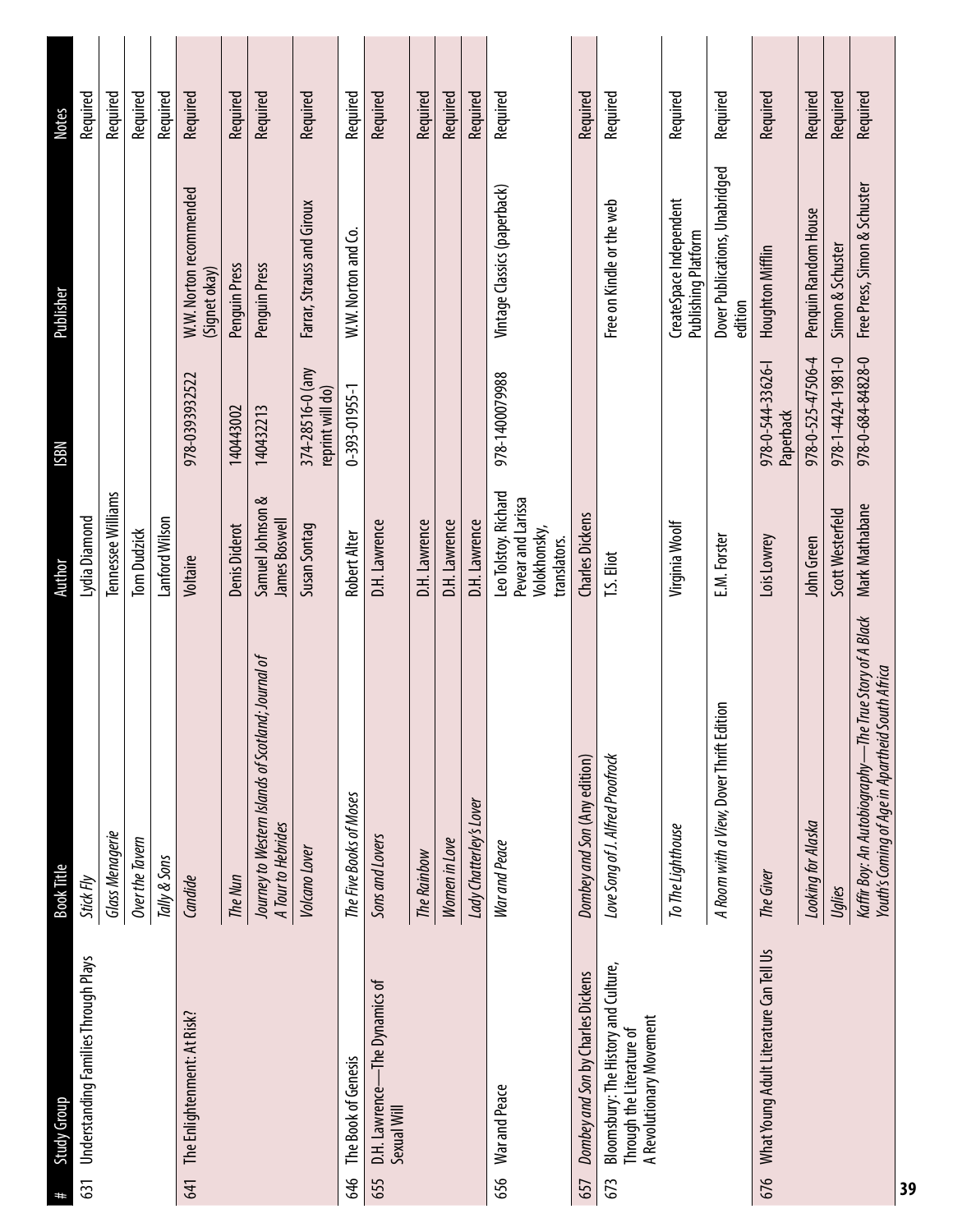| $\ddagger$ | Study Group                                                             | <b>Book Title</b>                                                                     | Author                           | N8SI              | Publisher                                             | <b>Notes</b> |
|------------|-------------------------------------------------------------------------|---------------------------------------------------------------------------------------|----------------------------------|-------------------|-------------------------------------------------------|--------------|
| 680        | Great Speeches from Shakespeare                                         | Shakespeare: The Invention of the Human                                               | Harold Bloom                     | 1-57322-120-1     | <b>Riverhead Books</b>                                | Required     |
| 681        | Reading the Novella                                                     | Benito Cereno                                                                         | Herman Melville                  |                   |                                                       | Required     |
|            |                                                                         | <b>Bartleby the Scrivener</b>                                                         | Herman Melville                  |                   |                                                       | Required     |
|            |                                                                         | The Awakening                                                                         | Kate Chopin                      |                   |                                                       | Required     |
|            |                                                                         | The Man Who Corrupted Hadleyburg                                                      | Mark Twain                       |                   |                                                       | Required     |
|            |                                                                         | Ethan Frome                                                                           | <b>Edith Wharton</b>             |                   |                                                       | Required     |
|            |                                                                         | Seize the Day                                                                         | Saul Bellow                      |                   |                                                       | Required     |
|            |                                                                         | <b>Brokeback Mountain</b>                                                             | Annie Proulx                     |                   |                                                       | Required     |
| 685        | Simon Says                                                              | Broadway Bound; Lost in Yonkers; Fools; Jake's Women                                  | Neil Simon                       |                   | Samuel French                                         | Required     |
| 687        | August Wilson Century Cycle                                             | Jitney to Radio Golf (Ten plays)                                                      | August Wilson                    |                   |                                                       | Required     |
|            |                                                                         | <b>Various</b>                                                                        | Recommended books<br>in syllabus |                   |                                                       | Recommended  |
| 688        | Shakespeare in Performance:<br>Tackling Taming of the Shrew             | Taming of the Shrew                                                                   | Shakespeare                      | 978-0-7434-7757-4 | Shakespeare Library Series<br>Simon & Schuster Folger | Required     |
|            |                                                                         | Vinegar Girl                                                                          | Anne Tyler                       | 978-0-8041-4127-7 | Hogarth                                               | Recommended  |
| 705        | The Life and Times of Bobby Kennedy                                     | Bobby Kennedy: The Making of A Liberal Icon                                           | Larry Tye                        | 978-0812993349    | Random House                                          | Required     |
| 721        | Gandhi: Triumphs and Tragedies                                          | Gandhi's Passion: The Life and Legacy of Mahatma Gandhi                               | Stanley Wolpert                  | 978-0-19-515634-8 | Oxford University Press                               | Required     |
| 723        | Evolution of Civilization in Meso-America:<br>30,000 B.C. (?)-2018 A.D. | The Buried Mirror, Reflections on Spain and the New World                             | Carlos Fuentes                   |                   | First Mariner Books                                   | Required     |
|            |                                                                         | <b>Many Mexicos</b>                                                                   | Lesley Byrd Simpson              |                   |                                                       | Recommended  |
| 751        | The American Soul: Rediscovering the<br>Wisdom of the Founders          | The American Soul, Rediscovering the Wisdom<br>of the Founders                        | Jacob Needleman                  | 1-58542-138-3     | Tarcher/Putnam                                        | Required     |
| 768        | From Rifled Muskets to Killer Robots                                    | One Minute to Midnight, Kennedy, Khrushchev and<br>Castro on the Brink of Nuclear War | <b>Michael Dobbs</b>             |                   | Vintage                                               | Required     |
|            |                                                                         | Downfall                                                                              | <b>Richard B. Frank</b>          |                   | Penguin Books                                         | Recommended  |
|            |                                                                         | Homo Deus: A Brief History of Tomorrow                                                | Yuval Noah Harari                |                   | <b>HarperCollins</b>                                  | Required     |
| 787        | Exploring the History of the Amazon                                     | Tree of Rivers: The Story of the Amazon                                               | John Hemming                     | 978-0-500 28820-7 | Thames & Hudson                                       | Required     |
| 792        | FDR and His Envoys and Churchill                                        | Rendezvous with Destiny                                                               | Michael Fullilove                | 978-0-14-312562-4 | Random House, Penguin Press                           | Required     |
|            |                                                                         | Franklin and Winston                                                                  | Jon Meacham                      | 0-375-50500-8     | Random House                                          | Recommended  |
| 793        | Woodrow Wilson: Scholar, Statesman,<br>Racist                           | Revised edition<br>Woodrow Wilson: World Statesman,                                   | Kendrick A. Clements             | 1-56663-267-6     | Ivan R. Dee                                           | Required     |